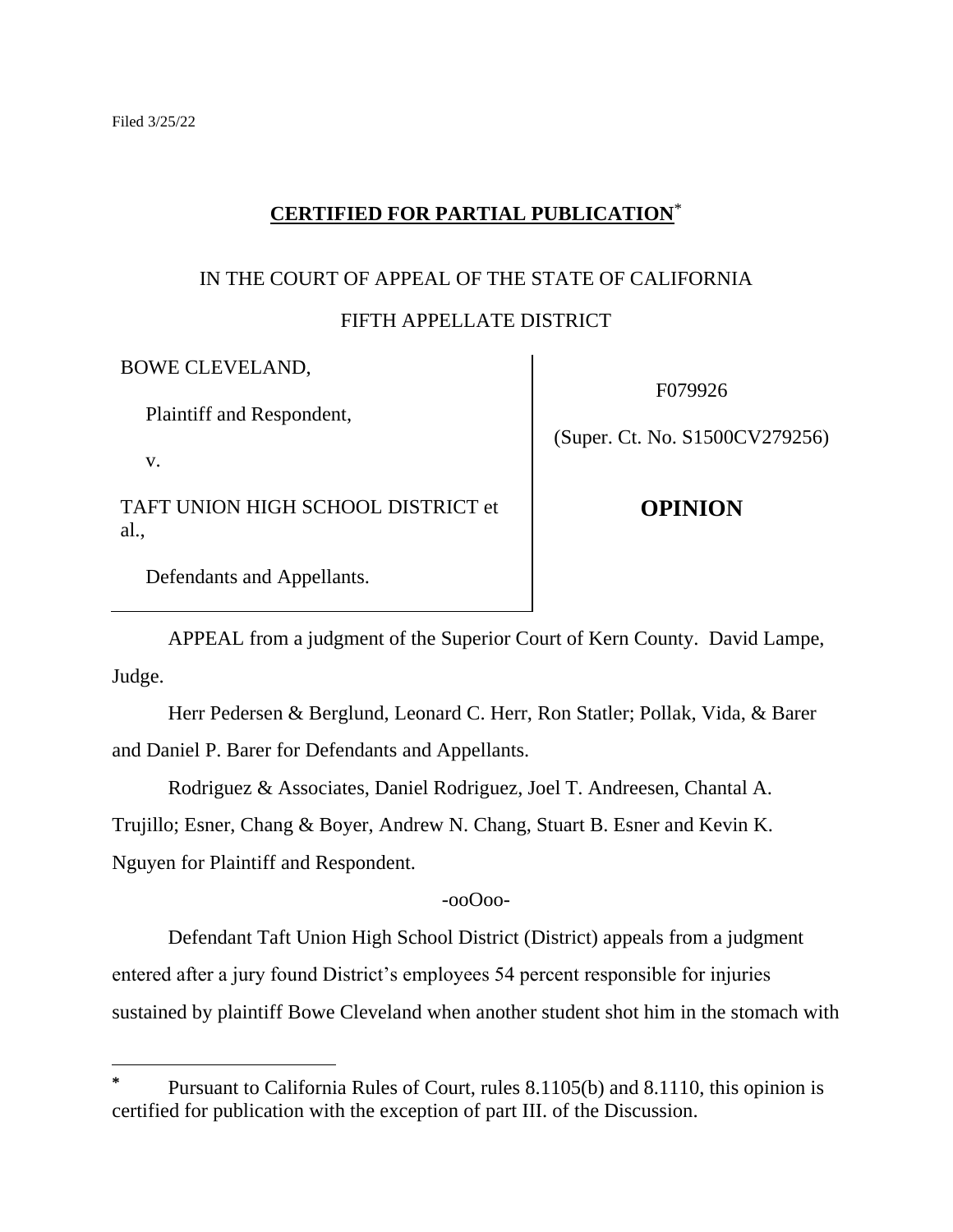a shotgun. This allocation of fault and the jury's findings as to damages resulted in a judgment holding District vicariously liable for approximately \$2 million. District filed a motion for judgment notwithstanding the verdict, which the trial court denied.

We publish this opinion because District's contention that all members of its threat assessment team are immune from liability pursuant to Government Code section 855.6**<sup>1</sup>** has not been addressed in a published decision. Section 855.6 provides that neither a public entity nor its employees are "liable for injury caused by the failure to make a physical or mental examination, or to make an adequate physical or mental examination, of any person for the purpose of determining whether such person has a … mental condition that would constitute a hazard to the health or safety of himself or others." We conclude that the specific acts and omissions identified by plaintiff's expert as below the standard of care for conducting a threat assessment are properly characterized as administrative and not as a mental examination. Thus, those negligent acts and omissions fall outside the scope of the section 855.6 immunity.

The unpublished part of this opinion addresses District's contention that there is no substantial evidence of a causal link between plaintiff's injuries and the negligent conduct of a campus supervisor in failing to report a conversation about other employees who were afraid of the shooter and had escape plans. We conclude substantial evidence supports the jury's finding that the campus supervisor's failure to report information, like the threat assessment teams' many other failures to communicate information, was a substantial factor in causing plaintiff's injuries.

We therefore affirm the judgment.

**<sup>1</sup>** Unlabeled statutory references are to the Government Code.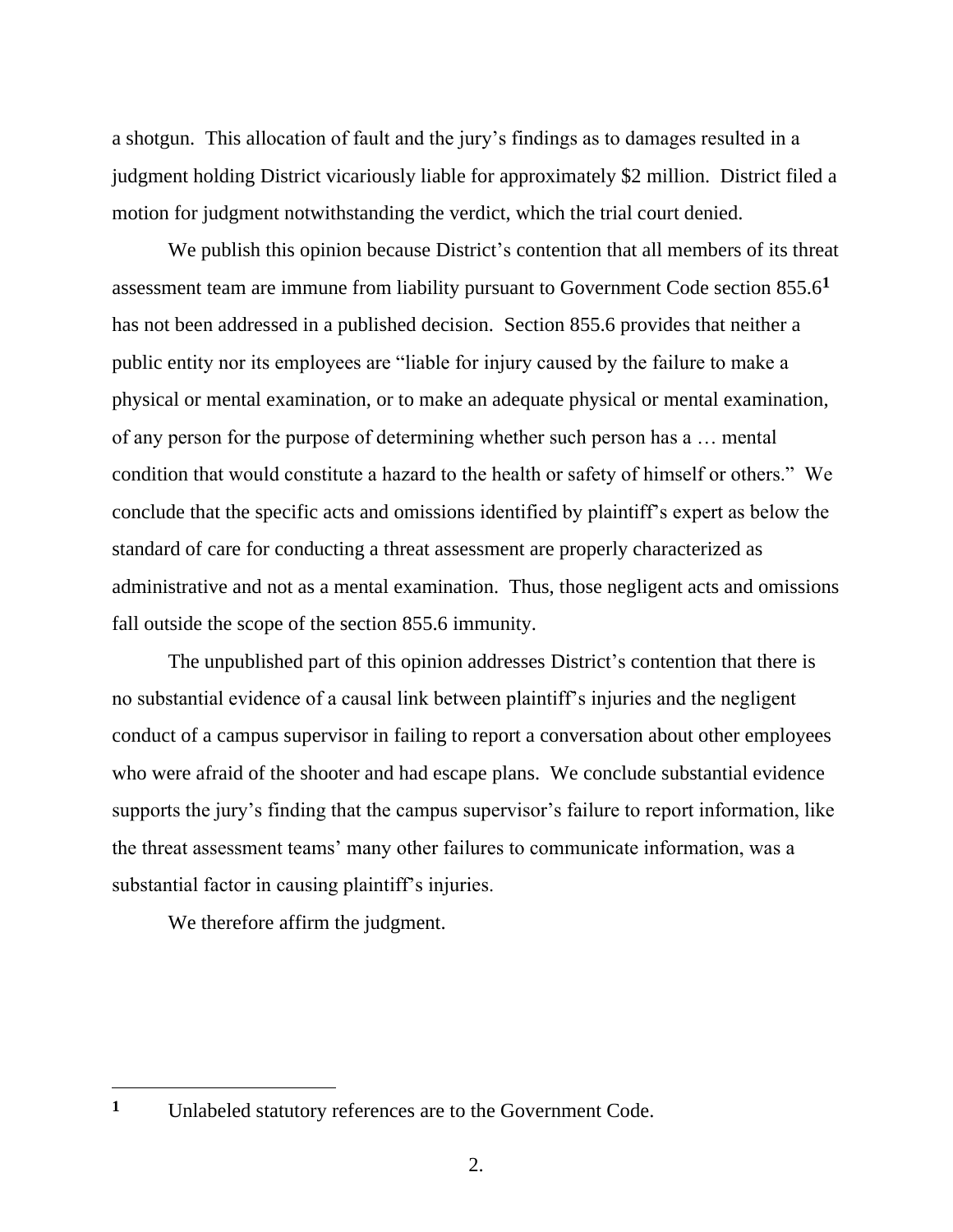### **FACTS**

In January 2013, 16-year-old high school student Bryan O. shot plaintiff Bowe Cleveland, another student, in the stomach with a shotgun near the start of their first period science class at Taft Union High School.

When Bryan was in eighth grade, he moved from Tennessee to California with his mother and brothers. In the fall of 2010, Bryan started attending the District's high school.

In March 2011, Bryan was involved in a fight with several classmates during a physical education (P.E.) class. After the fight, Bryan told assistant principal Rona Angelo that he had been "T-bagged" during the incident. Bryan's mother met with Angelo to discuss the incident, but Angelo did not tell her that Bryan had reported being "T-bagged." Bryan was suspended for three days for his involvement in the incident.

Before this incident, Bryan's mother had reported to Angelo that Bryan told her he had complained to the P.E. teacher about bullying and the teacher told Bryan to "man up." Angelo's response was that "boys will be boys." Bryan's mother was unsatisfied with Angelo's response and went to see superintendent Mark Richardson in his office. She described Richardson's response as dismissive, saying he would "look into it." *The Bus Incident*

On Saturday, February 25, 2012, Bryan went on a field trip to Universal Studios with other students in an accelerated reading program. The three chaperones for the trip were librarian Kathy McLaughlin and library media technicians Dianne Kaszycki and Kelly Federoff. On the bus ride back, Bryan and four other students had a conversation that was overheard to Kaszycki and Federoff.

The following Monday, Kaszycki filed an incident report describing the conversation as follows. Bryan told a classmate that when he lived in Tennessee he had thought about shooting someone at school because he was being picked on. The classmate told Bryan that he could not get away with anything because he would do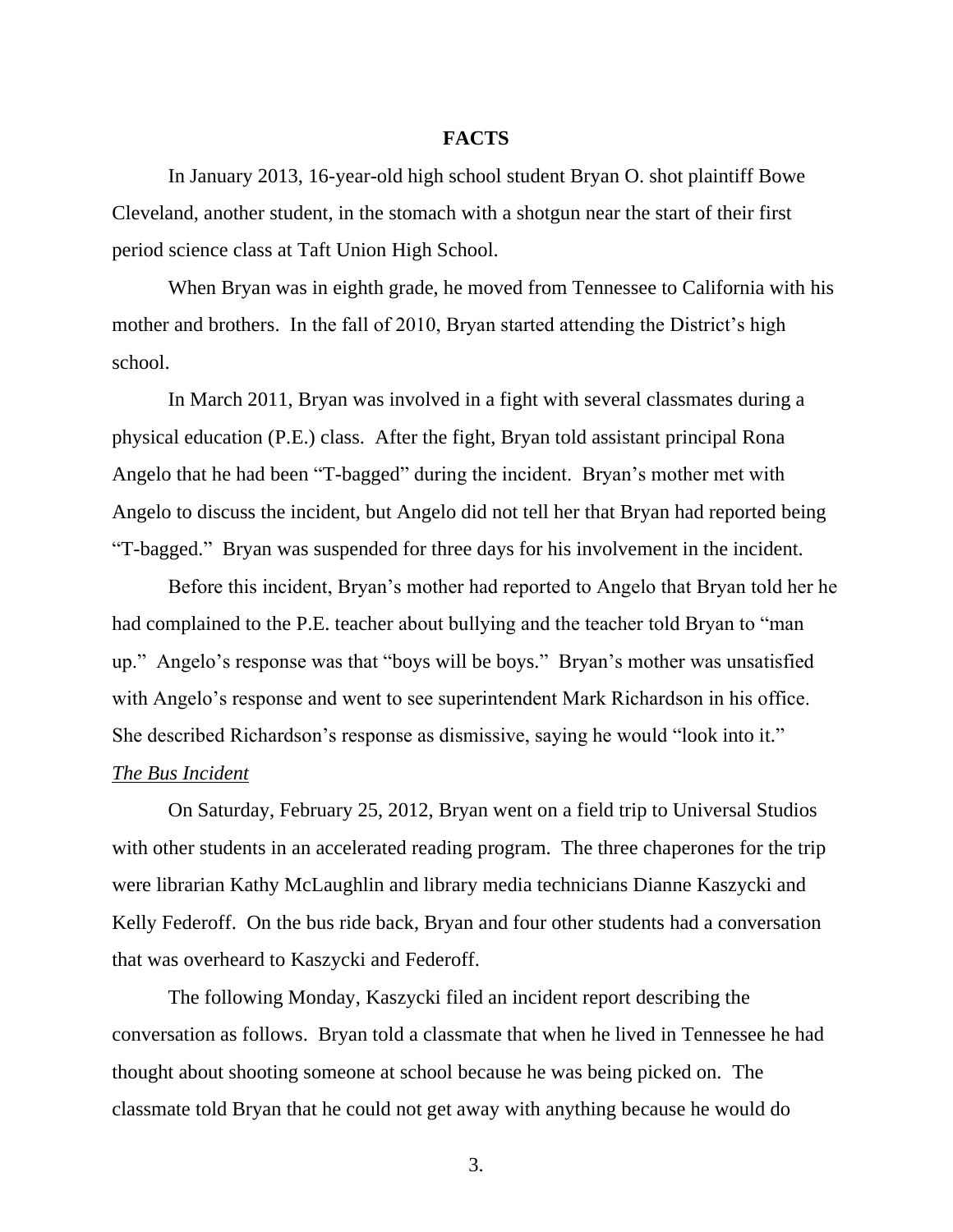everything in his power to make sure it did not happen and the armed officer at the school would shoot Bryan. During the conversation, Bryan mentioned that he had only dreamt about it and the other student replied that dreaming is the first stage of doing something like that. Bryan also described bringing gasoline to school and blowing up the auditorium. When two girls asked Bryan if he would shoot them, Bryan said no. When a third girl asked, he said probably. At the end of the report, Kaszycki stated that the situation was very disturbing and stressful and that she was very concerned for the safety of the students, staff, and Bryan.

Federoff also prepared an incident report. Federoff heard Bryan describing how he could blow up the auditorium and telling another student he could shoot or take out more than 50 students before anyone could stop him. Differing from Kaszycki's report, Federoff's report stated that when the last girl asked Bryan if he would shoot her, "Bryan looks straight at her and tells her 'Yes I would.' " Federoff also reported Bryan saying he had dreams about shooting people and telling the other students that he knew they had thoughts about shooting people; the other students told Bryan they did not have such thoughts. Federoff reported that "Bryan said 'Don't you just have those days when it gets so bad that you just can't take in anymore and you want to start shooting people?' " Students also completed incident reports about what happened during the bus ride.

#### *Threat Assessment Initiated*

On Monday, February 27, 2012, Kaszycki met with Angelo, told Angelo what she had overheard, and expressed her concern for the safety of students and staff. Angelo also expressed concern and told Kaszycki she was going to go through her process of investigating the situation. As part of that process, Angelo decided to start a threat assessment.

Later that Monday, Angelo suspended Bryan for five days for violating an Education Code provision prohibiting threats about causing physical injury to another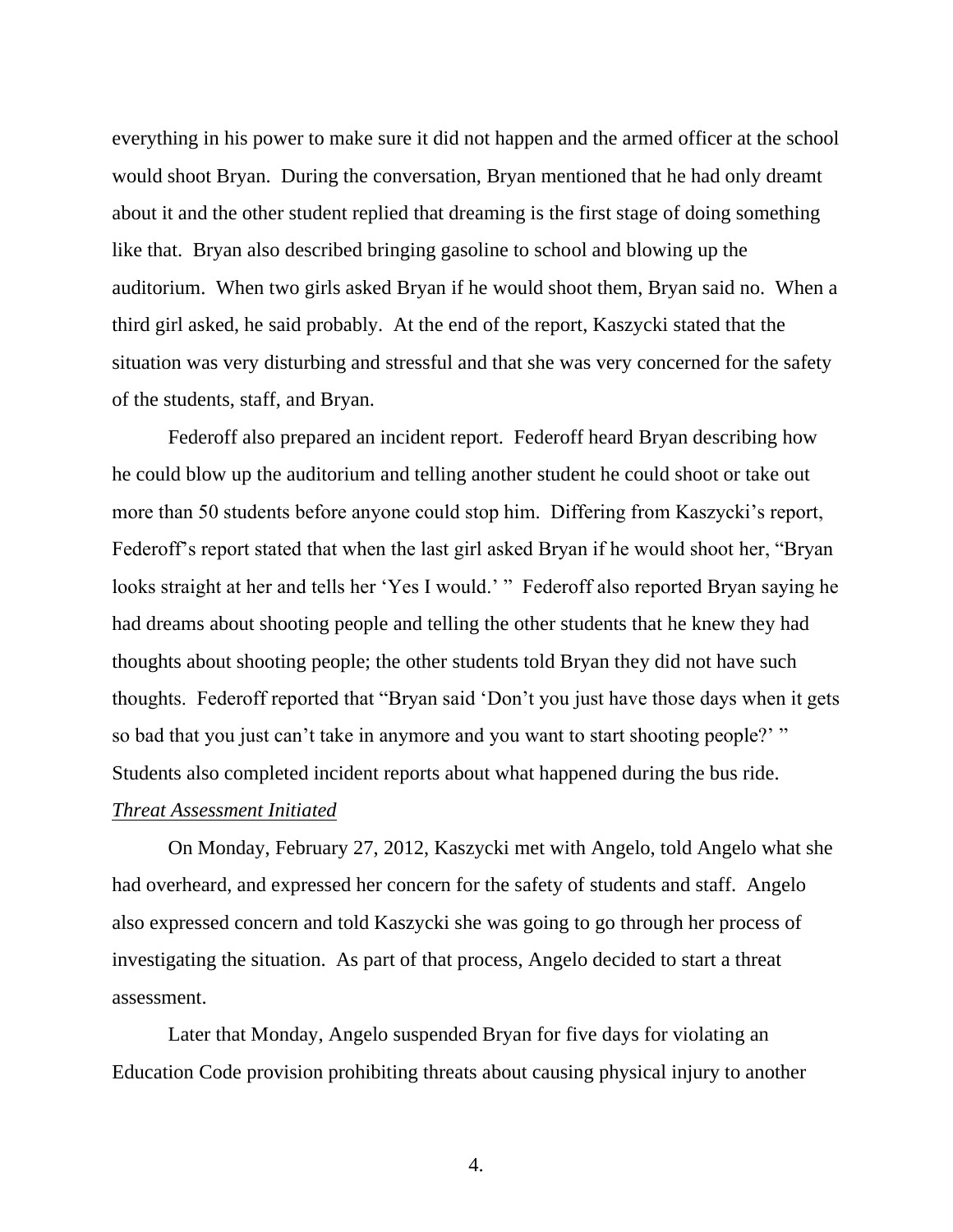person. Bryan and his older brother signed a written notice acknowledging they had been told the reason for the suspension. Bryan's mother was notified by telephone.

As part of the threat assessment, Angelo met with school psychologist Mark Shoffner. Shoffner obtained his credential as a school psychologist in 1985. Shoffner did not have an administrative credential and, therefore, was not authorized to discipline students. He first became involved in threat assessments of students in 2000, shortly after Columbine. In August 2006 until 2017, Shoffner worked for District. He estimated that he had done more than 150 threat assessments while at District. Shoffner's role in a threat assessment was to look at the mental health information available and meet with the student to determine what the student's intent was and whether the student understood why others might have been scared by what the student said or did. Shoffner also stated that there were times when (1) he would request the assistance of a school resource officer**<sup>2</sup>** or (2) a determination was made that the officer should be part of the assessment team. Factors used to determine whether to involve a school resource officer included whether a weapon was involved or a threat to use a weapon was made, whether there was an assault, and whether there was a plan being put in place, such as a hit list.

As part of the threat assessment, Shoffner contacted Bryan's guidance counselor and asked her if she had any concerns about Bryan's academic performance or otherwise. He learned she had none.

On February 28, 2012, Shoffner met with Bryan and interviewed him about the incident on the bus. Shoffner's handwritten notes from the meeting were admitted as an exhibit at trial. During that meeting, Bryan described the discussion the students had on the bus, saying it turned into a discussion about bullies and what the student would do about bullies. Bryan described being asked a hypothetical question about a hit list,

**<sup>2</sup>** A school resource officer is a police officer with special training to work in school and they perform preventative and enforcement functions. (See *Peterson v. Pollack* (Fla.App. 2020) 290 So.3d 102, 104 [sheriff's deputy served as school resource officer].)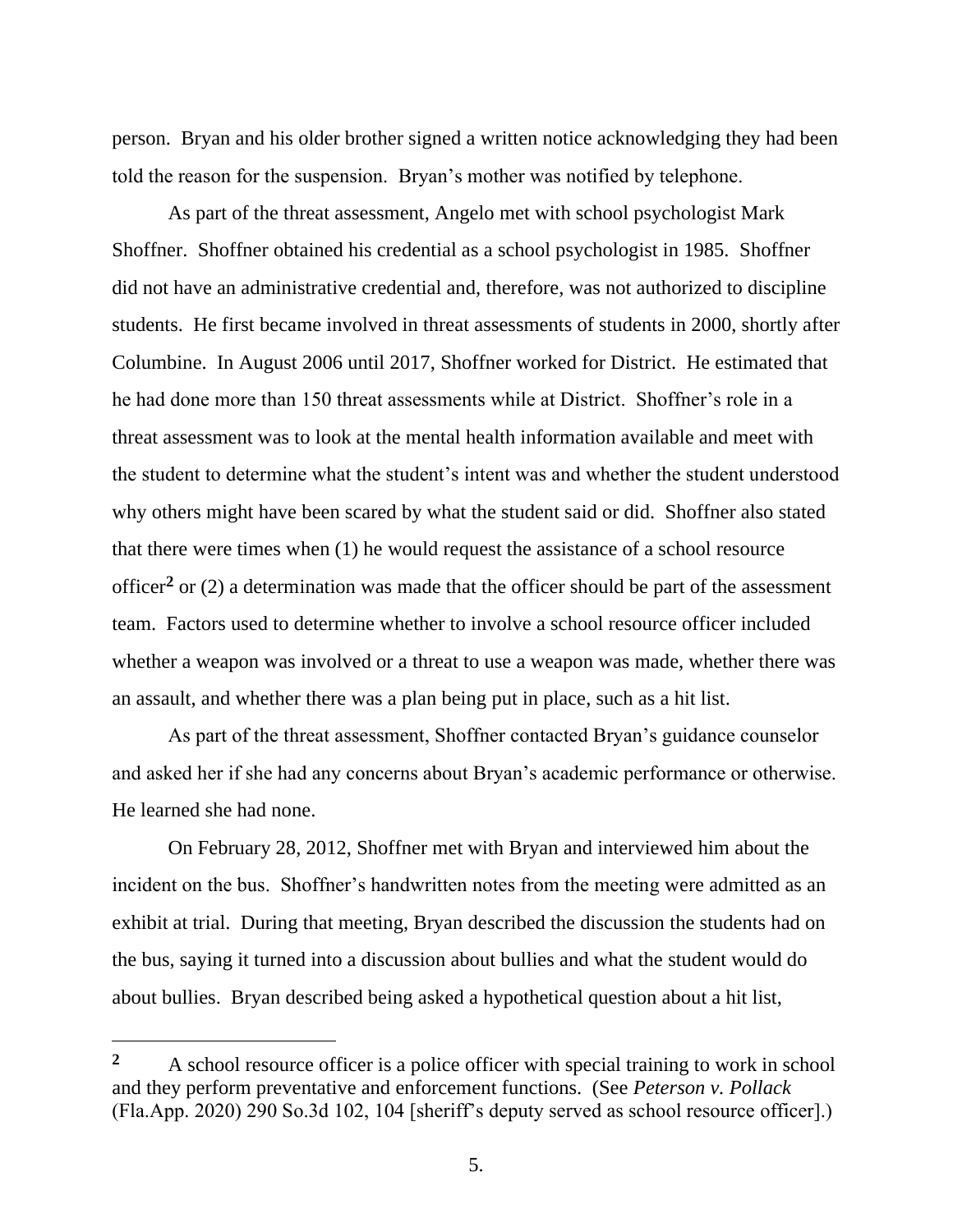followed by other students asking whether they would be on the list. Bryan said he told the student who asked "no," except he paused before answering the last student. Bryan also told Shoffner about the dream he had when he was living in Tennessee that involved locking the bullies in a gym and shooting them. Bryan also said it was part of a dream and he would never do anything like that.

On February 29, 2012, a female student completed an incident report about a drawing she saw on Bryan's desk during history class. The drawing showed big stick figures with machine guns shooting smaller stick figures and was titled "The Playground." The smaller stick figures were laying on the playground and had red blood marks on their heads. The female student grabbed the drawing and gave it to the history teacher. She spoke with Angelo about the incident twice, once on the day it occurred and again a few weeks later. The student told Angelo that she felt scared and disturbed by the drawing. Angelo asked if the student felt threatened for her life and the student answered "yes." Angelo then told the student that Bryan was getting help from the school counselor and not to worry because it was getting taken care of.

Two male students also completed incident reports dated February 29, 2012. One report stated the student had heard Bryan had a hit list and some of the student's friends were on it. The report also stated Bryan said he was going to kill a certain Black student. The student testified that Angelo told him his name was on Bryan's hit list and asked him if he knew why it might be there. The student explained that it might have been because his friend got into a fight with Bryan. The other incident report stated that Bryan had said he was going to kill two students and identified one of them as the Black student named in the other incident report.

At some point, a parent of a student at the school met with Angelo in her office to discuss the hit list. The parent stated he was concerned for his son and was scared. Angelo told him not to worry, that she had it handled, the cops would take care of it, and everything was okay.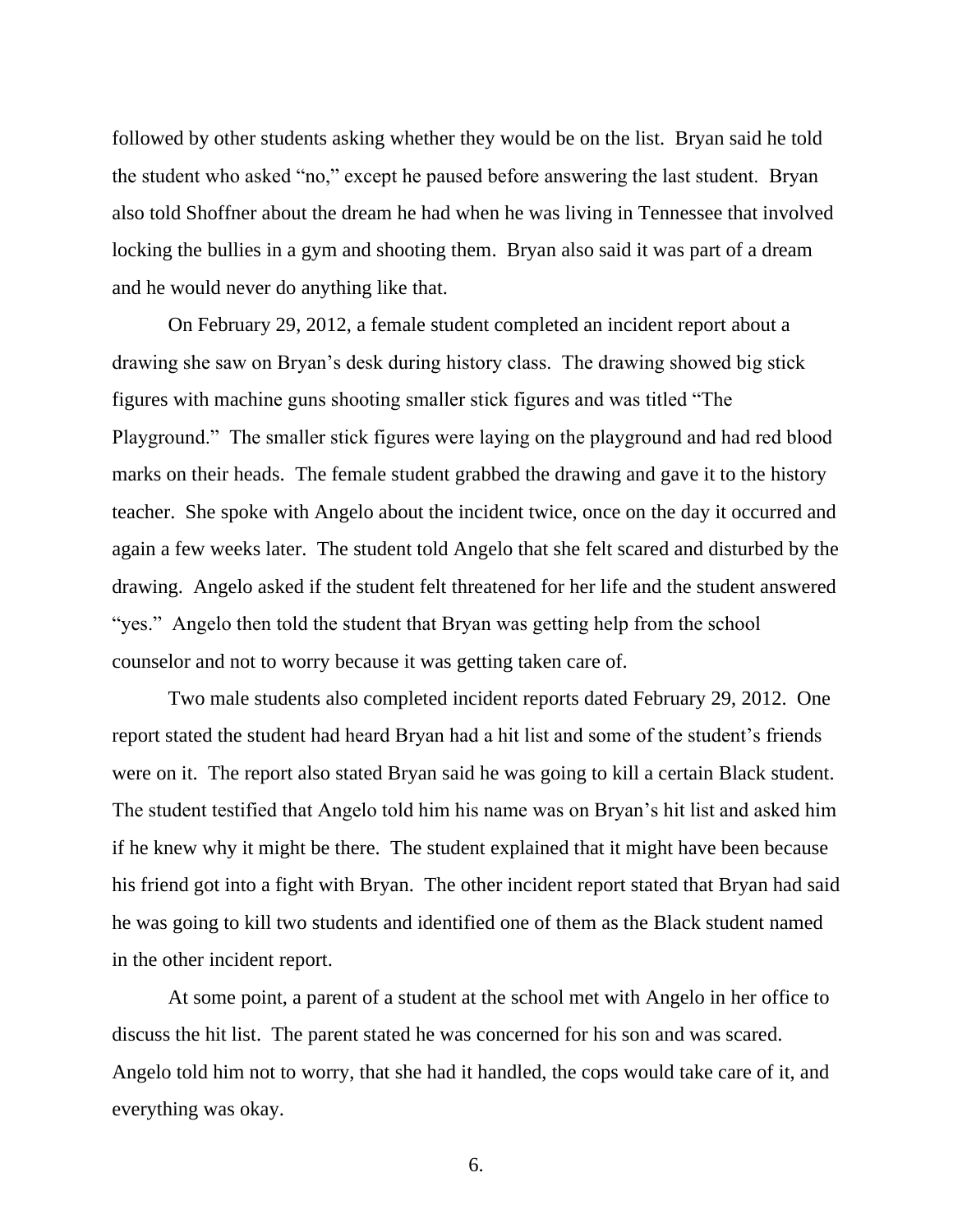School resource officer Greg Collins**<sup>3</sup>** searched Bryan's home because of the talk about shooting other students and about a hit list. Collins found no firearms or hit list.

Shoffner also met with Bryan's mother as part of the threat assessment. She told Shoffner about Bryan's dream. Bryan's mother also confirmed Bryan's statement that there were no weapons in the house. Bryan's mother testified that during the meeting she was not told about or shown the written reports made by students and staff about the things Bryan had said on the bus.

Shoffner prepared a "Threat Assessment Report" that indicated he had reviewed the "School Cumulative File" and listed other sources of information, including Bryan, his mother, his guidance counselor, and the three chaperones from the field trip. The report categorized the level of risk as being a four on a scale of one to five. The first category is for "[h]igh violence potential; qualifies for immediate arrest or hospitalization." The fourth category is for "[i]nsufficient evidence of violence potential, sufficient evidence for the unintentional infliction of emotional distress upon others." The threat assessment report recommended Bryan return to school with the stipulation that he have a weekly meeting with a school counselor or psychologist for a month. The report was signed by Shoffner and Angelo.

On March 1, 2012, Richardson sent an e-mail to faculty and staff briefly describing the situation that occurred on the bus, noting the student's home had been checked for weapons. Richardson stated the threat assessment team had completed an assessment and cleared the student to return to school. Richardson also referred to a student making comments about a hit list, stated "there is no truth to these comments," and also stated "[w]e have addressed the comment with this student and are working

**<sup>3</sup>** Collins worked for the Kern County Sheriff's Department and was assigned to Taft Union High School. He described a school resource officer as an officer assigned to a district or school location who deals with any law enforcement, truancy, and similar matters. Collins stated school resource officers usually are in uniform and carry their firearm.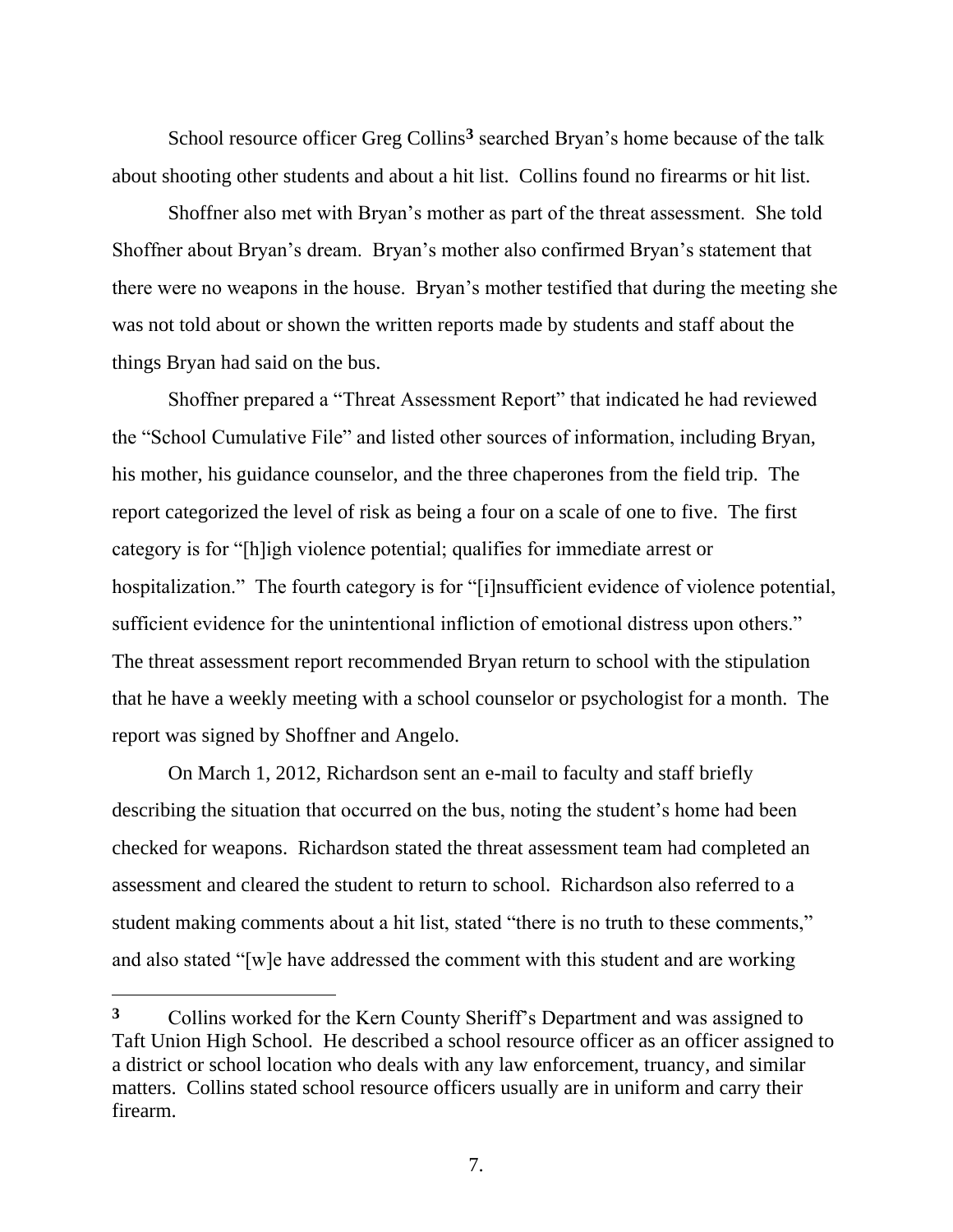through that situation as well." Richardson mentioned comments about a hit list on social media and stated "[w]e appreciate your assistance in helping squash the rumors."

In March 2012, after Bryan served his suspension, he and his mother signed an attendance/behavior/academic contract with District covering the remainder of the school year. In addition to standard clauses, the contract stated that Bryan would be subject to random searches.

On March 7, 2012, Bryan's mother met with Shoffner and other District employees as part of the annual review of Bryan's individualized education program (IEP). She received the IEP report and signed it. The IEP report concluded that, based on the current assessment, Bryan no longer needed special education or related services, which his mother felt was good news.

A few days after Bryan returned to school, another student reported that in English class Bryan appeared to make a stabbing motion when he returned from the pencil sharpener. Angelo asked Shoffner to talk to Bryan about the matter. Shoffner testified that Bryan said he was twirling the pencil in his fingers, it slipped, and he grabbed it. When the other student asked Bryan what he was doing, he said that he was practicing. Shoffner suggested to Bryan that, as far as strategy, he needed to be doing everything by the book and ended the discussion. Bryan's mother was not informed of the pencil incident or of the fact that the discipline log noted another student had messed with Bryan's backpack and upset him. She also was not informed that Bryan's discipline record indicated truancies on April 12, 2012, and April 16, 2012.

A female student who was a member of the chess club testified that after Bryan returned to school, she asked him about the bus incident. Bryan told her that it was not serious, he was just trying to make people afraid of him, and he did not actually have a hit list. The student thought something "was a little fishy" in what Bryan told her and went to Angelo. Angelo told her that Bryan had already been suspended and, at that point, "he was just blowing smoke." The student testified that she went to Angelo on other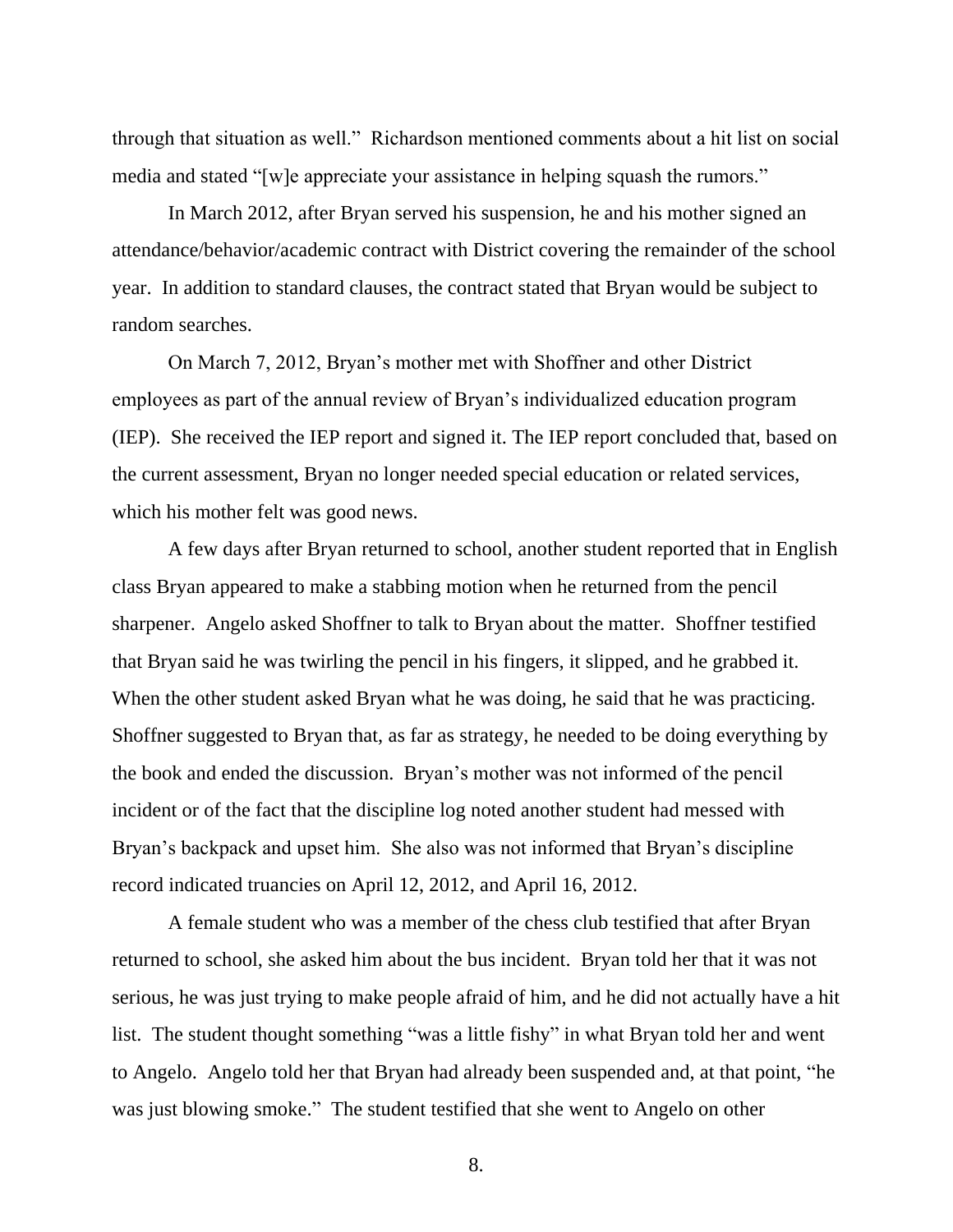occasions when Bryan did something disturbing or when she felt uncomfortable and, the more she went to Angelo, the more she realized that Angelo was not taking it seriously and, therefore, she probably should not take it seriously either.

The female student also testified that after the bus incident and before the end of her junior year, Bryan presented her with a hit list on a piece of paper. The list contained only two names, plaintiff's and another student's.**<sup>4</sup>** The student told her mom and brought it up with Angelo. The student testified: "She said, though, that she had already taken care of the hit list incident and that was that." The student's mom told her that because she did not have a physical copy of the list, it was hearsay, though the mom was concerned Bryan actually had a list.

On November 8, 2012, Kaszycki witnessed Bryan in the library tell the female student from the chess club that if he did not get out of geometry, something drastic would happen. After Bryan left the library, Kaszycki called security and spoke with Fields; she believed Fields picked Bryan up and took him to the office. The next day, Kaszycki completed an incident report stating that when Bryan made the statement, he had a look on his face she had never seen before and it scared her. Kaszycki also spoke with Angelo about the incident.

In December 2012, Bryan's older brother obtained a 12-gauge Winchester pumpaction shotgun that he used for skeet shooting. The gun was stored on a shelf in the bedroom he shared with Bryan. The ammunition and clay skeets were stored in the garage.

**<sup>4</sup>** The student testified she had never observed Bryan being bullied and stated she believed that plaintiff was not intentionally bullying Bryan, but that Bryan took it the wrong way. The student described plaintiff as "this big teddy bear of a guy" who would often tease and try to be friendly with people. She did not consider plaintiff's behavior toward Bryan to be bullying. She explained that "Bryan wasn't the kind of person that took well to that kind of behavior, and [plaintiff] didn't understand that."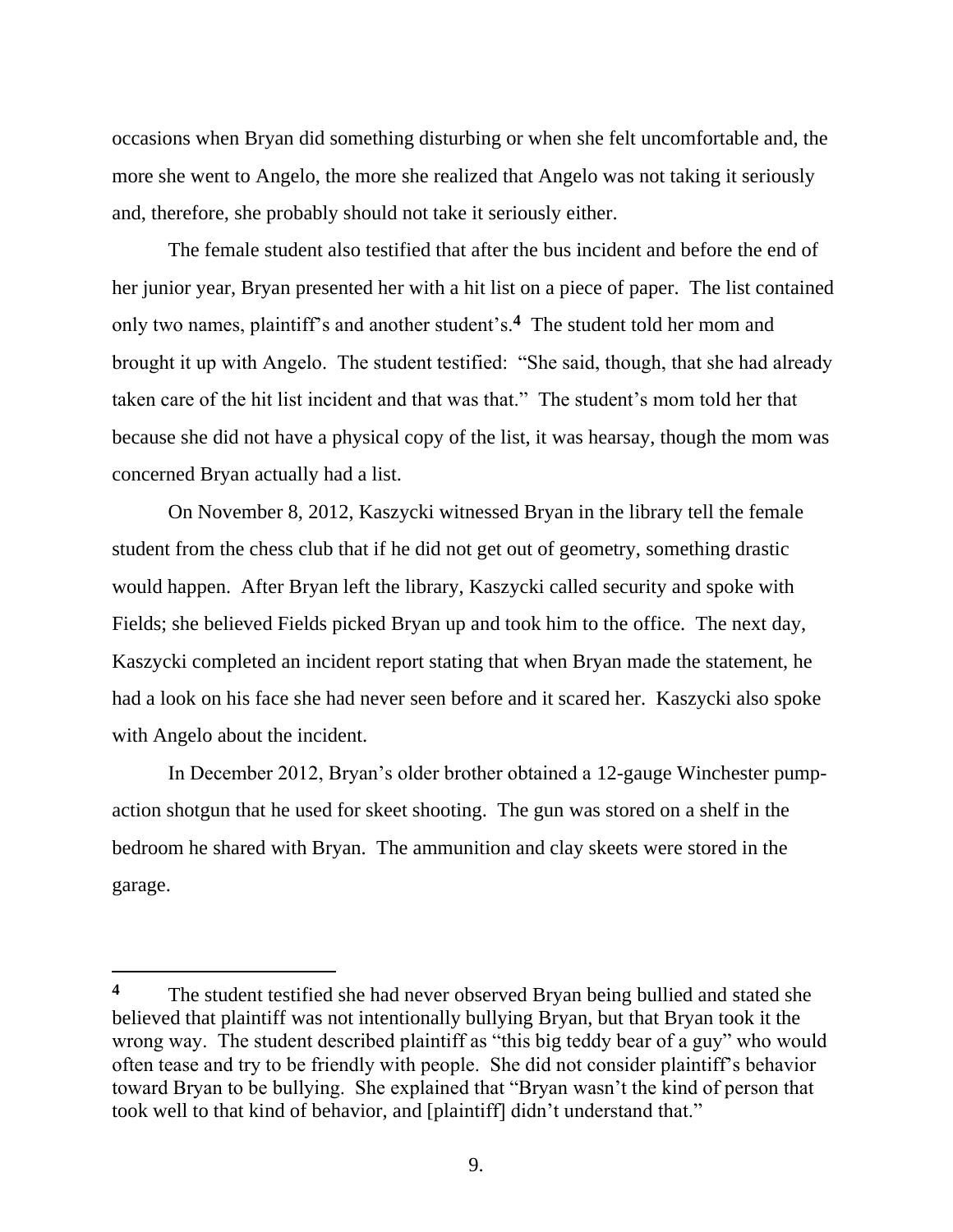On Friday, December 14, 2012, Bryan prepared an incident report stating he went outside his seventh period room to take a test and when he returned some of his books were gone and his backpack had been hidden under the teacher's desk. The report contains a note dated December 17, 2012, stating the books were found.

Also in December 2012, Angelo called a female student into her office to discuss tweets the student had posted about Bryan. Angelo had the student complete and return an incident report. During the conversation, the student told Angelo things about Bryan and why the student was afraid of him and felt he was going to bring a gun to school. Those things included (1) Bryan bringing a knife to school their freshman year and pulling it on another student, (2) Bryan saying he had watched serial killer movies and thought of plaintiff, (3) Bryan coming up to her and telling her that she should start punching and kicking plaintiff, and (4) Bryan having a hit list the year before. The student testified that Angelo responded to the comment about the hit list by saying it had been investigated and taken care of.

On January 9, 2013, the female student who was a member of the chess club testified that Bryan told her and all of his friends not to come to school the next day because something bad was going to happen. She testified that he said that to her before school in the library, during lunch, and again after school. Just before the student's mom picked her up, Bryan told her out of the blue that he was going to kill plaintiff. She did not think Bryan would actually do it.**<sup>5</sup>**

### *The Shooting*

On January 10, 2013, Bryan took the shotgun to school and shot plaintiff during their first period science class. Campus supervisors Kim Fields and Mary Miller were in

**<sup>5</sup>** Earlier in her senior year, the student had gone to Angelo to report an incident with Bryan. The student stated that she had been dismissed, which was not unusual because she had been dismissed several times before, and "I just was like, well, if she's not going to listen to me, then there isn't anything I can do, and that was that."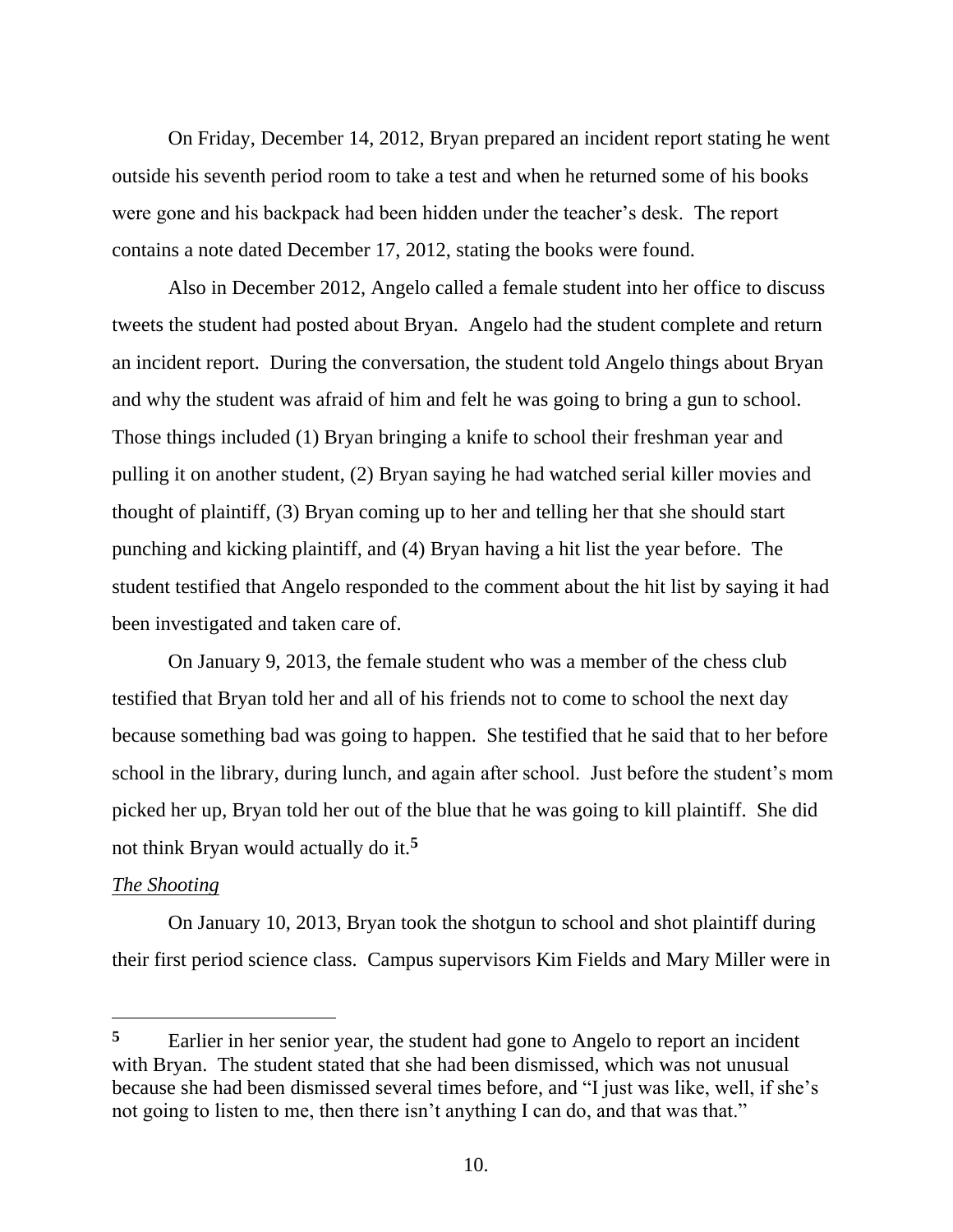the attendance office when a call came in about a loud noise in the science building. Fields and Miller immediately drove a golf cart to the science building. They went to the second floor and found Bryan in a classroom with a shotgun. Fields talked Bryan into putting the gun down without another shot being fired. Fields took Bryan to an adjoining room and put him spread eagle on the floor. Fields asked Bryan what happened, and Bryan said he had been picked on every day of his life, he woke up that morning, decided he could not take it anymore, and just snapped. Bryan said he had shot plaintiff and named another student who was going to be next.

Law enforcement officers arrived and took Bryan away. After the shooting, the chief of Taft's police department had a conversation with Fields about Bryan and the incident. The chief's and Fields's testimony about that conversation is described in part III.B.2. of this opinion. Bryan was charged with two counts of attempted murder with enhancements, pleaded no contest, and was sentenced to a stipulated term of 27 years, four months in prison.

#### *The Assessment Team*

In 2012, there were not any federal or state rules or regulations in place mandating how a school's threat assessment was to be conducted. One of the resources relied upon by Shoffner in conducting the threat assessment of Bryan was a publication authored by Dewey Cornell and Peter Sheras and titled "Guidelines for Responding to Student Threats of Violence." (Some capitalization omitted.)

At Taft Union High School, the core of a threat assessment team usually consisted of three members and sometimes included a fourth. The team leader usually was the assistant principal. The other members were the school resource officer (i.e., a law enforcement officer assigned to the school) and the school psychologist. Once the team reached its recommendation, it usually included the principal in making a final decision.

Angelo was the leader of the threat assessment team that considered the hazard presented by Bryan. As assistant principal, Angelo's duties included discipline, handling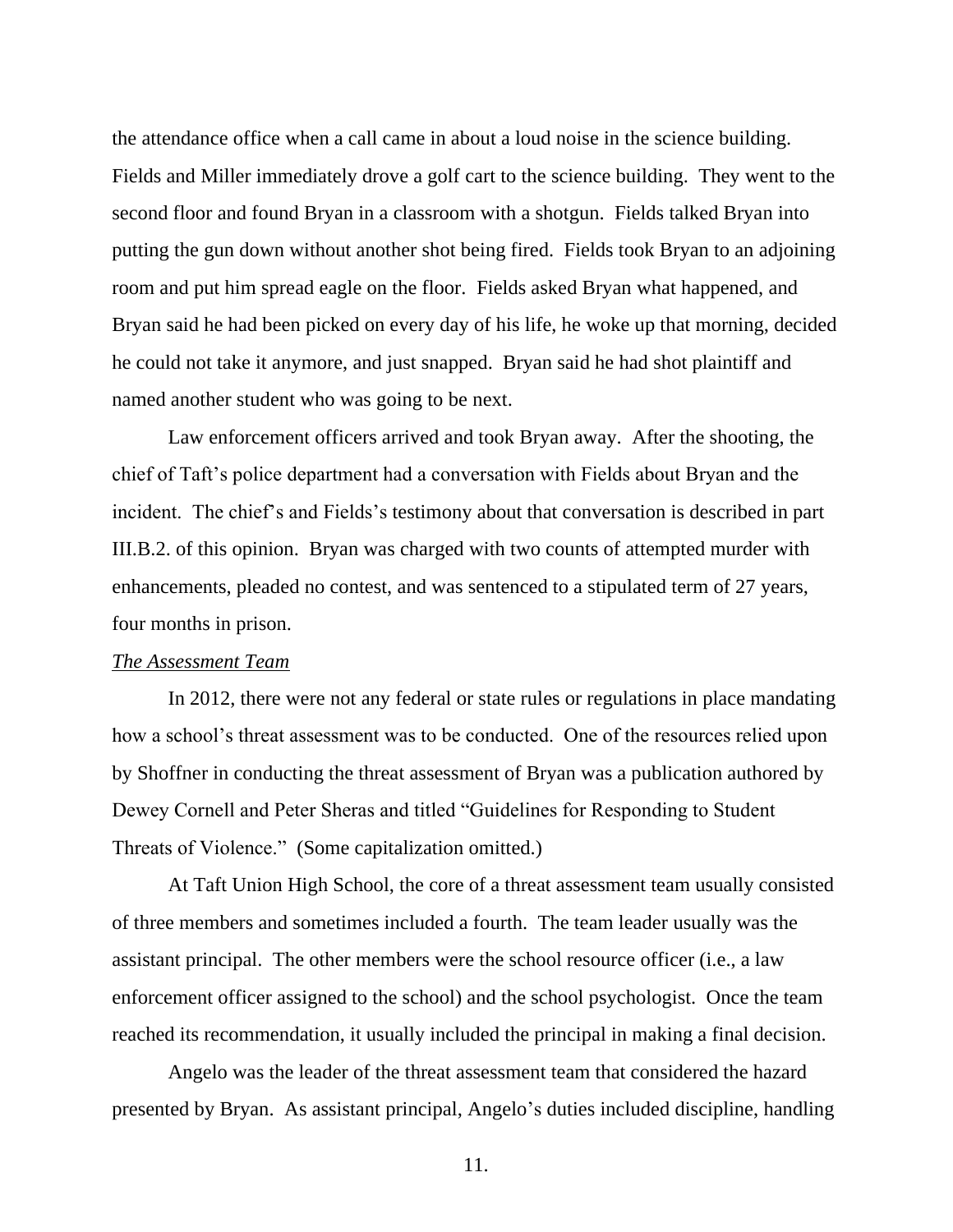suspensions, recommending expulsions, overseeing the accuracy of attendance reporting, and teacher evaluations. Shoffner testified that Angelo would pursue leads from an investigative point of view, would identify witnesses and gather their statements, and would meet with him to discuss what they had found and whether further leads needed to be explored. Shoffner testified it was not Angelo's role to make a mental health evaluation of the person being assessed and it was his role "to do the mental health component." In fulfilling that role, Shoffner always would meet with the student accused of making the threat and their parent to get the student's side of the story and learn the student's intent.

Marilyn Brown served as interim principal from September 2012 through June 2013. Brown supervised Angelo, who oversaw discipline and campus security. Shoffner testified that "Brown may have been part of the discussions and just in looking at setting up [the threat assessment] team." When Brown was asked how often she met with Angelo regarding security or safety issues at the school during her tenure as interim principal, Brown stated they met regularly but could not estimate how many times the meetings addressed threats or security issues. As for her awareness of Bryan's situation, Brown testified that when Richardson left in September 2012, he told Brown that Bryan had been suspended pending an investigation into reports of threats, that it had been investigated, that there was no threat, and that the threat assessment had been done. Brown also testified that Shoffner told her, as a matter of information, that it was alleged Bryan had made threats to other students, it had been investigated, there was no basis for the claims, and the threat assessment had been completed. Brown stated Shoffner or Angelo advised her that a school resource officer had been sent to Bryan's home to look for weapons and a hit list. Brown stated that she never had personal contact with Bryan.

Collins, the school resource officer who searched Bryan's home, retired near the end of March 2012. In that capacity, he reported to Angelo, though she did not tell him how to perform his law enforcement duties. Collins never spoke with Bryan after the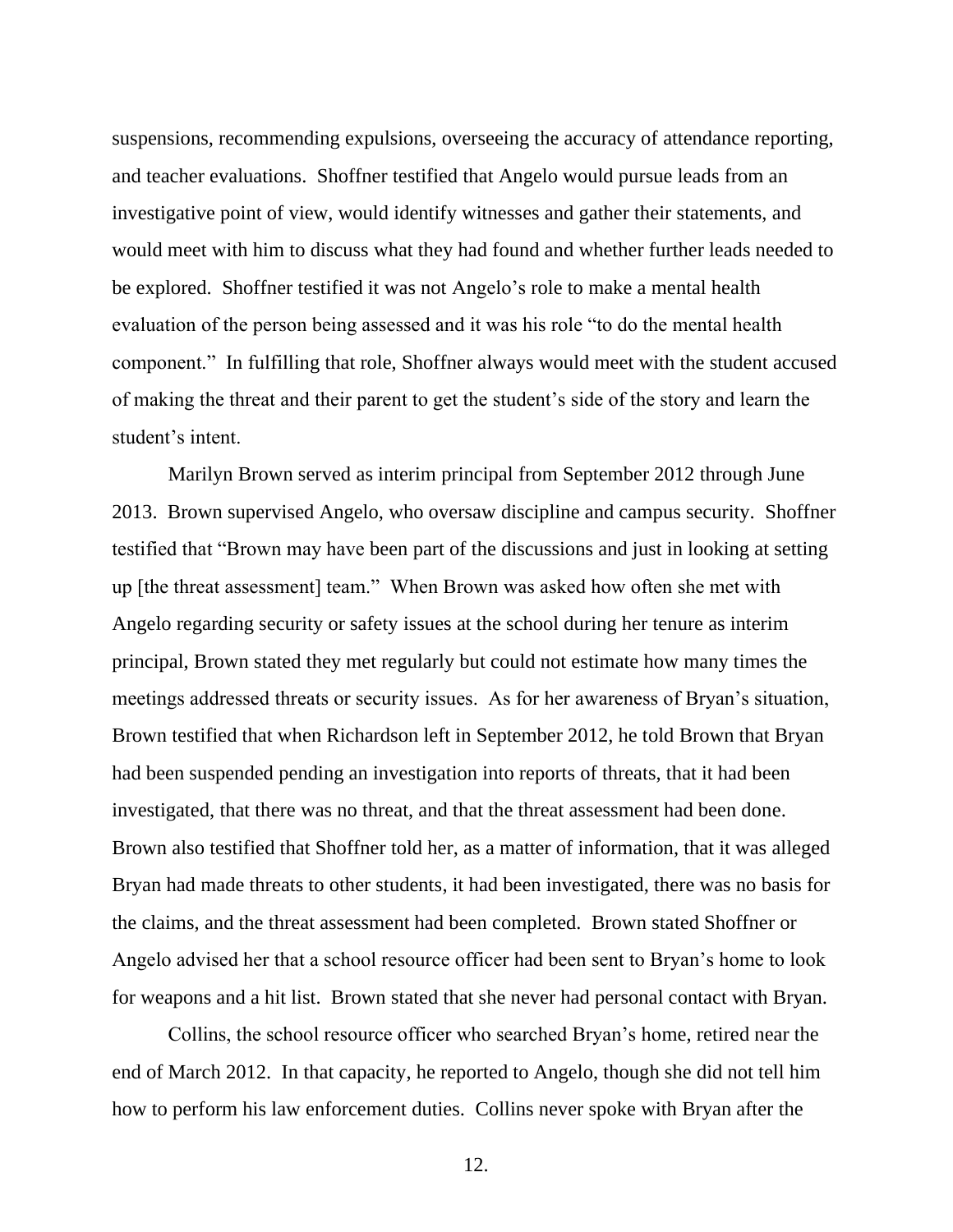search of his home. Collins testified that he had participated in some threat assessments at the school, but he did not participate in any threat assessment of Bryan.

Angelo testified that there came a point when she, Shoffner and Richardson discussed what to do about Bryan after the bus incident. They had checked with the school resource officer and learned Bryan had not broken any laws, determined Bryan had not made a direct threat, and, based on the psychological part of the assessment, decided Bryan could return to campus rather than initiating expulsion proceedings against him. Richardson testified that he never informed the faculty or staff that Bryan had made threats on the bus and never told teachers to keep an eye on Bryan because of the comments Bryan had made.

#### **PROCEEDINGS**

In April 2013, plaintiff filed a personal injury complaint against District, Superintendent William McDermott,**<sup>6</sup>** Principal Brown and Assistant Principal Angelo. The complaint alleged causes of action for general negligence, premises liability based on a dangerous condition of public property, and negligent infliction of emotional distress. Plaintiff did not name Bryan as a defendant.

Defendants' answer included a general denial and asserted several affirmative defenses, including immunity pursuant to sections 820.2 and 855.6. Defendants also filed a cross-complaint for indemnity and apportionment of fault against Bryan, his mother, and his older brother.

#### *Motion in Limine*

Before trial, defendants filed several motions in limine. The third motion in limine was based on the section 855.6 immunity and sought an order precluding evidence, opinion or argument about the sufficiency, accuracy or frequency of District's threat assessment. In response, plaintiff argued that the immunity is very specific, only

**<sup>6</sup>** The trial court granted a motion for directed verdict in favor of McDermott and plaintiff concedes there is insufficient evidence to support a claim against him.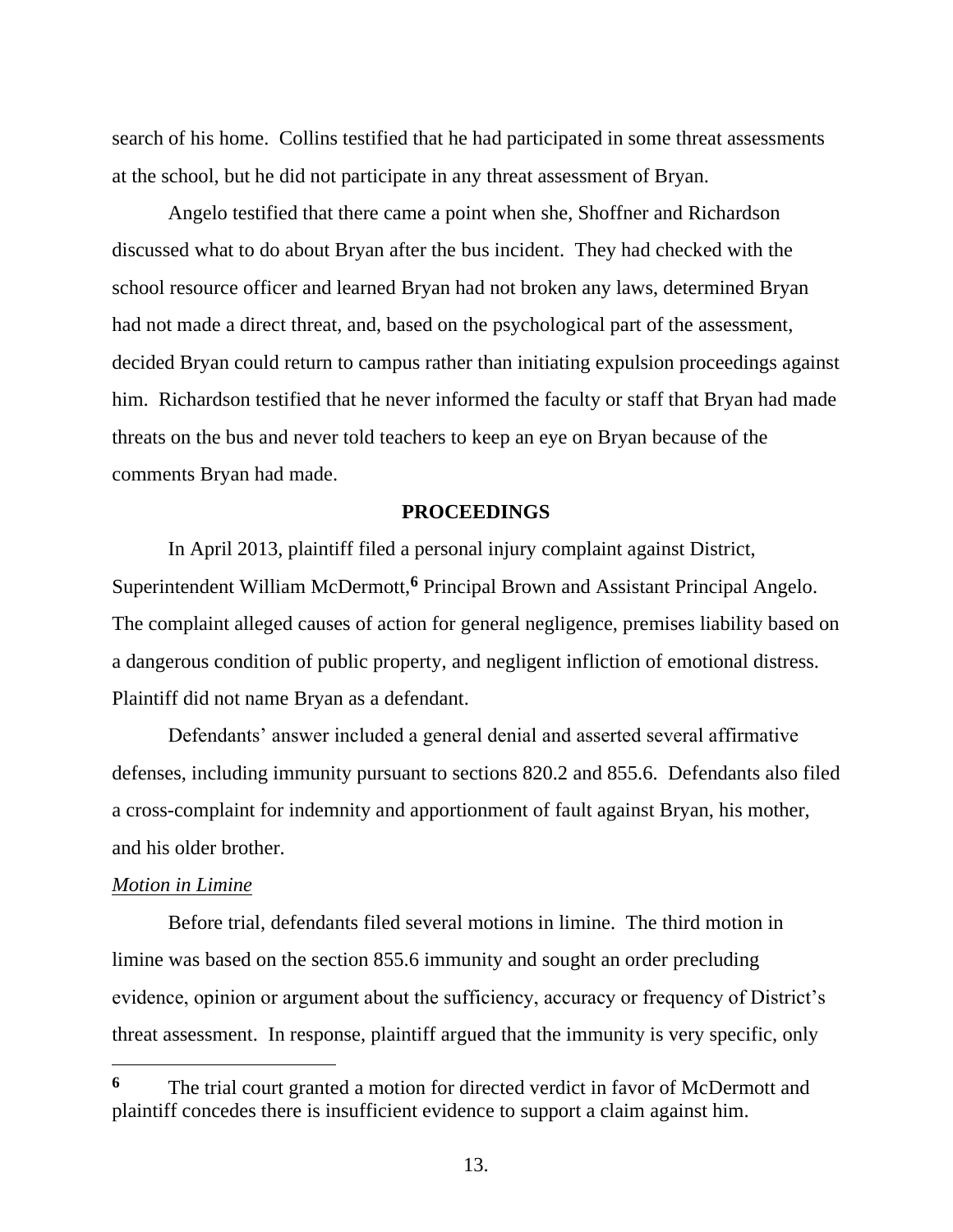applied to physical and mental examinations, and did not extend to many of the acts and omissions of the threat assessment team, such as the failure of members to share information.

The trial court granted the motion in part, concluding liability could not be predicated "on a criticism of Shoffner in his role as a psychotherapist in examining [Bryan] and predicting or warning of [his] behavior." The court also concluded there was a range of things, not covered by the immunity, that the defendants could have done that the jury might find breached the standard of care.

#### *Expert Testimony*

During the trial, each side presented expert testimony on the effectiveness of District's threat assessment of Bryan. District's expert was Dr. Kris Mohandie, a clinical police and forensic psychologist. Plaintiff's expert, Dr. John Reid Meloy, a forensic psychologist, testified that a threat assessment process has three stages. The first is to identify the threat. The second is to assess the threat. The third is to manage the threat.

Meloy gave his opinion that the threat assessment conducted by District did not meet the standard of care because (1) the threat assessment was not carried out by the team collectively; (2) the school resource officer (i.e., the law enforcement officer assigned to the school) should have been a core member of the team; (3) the threat assessment team failed to communicate amongst themselves about Bryan; (4) the threat assessment team failed to adequately communicate with Bryan's parent; (5) the threat assessment team failed to recommend counseling to Bryan's parent as an intervention technique; and (6) the threat assessment team did not continue to collectively monitor Bryan and reassess the safety plan. Meloy also testified that, in his opinion, if the threat assessment team had operated within the standard of care, it was more likely than not that the shooting would have been prevented.

Meloy's description of instances of poor communication included the fact that Angelo was the only team member who knew about (1) Bryan's March 2011 altercation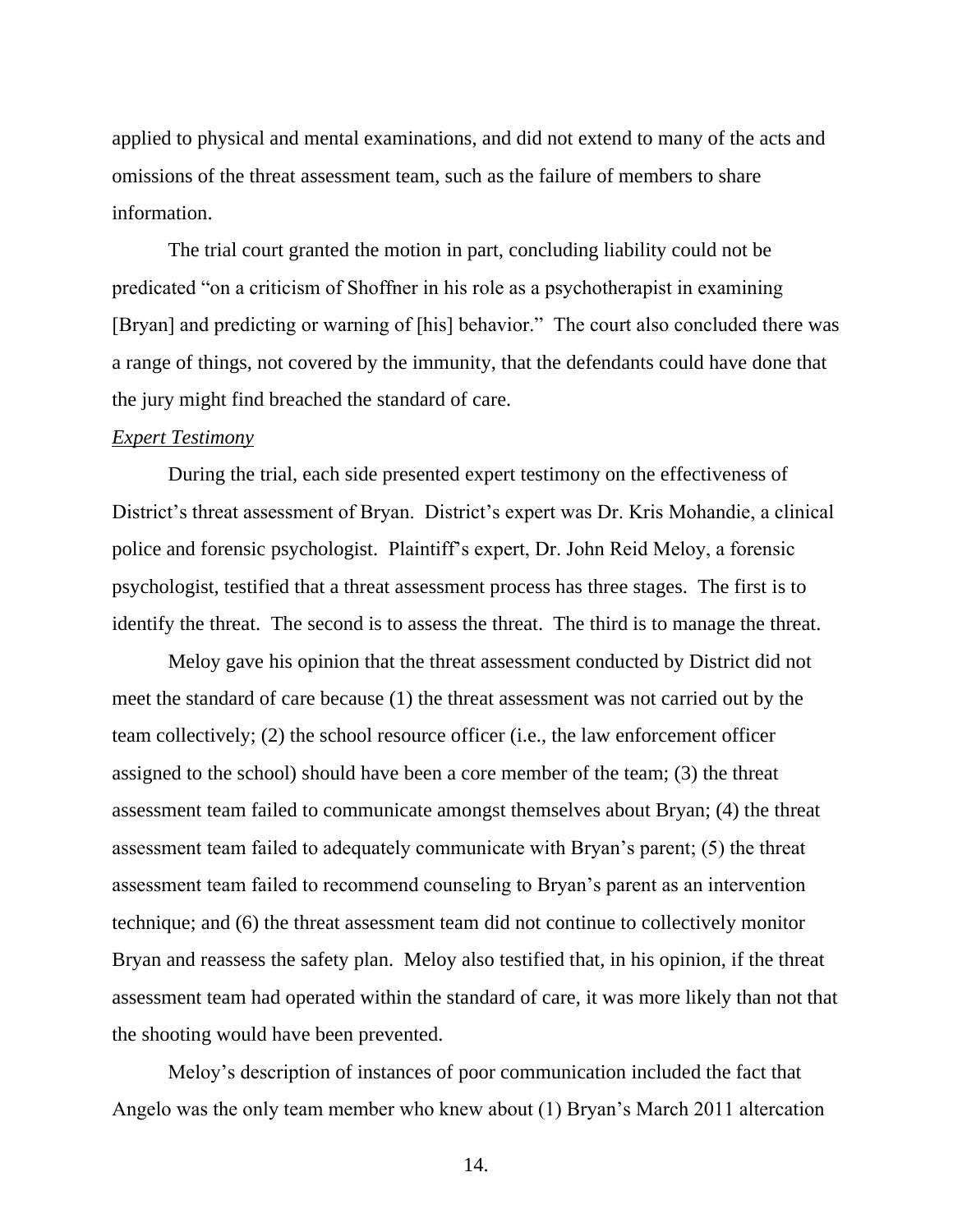in P.E. class; (2) Bryan's drawing titled "The Playground"; (3) Bryan's threat to kill a Black student; and (4) Kaszycki's November 2012 incident report about Bryan's comment about getting out of geometry or "something drastic" would happen. Meloy also identified instances where Angelo and Shoffner were the only ones who knew the relevant information.

#### *Jury Instructions*

Based on CACI No. 400 (Negligence – Essential Factual Elements), the court instructed the jury that plaintiff's negligence claim relating to the failure to supervise the school premises required him to prove (1) Angelo, Richardson, Fields and/or Brown were negligent in failing to supervise the school premises; (2) plaintiff was harmed; and (3) the negligence of Angelo, Richardson, Fields and/or Brown was a substantial factor in causing plaintiff's harm. Based on CACI No. 430, the jury was instructed on the substantial factor test for causation. The jury was also instructed on the basic standard of care and the standard of care for school administrators and employees. The latter instruction stated that such a person "is negligent if he or she fails to use the skill and care that a reasonably careful school administrator/employee would have used in conducting threat assessment or threat management" and that the jury must determine that level of skill and care "based only on the testimony of the expert witnesses, including … Angelo and … Shoffner, who have testified in this case." Other instructions were based on CACI Nos. 406 (Apportionment of Responsibility), 428 (Parental Liability [Nonstatutory]), 431 (Causation: Multiple Causes), and 433 (Affirmative Defense Causation: Criminal Act As Superseding Cause).

A special jury instruction regarding the immunity under section 855.6 was given. It stated: "[N]either a public entity nor a public employee acting within the scope of his employment is liable for injury caused by the failure to make a … mental examination, or to make an adequate … mental examination, of any person for the purpose of determining whether such person has a … mental condition that would constitute a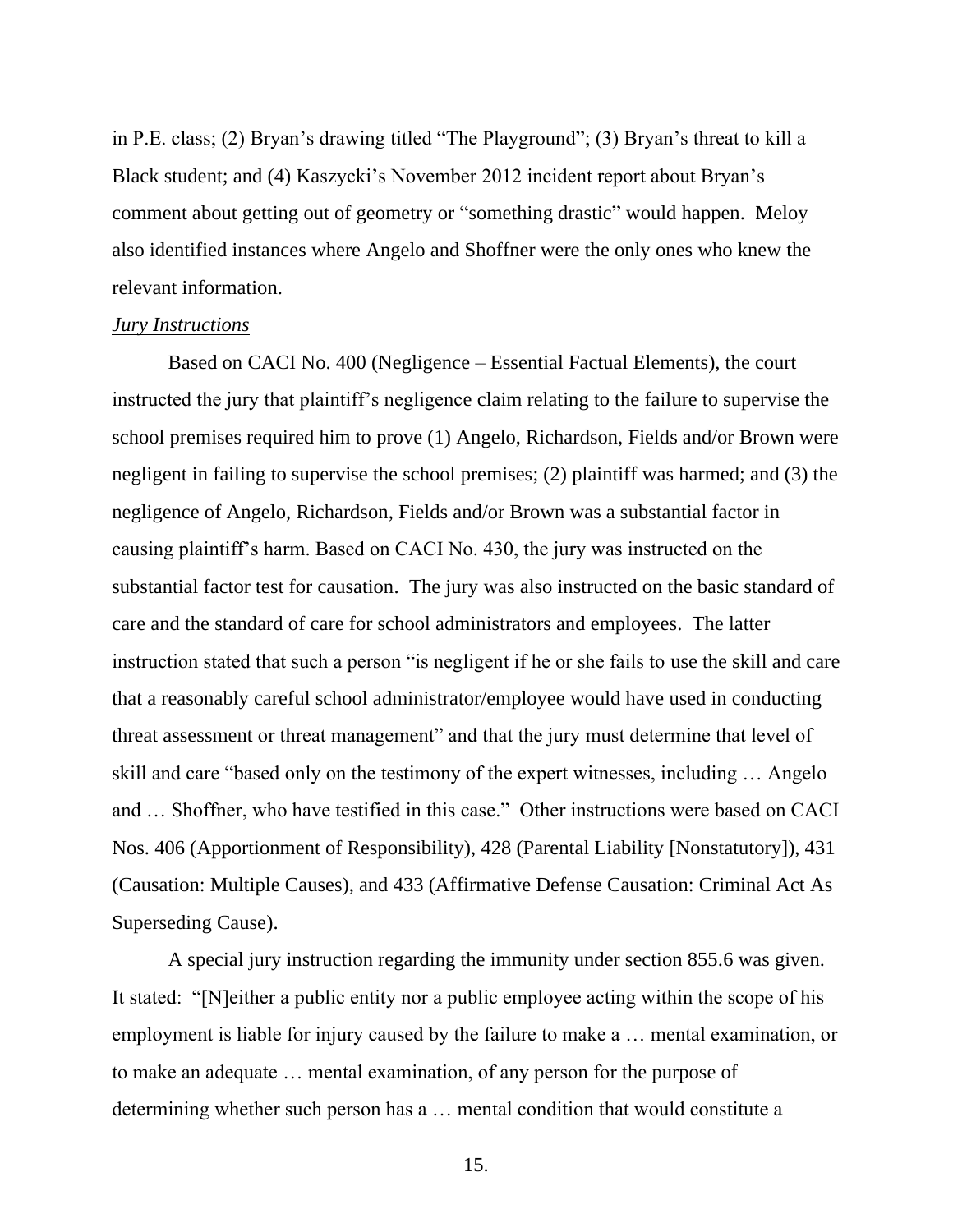hazard to the health or safety of himself or others." Another special jury instruction stated that guidelines do not create a mandatory duty of care.

#### *Closing Arguments*

During closing argument, plaintiff's counsel asserted that Angelo should be held 49 percent responsible because she was the leader of the threat assessment team, and she called the shots and had all the information. He also addressed the immunity for mental examinations in arguing the jury should hold Shoffner 15 percent responsible: "Why? Among other things – oh, let me make it perfectly clear for you. Mr. Shoffner wears two hats. One hat that he wears he is the school psychologist, okay. We're not being critical of him as to whether or not he tested or didn't test. That's off limits. But as part of the threat assessment team, as an administrator, that's a different story. That's what we're being critical of. So we're not criticizing him as to whether he did the test or didn't do the test. The evidence was that he didn't, but that doesn't matter. It's communication, threat assessment team."

The lack of communication also appeared in counsel's argument about Superintendent Richardson's responsibility. Counsel stated that Richardson was "supposed to be in charge. He's the one that says squash the rumors instead of see something, say something." Counsel also argued that Fields had information about employees with escape plans and did not relay it to Angelo despite security being part of his job.

District's counsel also addressed the section 855.6 immunity in his closing argument, stating: "I want to tell you about a very important jury instruction the Judge is going to give you, an instruction that was not mentioned by the Plaintiff. This instruction is critical for your analysis. And that's Government Code Section 855.6. And if you excuse me, I'm going to read it to you, because I think it's so important. It provides that neither a public entity such as Taft Union High School District nor a public employee such as Mark Shoffner, Rona Angelo, for example, acting within the scope of their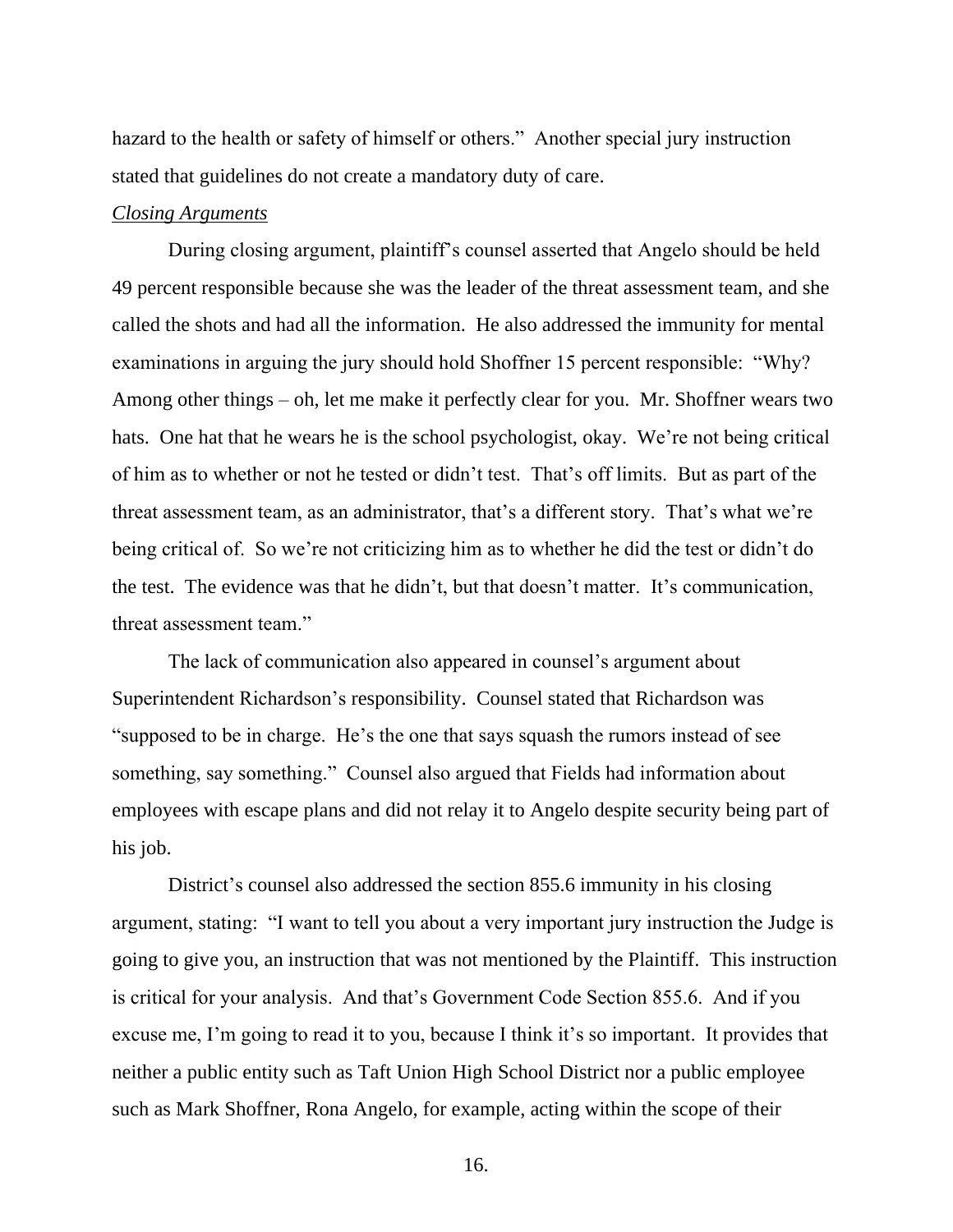employment, that means while they're acting as school administrators[,] Mark Shoffner as a credentialed school psychologist, Rona Angelo as a credentialed assistant principal, is liable for injury caused by failure to make a mental examination or to make an adequate mental examination of any person for the purpose of determining whether such person has a mental condition that would constitute a hazard to the health or safety of himself or others." Counsel argued the instruction was critical to the jury's analysis of what Shoffner did and what Angelo did in relying upon Shoffner's work, stating that what they did was to determine if Bryan had a mental condition that made him a threat or hazard to himself or others. Counsel asserted if that was what the jury found Angelo and Shoffner did, then section 855.6 would apply and neither would be responsible for plaintiff's injuries. In going through the special verdict form, District's counsel argued the jury should find Bryan 100 percent responsible for plaintiff's injuries. He also presented an alternate view that apportioned 10 percent of the responsibility to Bryan's mom, 5 percent to Bryan's brother, and the remainder to Bryan.

#### *Jury's Verdict*

The jury returned its verdict on July 17, 2019. The special verdict form addressing liability included 10 questions asking whether Angelo, Shoffner, Brown, Fields, Richardson,**<sup>7</sup>** Bryan, Bryan's mother, and Bryan's brother were negligent and, if so, whether that negligence was a substantial factor in causing harm to plaintiff. The jury found that each individual was negligent and found that negligence was a substantial factor in causing plaintiff's harm. The special verdict form also asked what percentage of responsibility for plaintiff's harm the jury assigned to each of the negligent individuals. The jury allocated 27 percent to Angelo, 19 percent to Shoffner, 4 percent to Richardson, 3 percent to Brown, and 1 percent to Fields. As a result, District employees were found

**<sup>7</sup>** Shoffner, Fields and Richardson were not named as defendants but were included in the special verdict form because District, a named defendant, was vicariously liable for their negligence. (See § 815.2, subd. (a).)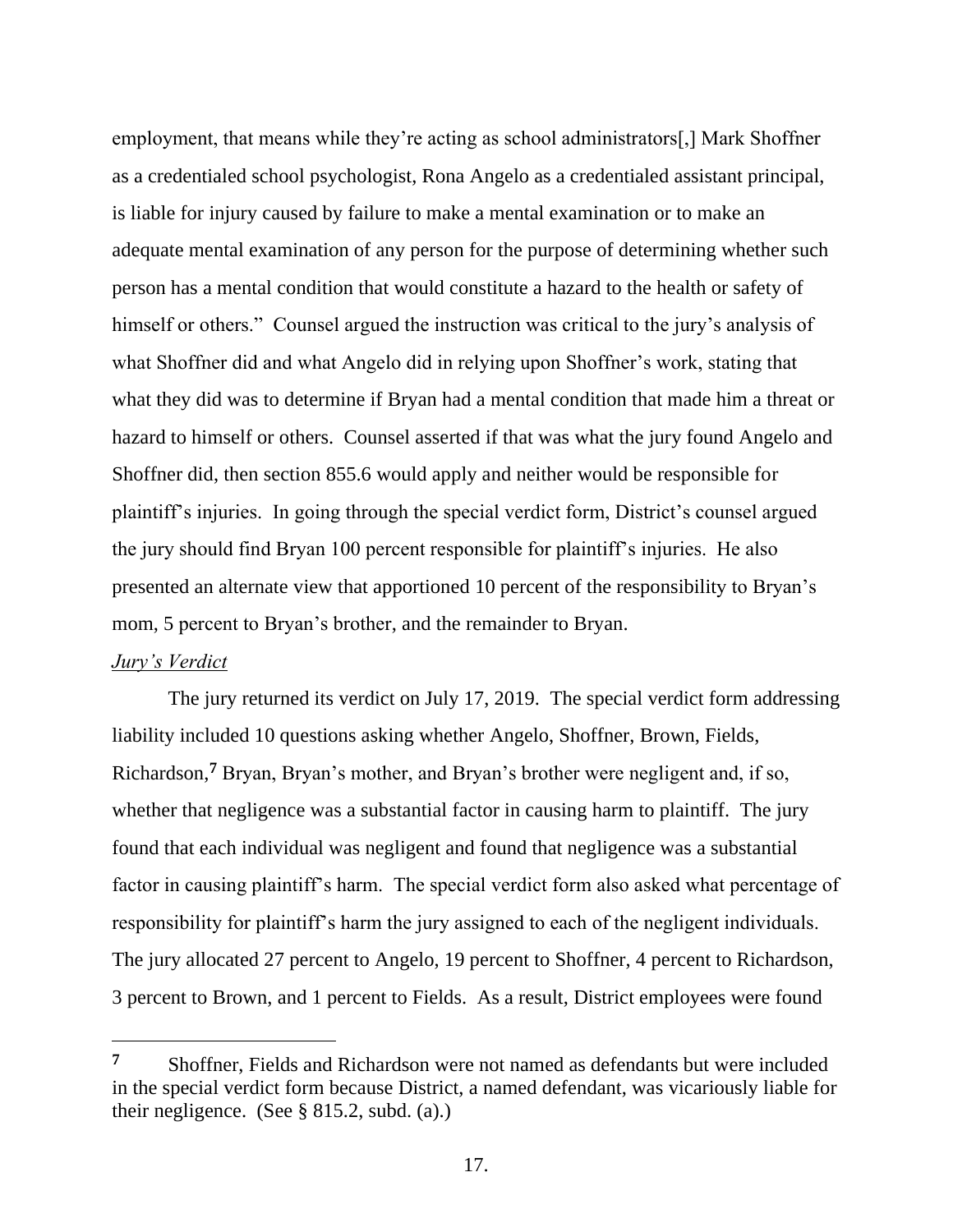to be 54 percent responsible for plaintiff's harm. The jury allocated the other 46 percent of the responsibility to Bryan (27 percent), his mother (10 percent), and his brother (9 percent).

The jury found plaintiff's past noneconomic damages were \$1.4 million and his future noneconomic damages were \$2.4 million for a total of \$3.8 million in damages. Based on the jury's allocation of fault and its findings as to damages, the trial court entered a judgment for \$2,052,000 against District based on its employees' negligence. *Postjudgment Motion and Appeal*

In August 2019, District moved for judgment notwithstanding the verdict, asserting all the members of the threat assessment team were shielded from liability by the section 855.6 immunity. District also asserted there was no evidence of how Fields's knowledge about two employee's fears of Bryan caused plaintiff's injuries.

At the hearing on the motion, the court announced its tentative ruling, heard counsel's arguments, and denied the motion. The court determined that the evidence was more than sufficient to support the jury's decision that there was negligence that extended beyond the immunity afforded by section 855.6. The court also determined that the evidence regarding Fields's failure to report a conversation about employees who were afraid of Bryan and had escape plans was sufficient to support the jury's finding of causation and allocation of 1 percent of the responsibility to Fields.

In September 2019, District appealed from the judgment and the denial of its motion for judgment notwithstanding the verdict.

#### **DISCUSSION**

District raises two issues on appeal. First, does the immunity provided by section 855.6 apply to all the negligent acts and omissions of Angelo, Shoffner, Brown, and Richardson? We conclude the immunity does not cover all the assessment team's negligence. Second, is there sufficient evidence to support the jury's finding that Fields's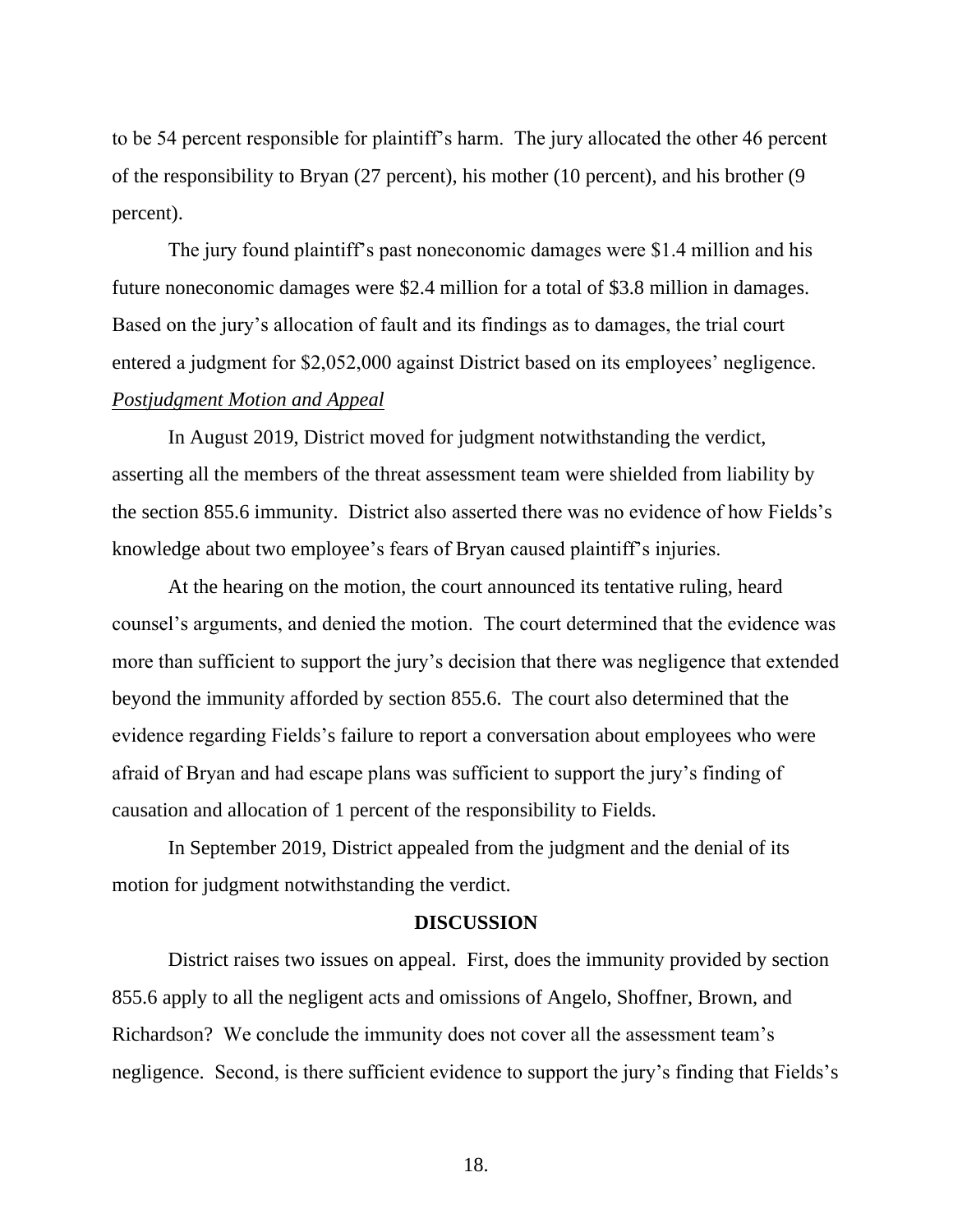failure to report information was a cause of plaintiff's harm? In the unpublished part of this opinion, we conclude substantial evidence supports the jury's causation finding.

# I. SCHOOL SAFETY—AN OVERVIEW

Our discussion of the relevant law begins with an overview of the principles addressing a school's responsibility for the safety of students and staff. These principles provide context for our analysis of the immunity provided by section 855.6 for mental examinations and its application to the facts of this case.

#### A. Constitutional Provisions

The California Constitution states that "the People find and declare that the right to public safety extends to public and private primary, elementary, junior high, and senior high school, ... where students and staff have the right to be safe and secure in their persons." (Cal. Const., art. I, § 28, subd. (a)(7).) In addition, the California Constitution's list of collectively held rights—that is, rights shared with all Californians—includes the right to safe schools: "All students and staff of public primary, elementary, junior high, and senior high schools, and community colleges, colleges, and universities have the inalienable right to attend campuses which are safe, secure and peaceful." (Cal. Const., art. I,  $\S 28$ , subd. (f)(1).)

These constitutional provisions, according to our Supreme Court, express "a 'fundamental public policy favoring measures to ensure the safety of California's public school students.' " (*Regents of University of California v. Superior Court* (2018) 4 Cal.5th 607, 628 (*Regents*), quoting *C.A v. William S. Hart Union High School Dist.* (2012) 53 Cal.4th 861, 870, fn. 3 (*William S. Hart*).) The provisions, however, do not create a private right of action. Instead, they have been cited to support the Supreme Court's determinations that "a school district and its employees have a special relationship with the district's pupils" and that "the duty of care owed by school personnel includes the duty to use reasonable measures to protect students from foreseeable injury at the hands of third parties acting negligently or intentionally."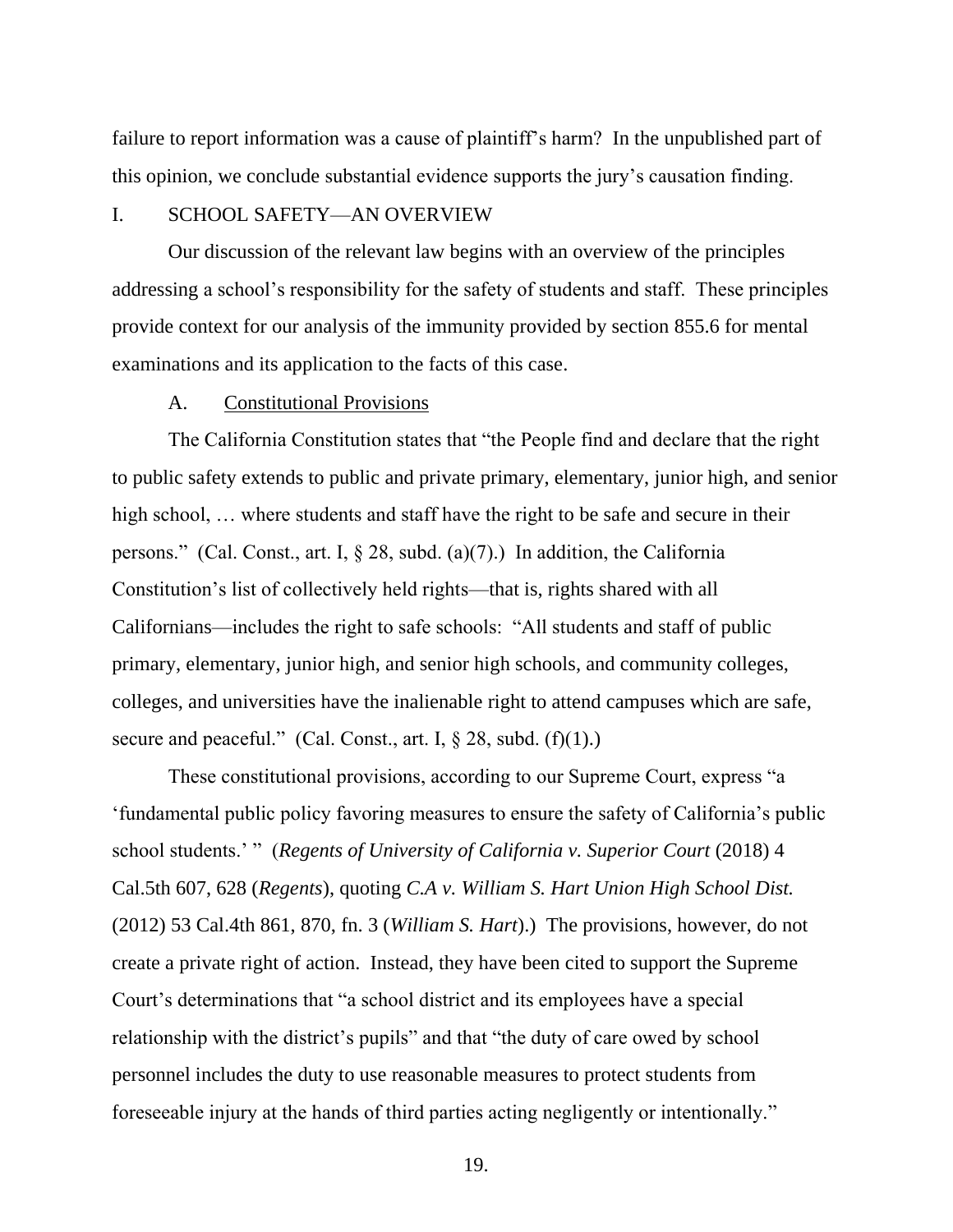(*William S. Hart*, *supra*, at pp. 869–870.) In this context, "third parties" include other students, nonstudents, and teachers. (*Id*. at p. 870.)

Our Supreme Court has addressed the goal of providing a safe school environment outside the tort context. In 2004, the court considered a juvenile court's determination that a 15-year-old student's poem constituted a criminal threat in violation of Penal Code section 422. (*In re George T.* (2004) 33 Cal.4th 620, 629.) The court concluded the student's "poem did not constitute a criminal threat" and reversed the judgment. (*Id*. at p. 639.) In *George T.*, the court mentioned the apparently competing interests of (1) a school protecting the safety of its students and faculty and (2) students' right to engage in creative expression and then stated: "Following Columbine, Santee, and other notorious school shootings, there is a heightened sensitivity on school campuses to latent signs that a student may undertake to bring guns to school and embark on a shooting rampage. Such signs may include violence-laden student writings." (*Id*. at p. 639.) The court expressed the view that ensuring a safe school environment and protecting freedom of expression were not necessarily antagonistic goals. (*Ibid*.)

#### B. Statutes Addressing School Safety and Violence Prevention

In 2013, when plaintiff was shot, two legislative school safety and violence prevention programs were in effect. (Ed. Code, former §§ 32228–32228.5, 35294.10– 35294.15.) Education Code former sections 32228 through 32228.5 were "known as the School Safety and Violence Prevention Act." (Stats. 2002, ch. 165, § 2 [Ed. Code, former § 32228.1, subd. (a)].) When amending Education Code former section 32228.1 in 2002, the Legislature found "that over the past decade school violence, specifically 'school terrorism,' has increased dramatically"; that "California has not been immune from these attacks"; that "[i]n nearly all of these cases the perpetrator has either made statements threatening future violence or engaged in overt behavior commonly associated with criminal violence prior to the shooting"; that persons "aware of this behavior often did not report their concerns to school officials or law enforcement"; and "that there is a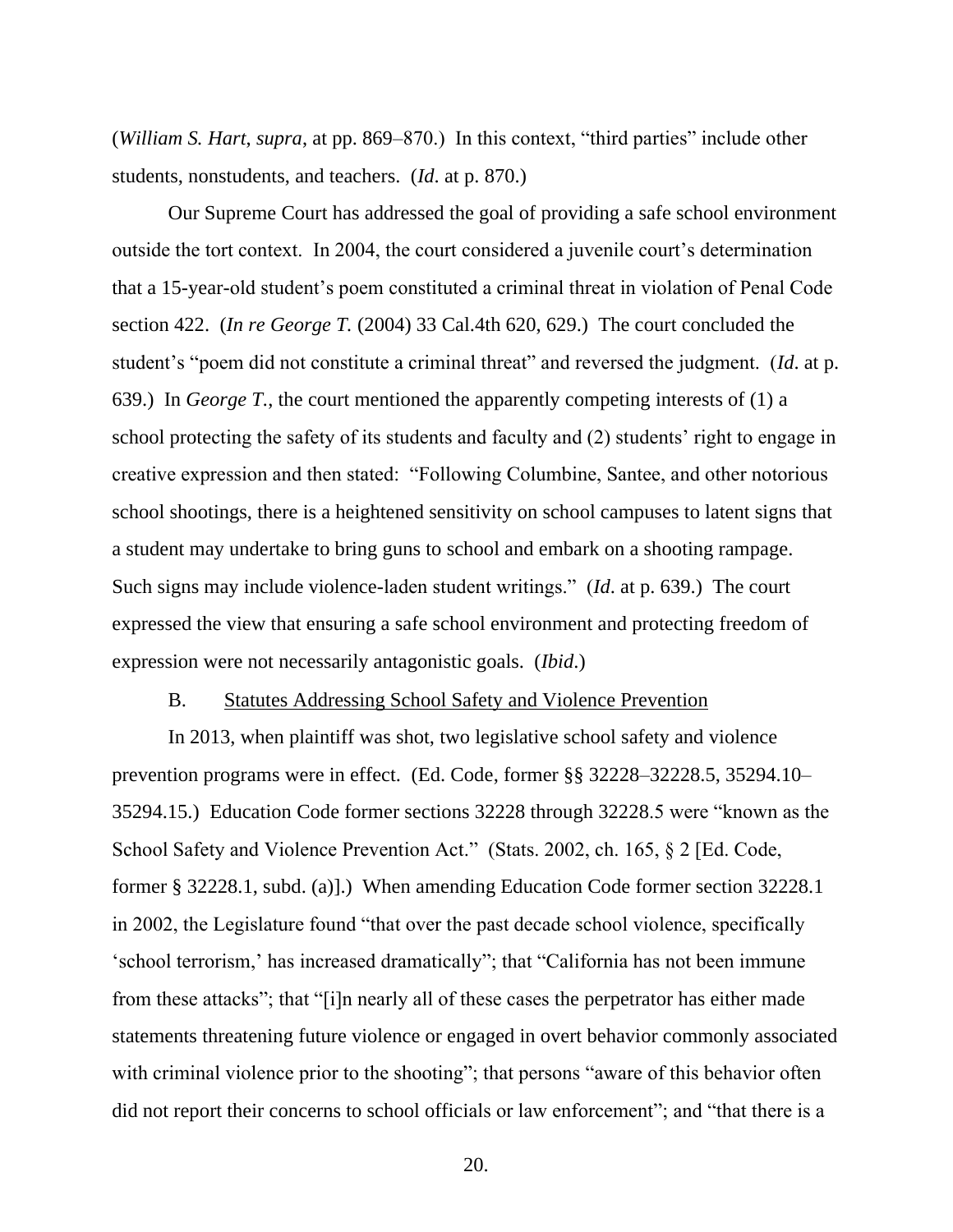compelling need to encourage students, educators, and parents to report threats of violence and violent behavior of pupils and others that pose a danger to school safety." (Stats. 2002, ch. 165, § 1.)

The version of Education Code section 32228 in effect after December 31, 2012, until it was repealed in 2015, stated the Legislature's intent "that public schools serving pupils in any of grades 8 to 12, inclusive, have access to supplemental resources to establish programs and strategies that promote school safety and emphasize violence prevention among children and youth in public schools"; that public schools have access to supplemental resources to combat bias based on race, religion, gender identity, gender expression, sexual orientation and other characteristics and to prevent acts of bias-related incidents; and that school sites receiving funds accomplish specified goals, including the reduction of "incidents of violence at the schoolsite with an emphasis on prevention and early detection." (Stats. 2012, ch. 387, § 1 [Ed. Code, former § 32228, subds. (a), (b), (c)(3)]; see Stats. 2015, ch. 538, § 7.)

The parties' appellate briefs did not cite provisions of the Education Code. The now repealed provisions are described here to show the Legislature was aware of the problem of school shootings and believed such incidents could be reduced by programs emphasizing prevention and early detection. The repealed provisions also provide perspective on what the Legislature has not done. In particular, the Legislature has not explicitly addressed the circumstances in which schools (1) would be *liable* for failing to prevent a shooting (see pt. I.C.4., *post* [mandatory duties]) or (2) would be *immune* from liability for injuries resulting from a shooting. The absence of explicit provisions leads us to the provisions in the Government Claims Act (Act; §§ 810–996.6).

### C. Government Claims Act—Liability Provisions

The Act is a comprehensive statutory scheme governing the liabilities and immunities of public entities and public employees for torts. (*Quigley v. Garden Valley Fire Protection Dist.* (2019) 7 Cal.5th 798, 803 (*Quigley*).) An important feature of the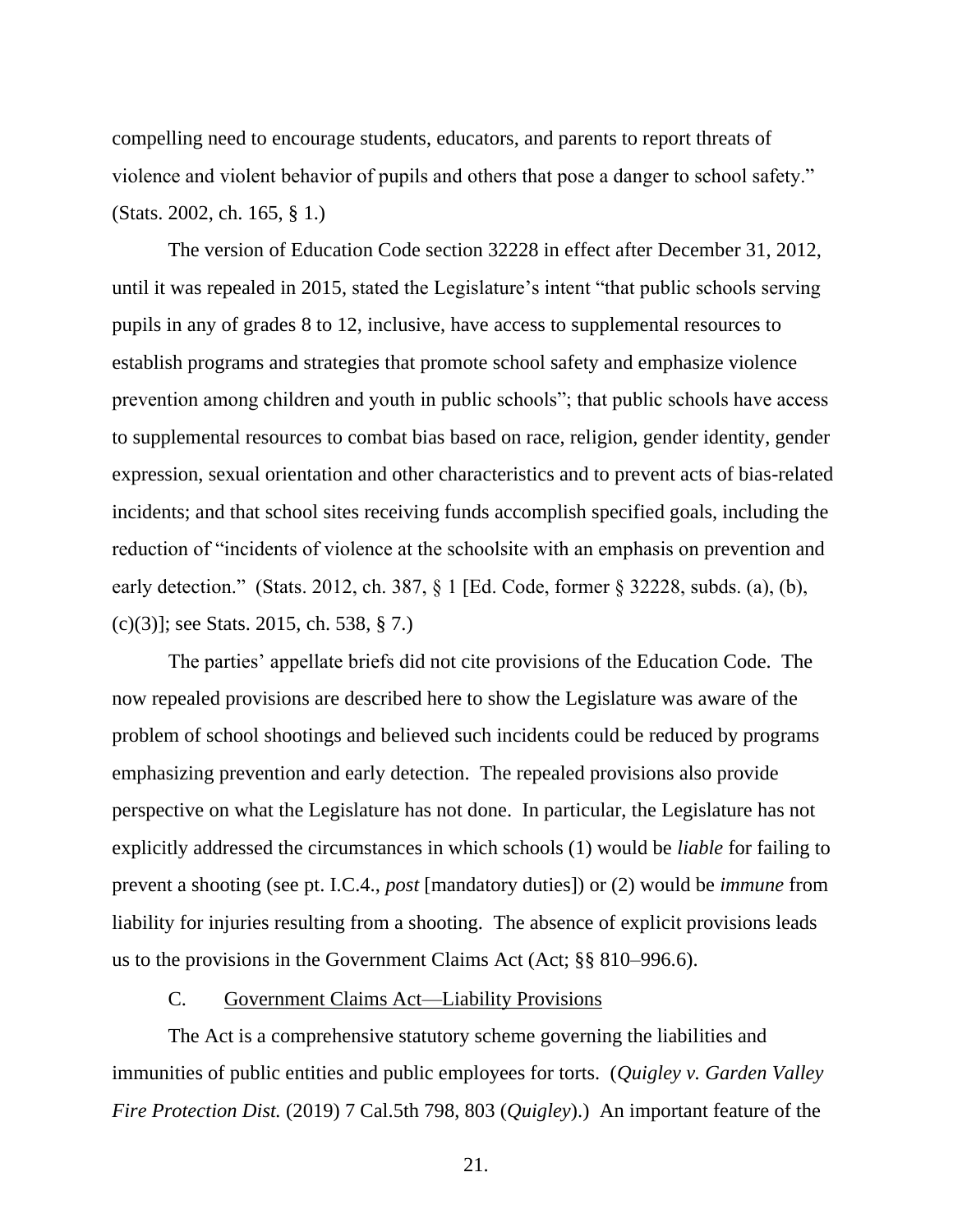Act is that public entity tort liability is *exclusively* statutory: "Except as otherwise provided by statute: [¶] (a) A public entity is not liable for an injury, whether such injury arises out of an act or omission of the public entity or a public employee or any other person." (§ 815.)

The Act systematically deals with certain areas of governmental activity, such as police, fire, medical, and other activities. (2 Van Alstyne et al., Cal. Government Tort Liability Practice (Cont.Ed.Bar 4th ed. 2020) § 11.2, p. 11-8 (Government Tort Liability).) Although school districts are public entities, the wide-ranging activities of the public education system and public recreation and parks programs are not specifically addressed by the Act. (Government Tort Liability, *supra*, § 11.2, p. 11-8.) As a result, these areas of public activity are subject to the Act's general provisions addressing liability and immunity. (See §§ 815–822.2.) Indeed, some of the Act's provisions were drafted with an eye to supervisory duties imposed on public schools and public swimming pools. (Government Tort Liability, *supra*, § 11.2, pp. 11-8 to 11-9; see Recommendation Relating to Sovereign Immunity, No. 1—Tort Liability of Public Entities and Public Employees (Jan. 1963) 4 Cal. Law Revision Com. Rep. (1963) p. 816 (1963 Recommendation No. 1).)**<sup>8</sup>**

# *1. Applicable Liability Provisions*

The statutory grounds for District's liability in this case are sections 820 and 815.2. Section 820 delineates the liability of public employees: "(a) Except as otherwise provided by statute (including Section 820.2), a public employee is liable for injury caused by his act or omission to the same extent as a private person." Section 815.2 provides for a public entity's vicarious liability under the respondeat superior doctrine:

**<sup>8</sup>** In adopting the Act, the Legislature relied on a series of recommendations from the California Law Revision Commission. (*Quigley*, *supra*, 7 Cal.5th at p. 803.) Therefore, the Law Revision Commission's reports are entitled to substantial weight in construing the Act. (*Farmers Ins. Group v. County of Santa Clara* (1995) 11 Cal.4th 992, 1003, fn. 6.)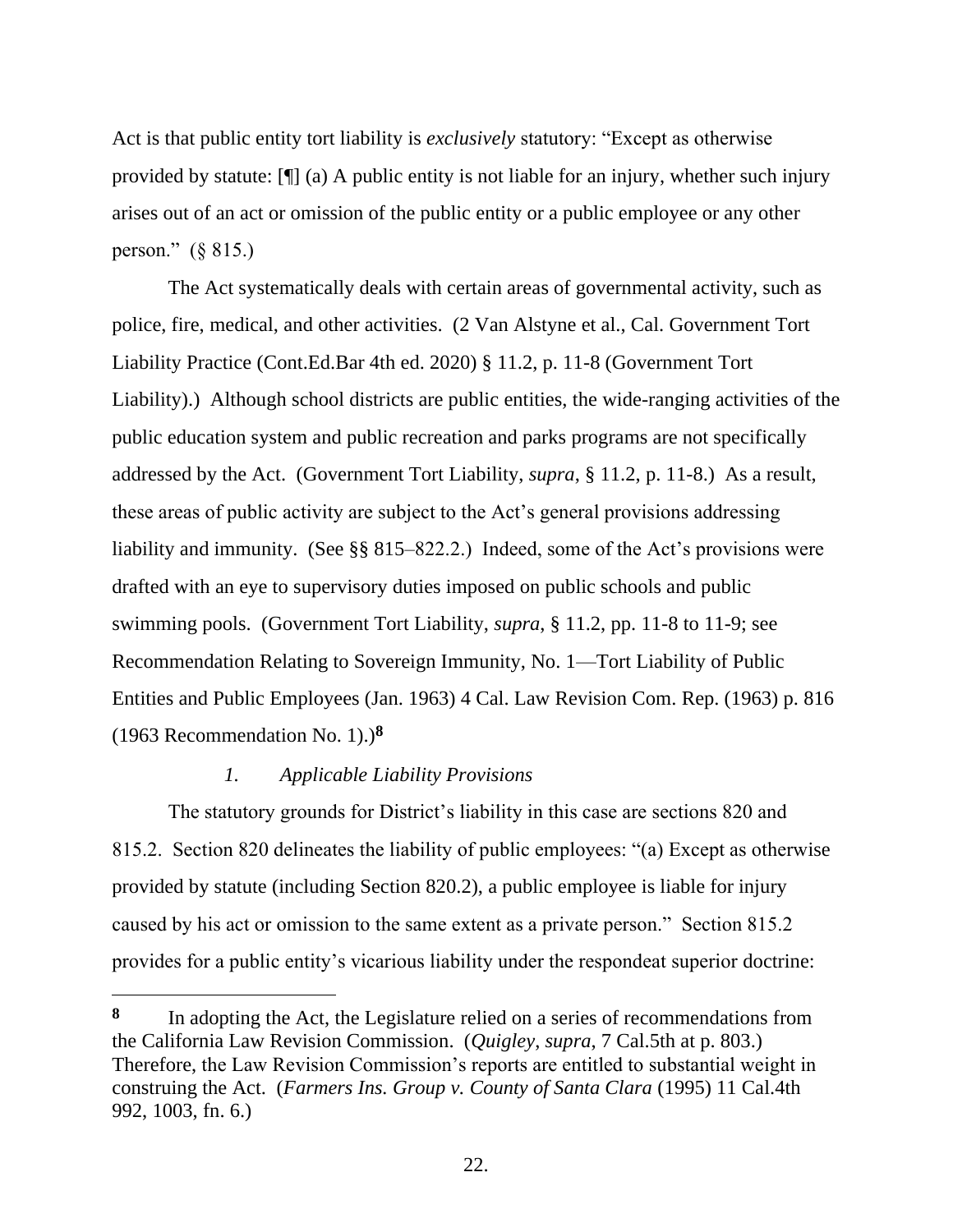"(a) A public entity is liable for injury proximately caused by an act or omission of an employee of the public entity within the scope of his employment if the act or omission would, apart from this section, have given rise to a cause of action against that employee or his personal representative." In other words, these statutory provisions establish the general rules that (1) an employee of a public entity is liable for his or her torts to the same extent as a private person and (2) the public entity is vicariously liable for any injury which its employee causes to the same extent as a private employer. (*William S. Hart*, *supra*, 53 Cal.4th at p. 868.)

# *2. Duty to Supervise*

School districts and their employees are not insurers of student's physical safety, but they have a duty under California law to supervise the conduct of the children on the school grounds and to enforce those rules and regulations necessary for their protection. (*William S. Hart*, *supra*, 53 Cal.4th at p. 869.) In performing these duties, the degree of care required of school personnel is that which a person of ordinary prudence, charged with comparable duties, would exercise under the circumstances. (*Ibid*.) Accordingly, a total lack of supervision or ineffective supervision may constitute a lack of ordinary care by those responsible for student supervision and, if so, would result in the school district being vicariously liable. (*Ibid*.)**<sup>9</sup>**

# *3. Duty to Protect Students*

In addition, California law recognizes that a school district and its employees have a special relationship with the district's students. (*William S. Hart*, *supra*, 53 Cal.4th at p. 869.) As a result of this special relationship, "the duty of care owed by school

**<sup>9</sup>** The Law Revision Commission Report referred to "the duty to supervise pupils under Education Code Section 13557 and the rules of the State Board of Education" as examples of minimum standards of safety and performance fixed by statute or regulation and stated public entities should be liable for "their failure to exercise reasonable diligence to comply with applicable standards of safety and performance established by statute or regulation." (1963 Recommendation No. 1, *supra*, at p. 816.)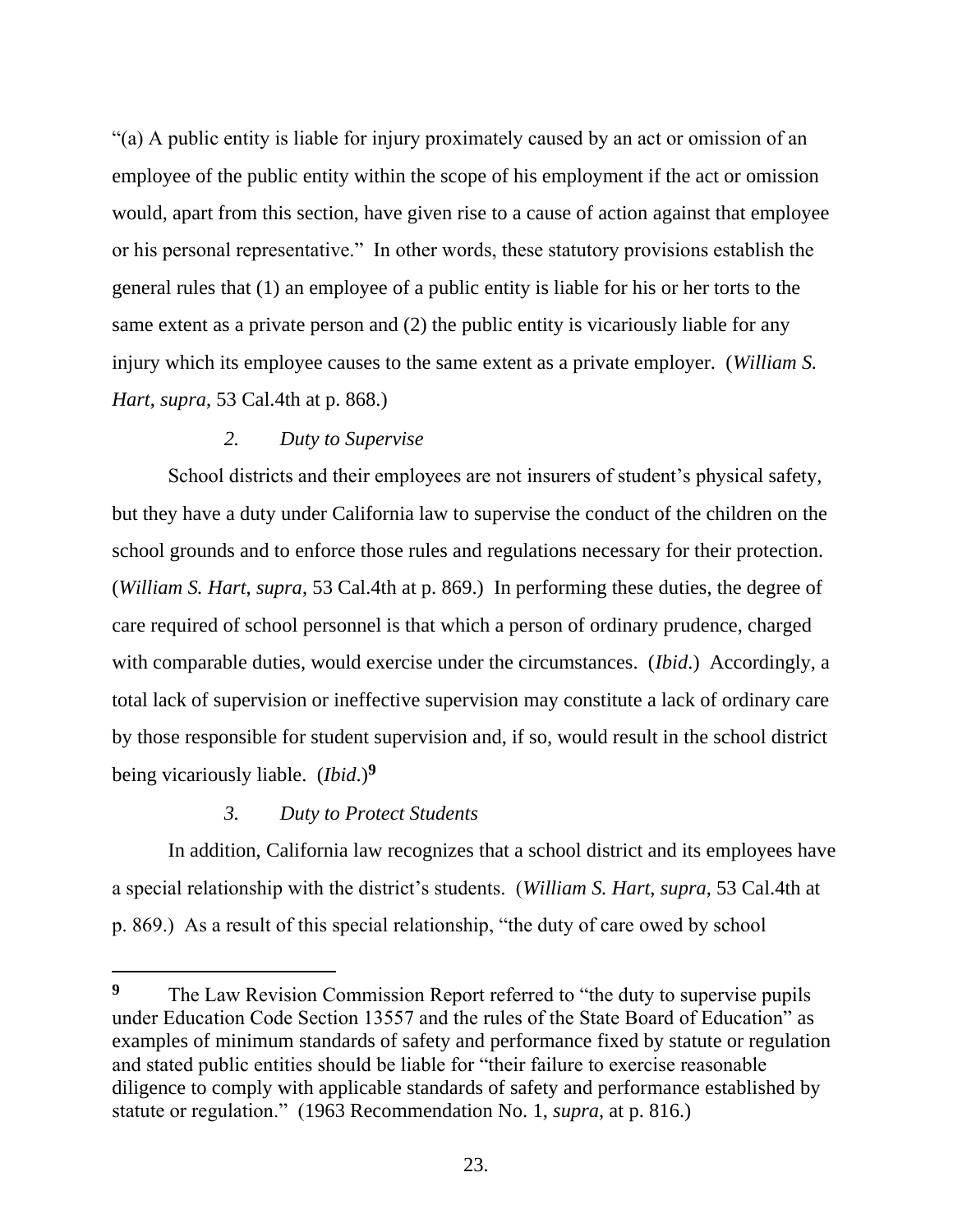personnel includes the duty to use reasonable measures to protect students from foreseeable injury at the hands of third parties acting negligently or intentionally." (*Id*. at pp. 869–870.) This duty of care has been applied in both the high school and college setting where the third party who injured a student was another student. (E.g., *J.H. v. Los Angeles Unified School Dist.* (2010) 183 Cal.App.4th 123, 128–129; *Regents*, *supra*, 4 Cal.5th at p. 633 [university had a duty to take reasonable steps to protect students when it became aware of a foreseeable threat to their safety].)

### *4. Mandatory Duties*

In closing this overview of the Act's liability provisions, we note that plaintiff did not pursue the theory that District's employees breached a *mandatory duty* established by statute or regulation. The Act recognizes this theory of liability by providing: "Where a public entity is under a mandatory duty imposed by an enactment that is designed to protect against the risk of a particular kind of injury, the public entity is liable for an injury of that kind proximately caused by its failure to discharge the duty unless the public entity establishes that it exercised reasonable diligence to discharge the duty." (§ 815.6.) This text requires three essential elements: "(1) a mandatory duty was imposed on the public entity by an enactment; (2) the enactment was designed to protect against the particular kind of injury allegedly suffered; and (3) the breach of the mandatory statutory duty proximately caused the injury." (*B.H. v. County of San Bernardino* (2015) 62 Cal.4th 168, 179.) Thus, discretionary or permissive action by a public employee cannot result in liability under section 815.6. (*Haggis v. City of Los Angeles* (2000) 22 Cal.4th 490, 498.) Accordingly, for purposes of liability under section 815.6, it is not enough that the public entity or employee is "under an obligation to perform a function if the function itself involves the exercise of discretion." (*Haggis, supra,* at p. 498; *Creason v. Department of Health Services* (1998) 18 Cal.4th 623, 631– 632 (*Creason*).) We note that the absence of a mandatory duty to perform a threat assessment in a particular way does not abrogate the duty of school district personnel to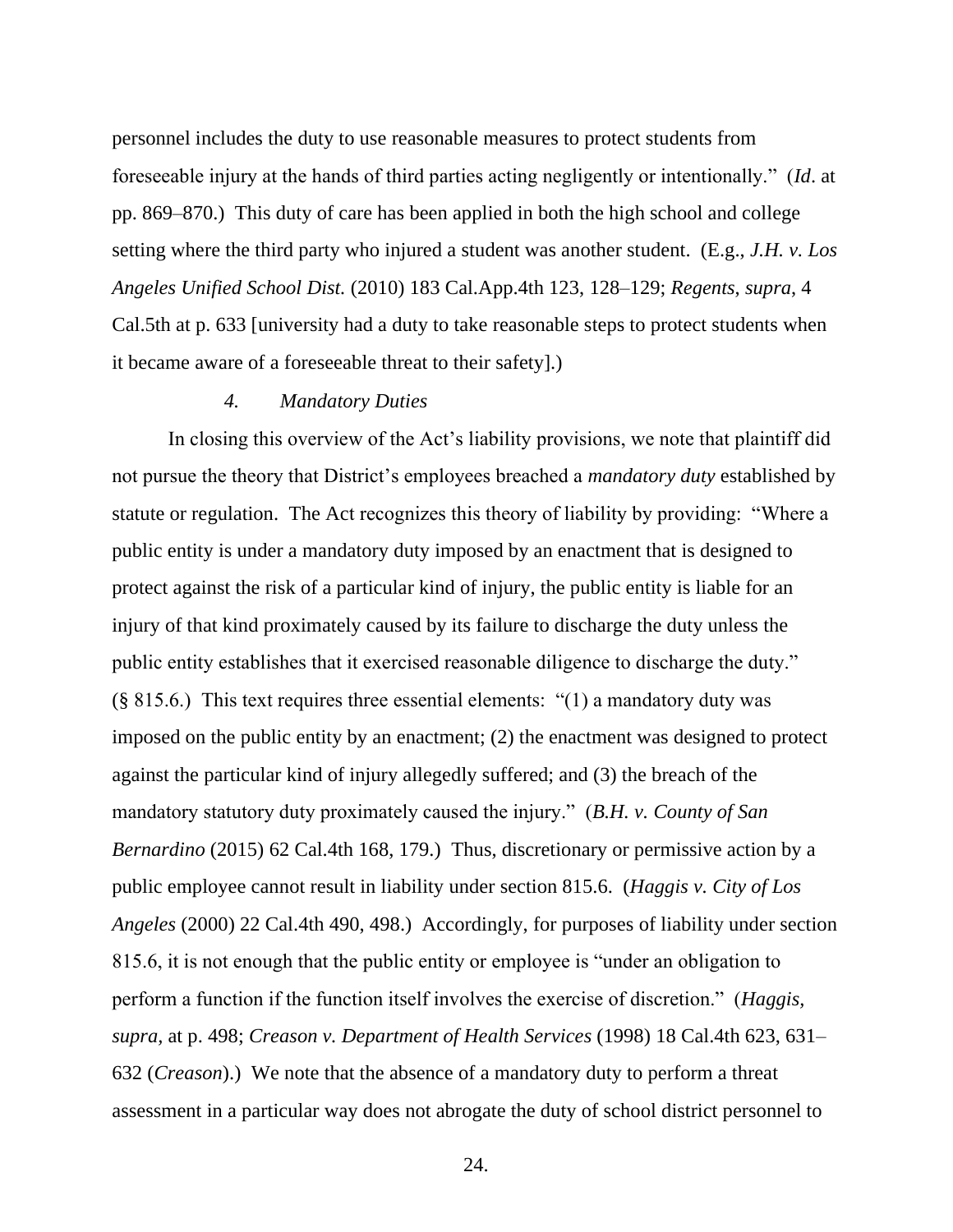use reasonable measures to protect students from foreseeable injury caused by negligent or intentional acts of other students.

### D. Government Claims Act—Immunity Provisions

The immunities established by the Act are either general in nature or applicable to specific functional activities or programs. (*Government Tort Liability*, *supra*, § 10.1, p. 10-4.)

#### *1. General Immunity Provisions*

The general immunity provision for public entities in section 815.2, subdivision (b) and the immunity for discretionary acts and omissions of public employees in section 820.2 provided context for the specific immunity relied upon by District.

First, section 815.2, subdivision (b) provides: "Except as otherwise provided by statute, a public entity is not liable for an injury resulting from an act or omission of an employee of the public entity where the employee is immune from liability." The Law Revision Commission comment to section 815.2 states this provision "makes clear that in the absence of a statute a public entity cannot be held liable for an employee's act or omission where the employee himself would be immune." (1963 Recommendation No. 1, *supra*, at p. 838.) The comment also states the provision nullifies dictum in a 1961 case suggesting "that public entities may be liable for the acts of their employees even when the employees are immune." (*Ibid*.)

Second, section 820.2 grants immunity to public employees for injuries resulting from certain discretionary decisions by providing: "Except as otherwise provided by statute, a public employee is not liable for an injury resulting from his act or omission where the act or omission was the result of the exercise of the discretion vested in him, whether or not such discretion be abused." This immunity was examined in detail by the Supreme Court in *Johnson v. State of California* (1968) 69 Cal.2d 782 (*Johnson*). In *Johnson*, the court noted "that virtually every public act admits of some element of discretion." (*Tarasoff v. Regents of University of California* (1976) 17 Cal.3d 425,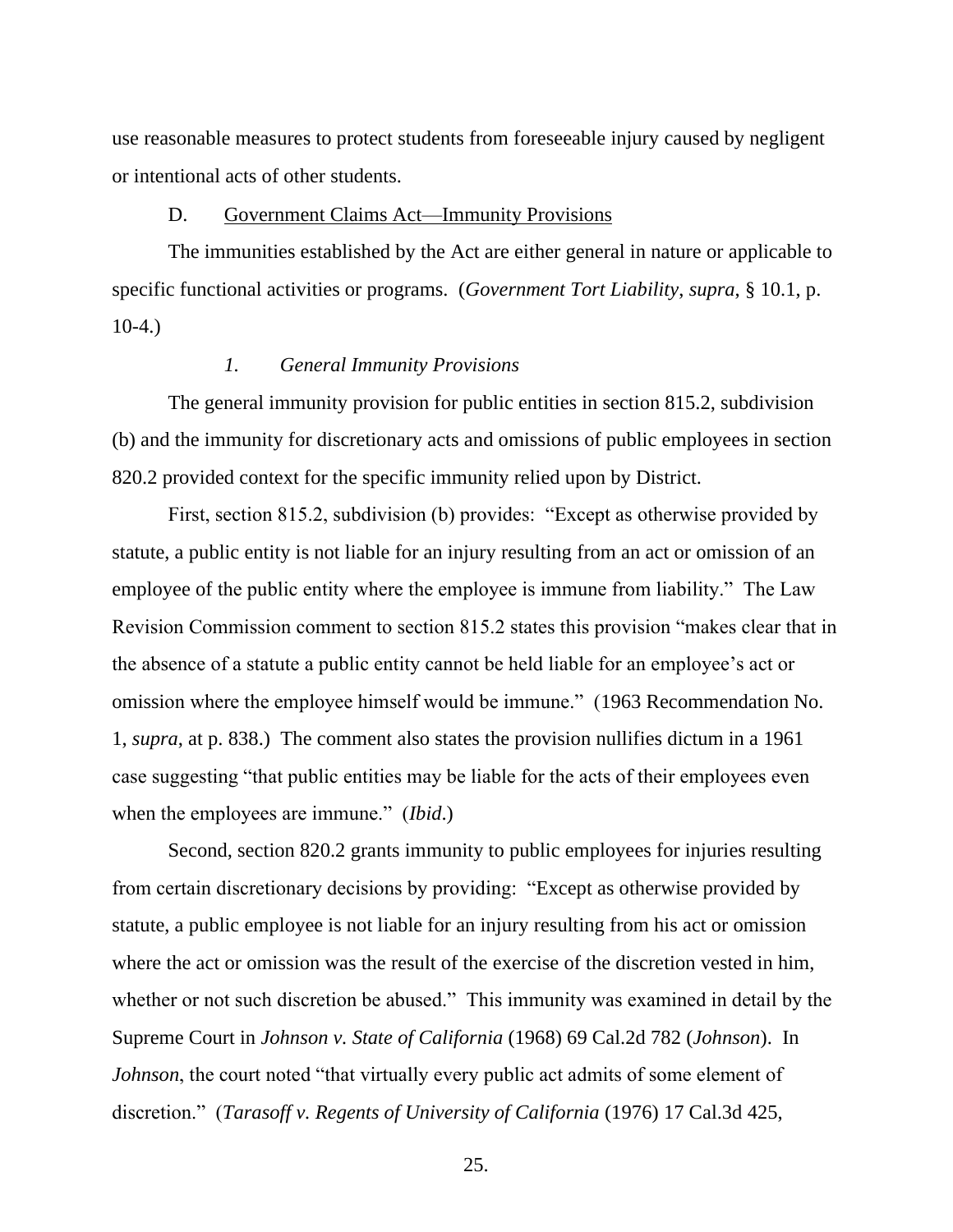445.)**<sup>10</sup>** As a result, the court "distinguished between basic policymaking or 'planning' on the one hand and ministerial or 'operational' levels of decisionmaking on the other hand, holding that the first category triggered immunity while the latter category did not. [Citation.] *Johnson* concluded that although the basic policy decision (such as standards for parole) warrants immunity, 'subsequent ministerial actions in the implementation of that basic decision still must face case-by-case adjudication on the question of negligence.' " (*Perez-Torres v. State of California* (2007) 42 Cal.4th 136, 142–143.) In this appeal, District has not relied on the general immunity provided by section 820.2, apparently conceding that the negligent acts and omissions of its employees occurred at the operational level of decisionmaking and not at the policymaking level.

### *2. Specific Immunity for Mental and Physical Examinations*

The immunity relied upon by District is contained in section 855.6, which provides:

"Except for an examination or diagnosis for the purpose of treatment, neither a public entity nor a public employee acting within the scope of his employment is liable for injury caused by the failure to make a physical or mental examination, or to make an adequate physical or mental examination, of any person for the purpose of determining whether such person has a disease or physical or mental condition that would constitute a hazard to the health or safety of himself or others."

The comment to section 855.6 states:

"It grants an immunity for failure to perform adequately public health examinations, such as public tuberculosis examinations, physical examinations to determine the qualifications of boxers and other athletes, and eye examinations for vehicle operator applicants. It does not apply to examinations for the purpose of treatment such as are made in doctors' offices and public hospitals. In those situations, the ordinary rules of liability would apply.

**<sup>10</sup>** In *Tarasoff*, the court concluded "that the therapist defendants' failure to warn [the murder victim] or those who reasonably could have been expected to notify her of [the] peril [posed by the therapists' patient] does not fall within the absolute protection afforded by section 820.2." (*Tarasoff*, *supra*, at p. 446.)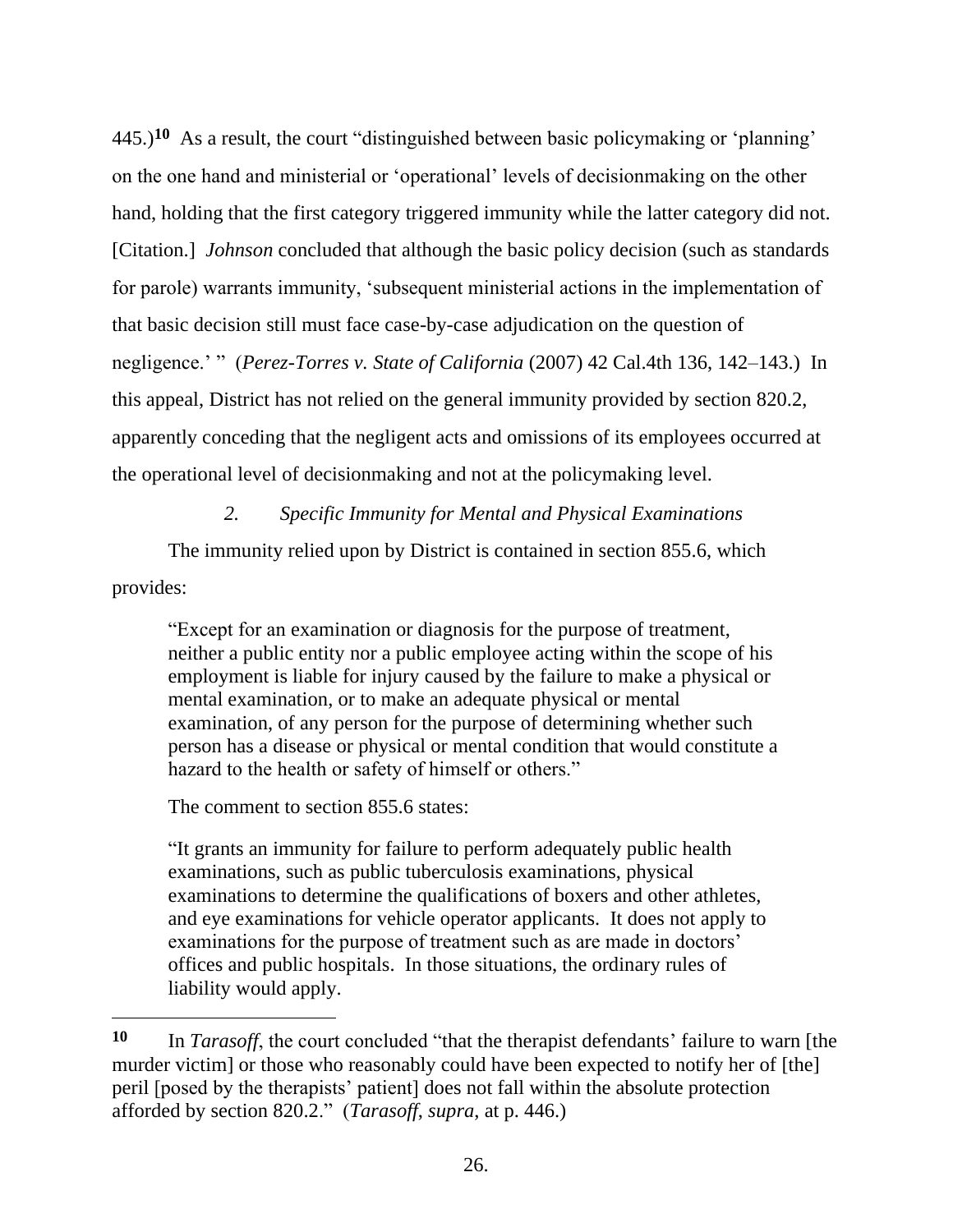"The immunity provided by this section relates only to failure to make any examination or, if an examination is made, to the 'adequacy' of the examination; the section does not provide immunity, for example, where a public employee negligently injures a person while making an examination." (1963 Recommendation No. 1, *supra*, at p. 865.)

Before analyzing the meaning of section 855.6 and its application to the facts of this case, we consider the parties' contentions about the applicable standard of review and the nature of District's claim of trial court error involving the application of section 855.6.

## II. IMMUNITY UNDER SECTION 855.6

### A. Standards of Review

The parties agree on the two standards of review applied to a trial court's decision to deny a motion for judgment notwithstanding the verdict. When the issue raised is whether sufficient evidence supports the jury's factual findings, appellate courts apply the substantial evidence standard. (*Hauter v. Zogarts* (1975) 14 Cal.3d 104, 110.) Alternatively, when the appeal raises purely legal questions, appellate courts apply the independent (i.e., de novo) standard of review. (*Markow v. Rosner* (2016) 3 Cal.App.5th 1027, 1045 [all facts essential to issue of ostensible agency were undisputed; jury's finding of ostensible agency was contrary to the law; judgment was reversed].)

District contends the issue of whether section 855.6's immunity attached "raises no issues of fact; the jury found what it found, meaning this Court need only determine whether those undisputed facts give rise to immunity under … section 855.6." Based on this framing of the issue being raised by its appeal, District contends de novo review applies.

Plaintiff disagrees with District's contention that the question of immunity raises purely legal issues and therefore is subject to de novo review. Plaintiff asserts de novo review is proper only where all of the facts essential to the issue are undisputed and, here, certain facts were vigorously disputed throughout the trial. Plaintiff asserts the jury was properly instructed about the immunity provided by section 855.6 and the parties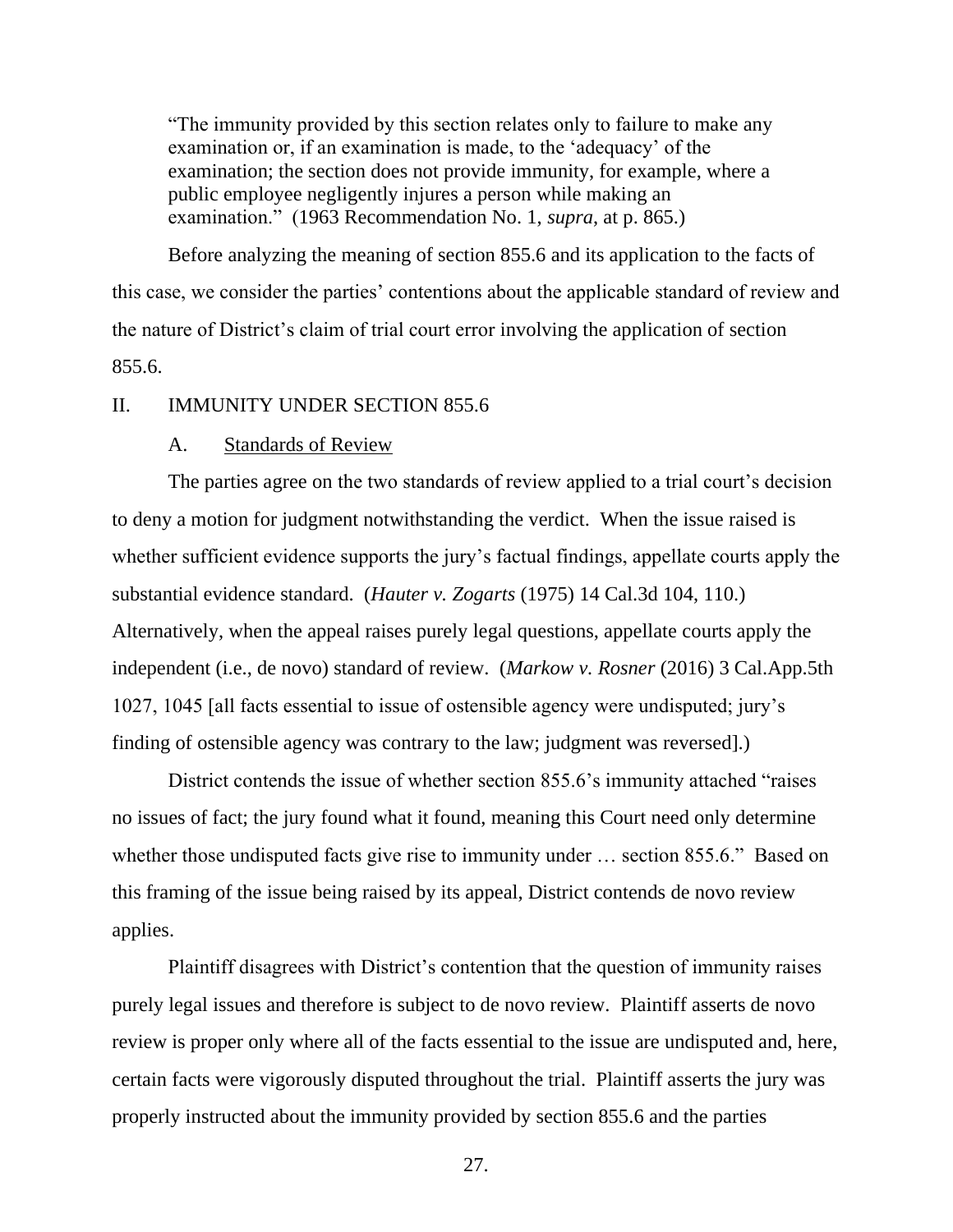disputed whether all of the employee's conduct in implementing the threat assessment protocol constituted a "medical examination" of Bryan. Plaintiff further asserts the jury rejected District's argument that all of its employees' acts and omissions were inextricably intertwined with Shoffner's examinations of Bryan. In plaintiff's view, the jury resolved the factual dispute by finding that the District employee's conduct apart from the medical examinations conducted by Shoffner constituted negligence that was a cause of plaintiff's injuries.

In reply, District argues that plaintiff has inaccurately tried "to paint the issue as being about a dispute over evidence" and reasserts that its challenge is not a dispute about the evidence. District contends the immunity issue turns on the interpretation of section 855.6, which is a question of law subject to de novo review. In District's view of the record, the case presented to the jury was based on the trial court's ruling that confined the section 855.6 immunity to Shoffner's mental examination of Bryan and, as a result, the issue of whether the immunity extended to the entire threat assessment team never went to the jury. District reiterates that this question about the scope of the immunity presents an issue of law for the court to decide.

We accept District's contention that the immunity issue it has raised turns on the interpretation of section 855.6. Issues of statutory interpretation and the application of that interpretation to an established set of facts are questions of law subject to independent review by appellate courts. (E.g., *Coburn v. Sievert* (2005) 133 Cal.App.4th 1483, 1492; *Twedt v. Franklin* (2003) 109 Cal.App.4th 413, 417.) Here, the relevant set of facts is established by the rule that the appellate court must view "the evidence in the light most favorable to plaintiff[], disregarding conflicting evidence, and drawing all legitimate inferences in [plaintiff's] favor." (*Webb v. Special Electric Co., Inc.* (2016) 63 Cal.4th 167, 192; see *Sandoval v. Qualcomm Incorporated* (2021) 12 Cal.5th 256, 265, fn. 1.)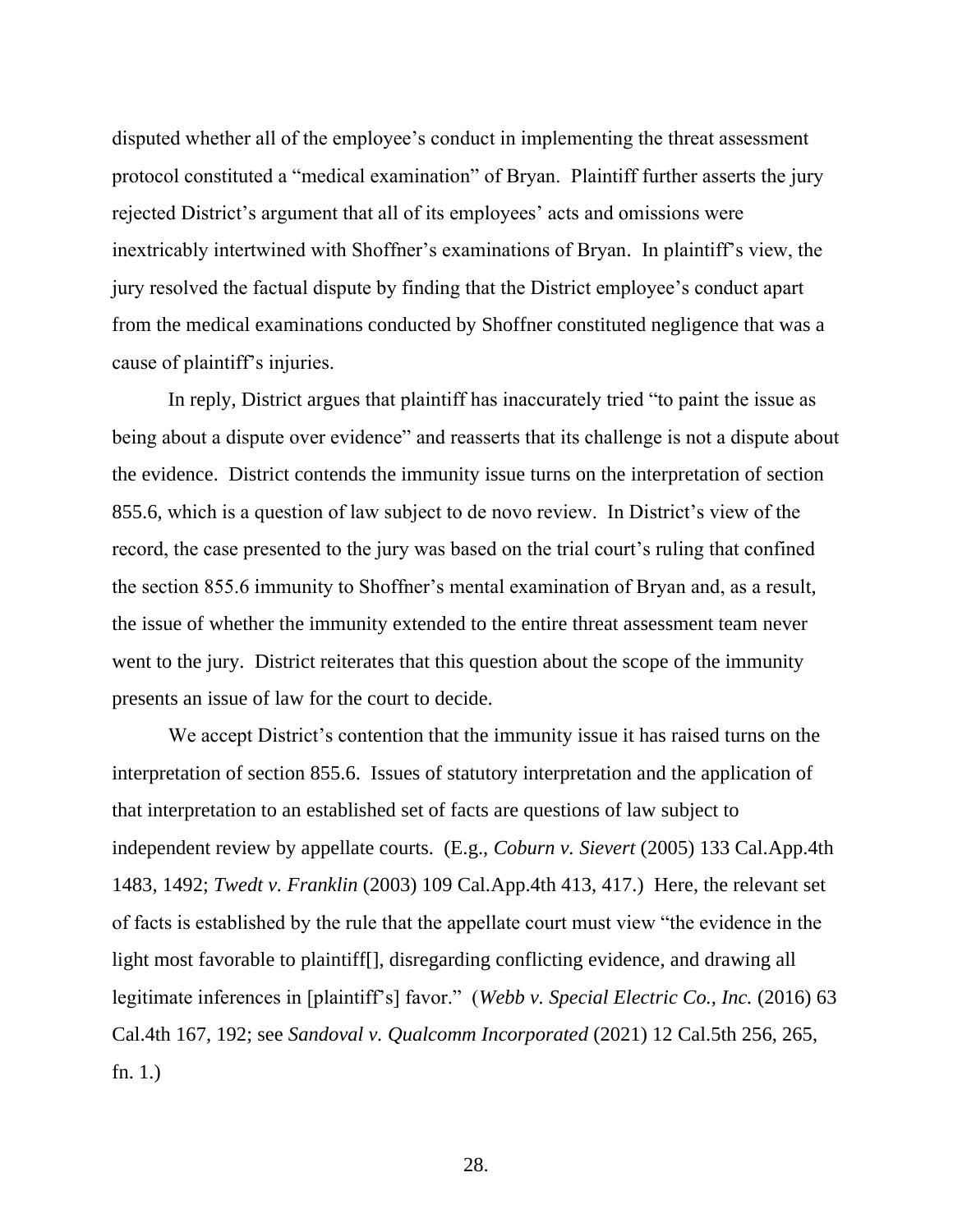### B. Public Employees Covered by the Immunity

The first question of statutory construction presented by District is whether the section 855.6 immunity is limited to health care professionals. The relevant text provides the immunity to "a public employee acting within the scope of his employment" who fails to make an examination meeting the other statutory requirements. (§ 855.6.) Our interpretation of this statutory text begins by considering whether the phrase "a public employee" is ambiguous—that is, whether it is reasonably susceptible to being interpreted to mean only employees that are health care professionals. We conclude the phrase itself is not ambiguous and it does not, by its plain meaning, limit the immunity to health care professionals. In other words, any public employee may qualify for the immunity's protection so long as the examination in question meets the other requirements of section 855.6.

This statutory interpretation is consistent with the examples given in the comment to section 855.6, which include "eye examinations for vehicle operator applicants." (1963 Recommendation No. 1, *supra*, at p. 865.) The examinations conducted in connection with the issuance of a driver's license include "[a] test of the hearing and eyesight of the applicant, and of other matters that may be necessary to determine the mental and physical fitness of the applicant to operate a motor vehicle upon the highways." (Veh. Code,  $\S$  12804.9, subd. (a)(1)(E).) We take as a matter of common knowledge that the eyesight test conducted by employees of the Department of Motor Vehicles are not performed by licensed ophthalmologists or optometrists. As a result, providing immunity to the public employees who conduct those eyesight tests is an example of the immunity being applied to employees other than health care professionals.

Our statutory construction also is confirmed by long-standing case law. In *Lucas v. City of Long Beach* (1976) 60 Cal.App.3d 341, a mother brought a wrongful death action against a city and a police sergeant after her 17-year-old son hung himself in a cell at a juvenile detention facility. (*Id*. at p. 344–345.) Among other things, the jury found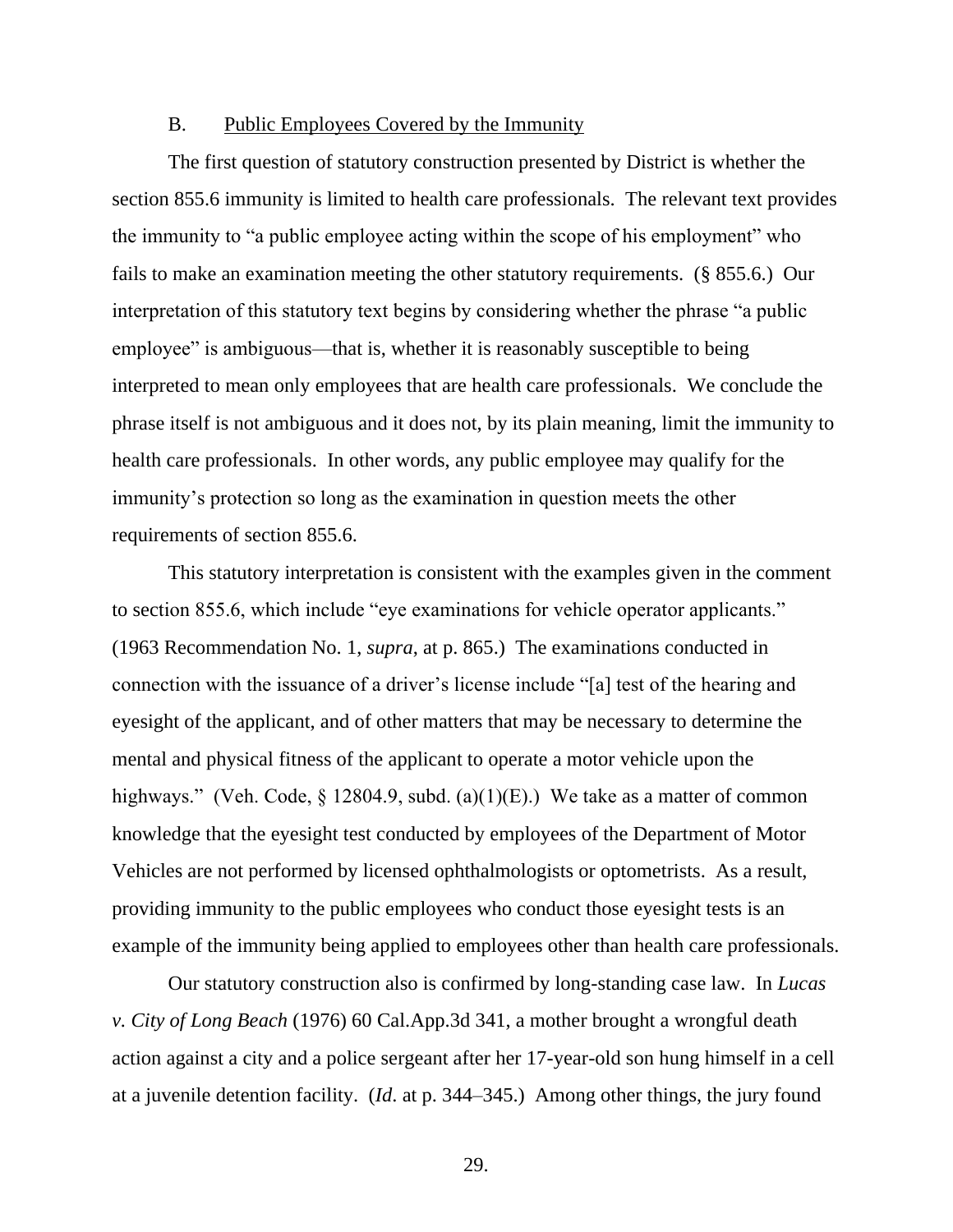the sergeant negligent because a reasonable person would have provided medical care or attention to the juvenile. (*Id*. at p. 346.) The appellate court reversed the judgment. (*Id*. at p. 351.) Addressing the application of section 855.6, the court stated that it "bars any claim based on the failure to have [the juvenile] examined medically." (*Lucas, supra,* at p. 350.) The court's application of the section 855.6 immunity to the police officer supports the interpretation that the section 855.6 immunity for "a public employee" is not limited to health care professionals.

### C. Scope of the Covered Mental Examination

### *1. Statutory Text*

The second question of statutory construction presented by District addresses the scope of the public employee's conduct that falls within the section 855.6 immunity. For purposes of this appeal, the conduct (i.e., the acts and omissions) covered is "the failure to make a … mental examination, or to make an adequate … mental examination," so long as the examination meets the other statutory requirements. (§ 855.6.) Other requirements are that the examination must be "of any person for the purpose of determining whether such person has a … mental condition that would constitute a hazard to the health or safety of himself or others." (§ 855.6.) Also, in accordance with the statute's exception, the examination must not be "for the purpose of treatment."**<sup>11</sup>**  $(\S$  855.6.)

**<sup>11</sup>** The application of the exception for treatment is not among the issues raised in this appeal. We note that several of the cases concluding that the section 855.6 immunity does not apply are based on the exception for examinations done for the purpose of treatment. (E.g., *Collins v. County of San Diego* (2021) 60 Cal.App.5th 1035, 1059–1060 [immunity did not apply to registered nurse's examination of arrestee because its purpose was to determine if arrestee needed medical treatment]; *Smith v. County of Kern* (1993) 20 Cal.App.4th 1826, 1833–1835 [immunity did not apply because purpose of blood test of third person was to diagnose and treat plaintiffs' exposure to acquired immunodeficiency syndrome].)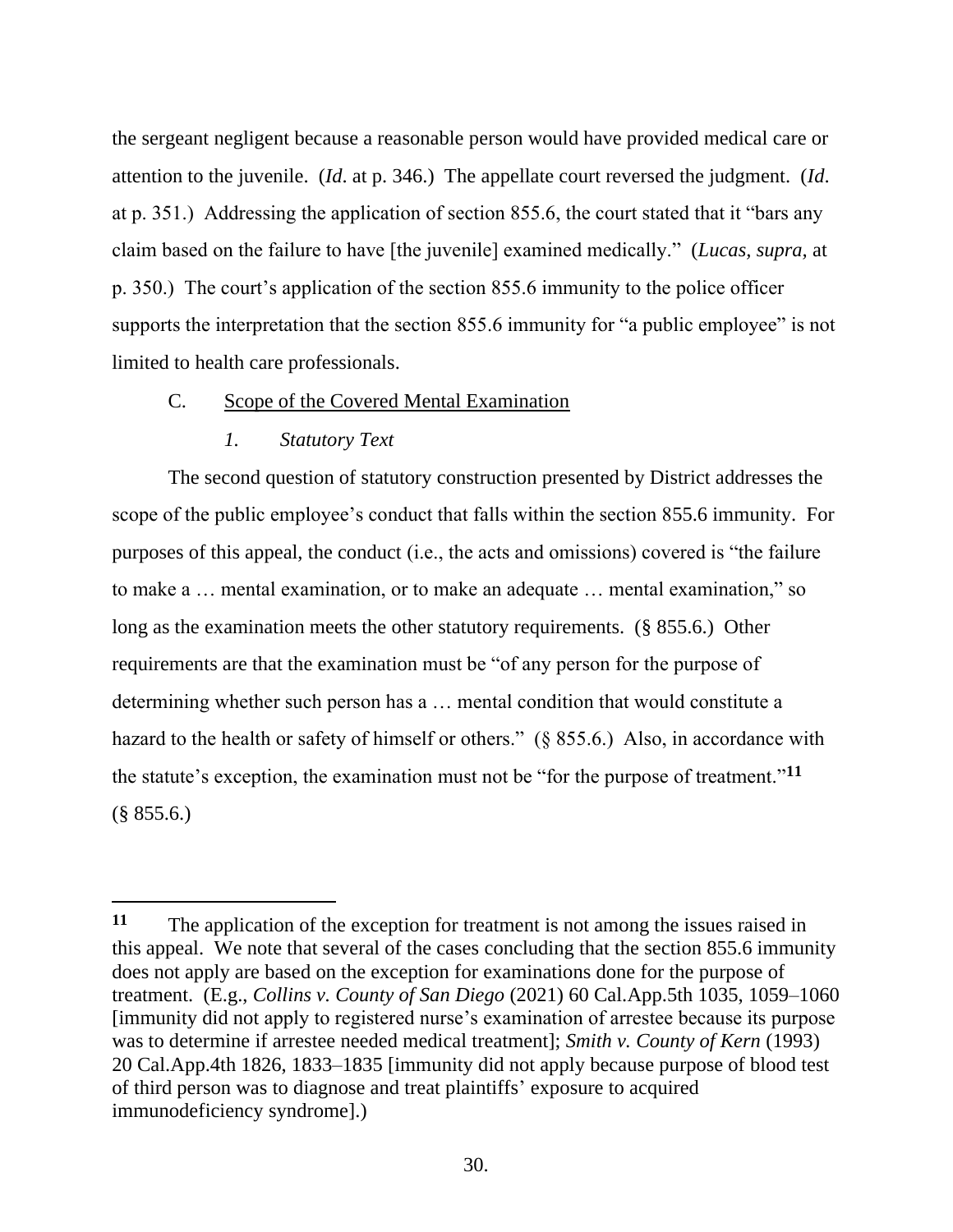#### *2. Contentions of the Parties*

District contends the language of section 855.6 should be interpreted broadly to protect any public employee (and the public entity employer) involved in an examination *and related investigation*. Based on this interpretation, District contends all members of the threat assessment team are immune and, therefore, judgment should be entered in its favor.

District argues that its interpretation comports with the broad interpretation of the Act's other immunities that protect entities and employees when they gather information and make decisions affecting public safety. In District's view of how humans react to rules of law, this broad interpretation of the immunity will "encourage public entities and employees to diligently pursue these examinations, without fear that an expert will someday tell a jury that a death or injury could have been avoided if a public employee would have just done his or her job better." This view implies that the fear of being second guessed inhibits school district personnel from conducting or diligently pursuing a threat assessment. District summarizes its policy argument as follows:

"In an era in which student-on-student violence grows in frequency and intensity, the policy behind Government Code section 855.6—protecting public entities and employees from second-guessing their examinations of persons to determine threats to public safety, and thus encouraging those examinations—becomes more vital than ever."

Plaintiff responds by contending that section 855.6, by its express terms, applies *only* to examinations and nothing else. Plaintiff supports his use of the word "only" by quoting the comment to section 855.6, which reads in part: "The immunity provided by this section relates *only* to failure to make any examination or, if an examination is made, to the 'adequacy' of the examination." (1963 Recommendation No. 1, *supra*, at p. 865, italics added.) Plaintiff contends this statutory interpretation furthers the important public policy of requiring schools to take reasonable steps to protect their students from foreseeable and preventable harm. Plaintiff asserts parents who entrust public schools with their children are entitled to expect nothing less.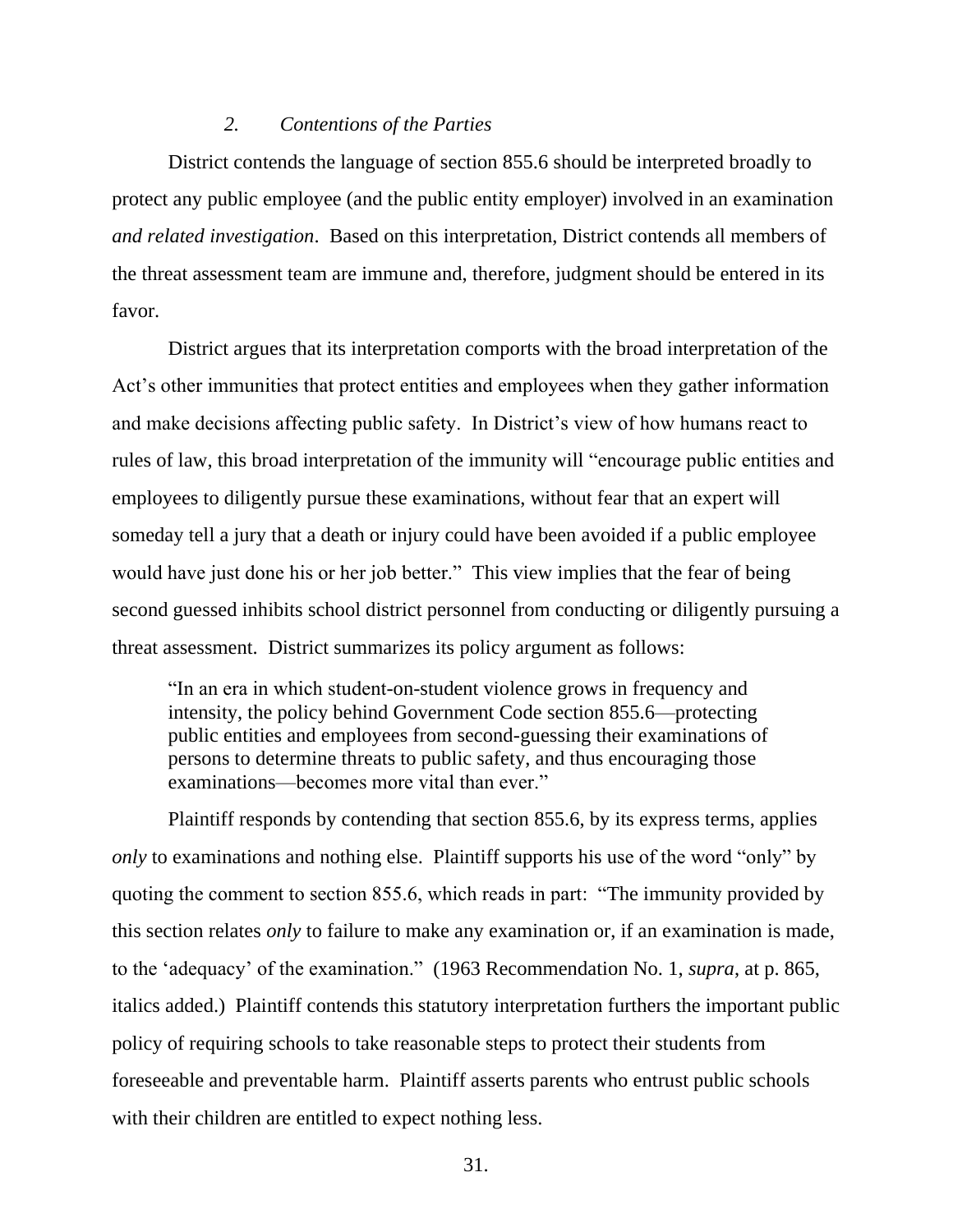Plaintiff asserts the trial court accurately construed section 855.6, the jury was properly instructed, and plaintiff abided by the court's ruling not to introduce evidence challenging the adequacy of Shoffner's sessions with Bryan. Plaintiff further contends that the jury was presented with overwhelming evidence of negligent behavior not involving any mental examinations of Bryan. Plaintiff reiterated the trial court's view that the negligent behavior included the failure of the threat assessment team members to (1) carry out the assessment collectively; (2) communicate with one another concerning Bryan; (3) include the school resources officer in the threat assessment; (4) adequately communicate with Bryan's mother; (5) recommend counseling to Bryan's mother as an intervention tactic; and (6) collectively continue to monitor Bryan and reassess the safety plan.

#### *3. Activity Included in a Mental Examination of a Person*

Section 855.6 and the Act do not define "physical examination," "mental examination" or "examination" and do not otherwise address what acts are encompassed or excluded by these terms. Similarly, section 855.6's comment does not define these terms, although it gives examples of immune examinations. Another potential source of a definition is California case law. However, the parties have not cited, and we have not located, a decision defining the term "examination" for purposes of section 855.6.

In the absence of a legislative definition or established precedent, courts give the words of a statute their usual and ordinary meaning. (*Merced Irrigation Dist. v. Superior Court* (2017) 7 Cal.App.5th 916, 924.) "When attempting to ascertain the ordinary, usual meaning of a word, courts appropriately refer to the dictionary definition of that word" (*Wasatch Property Management v. Degrate* (2005) 35 Cal.4th 1111, 1121–1122), although the process of interpreting statutes involves more than simply stitching together dictionary definitions (*Kopp v. Fair Pol. Practices Com.* (1995) 11 Cal.4th 607, 673).

One dictionary defines "examination" to mean "the act or process of examining … SEARCH, INVESTIGATION, SCRUTINY." (Webster's 3d New Internat. Dict. (1993)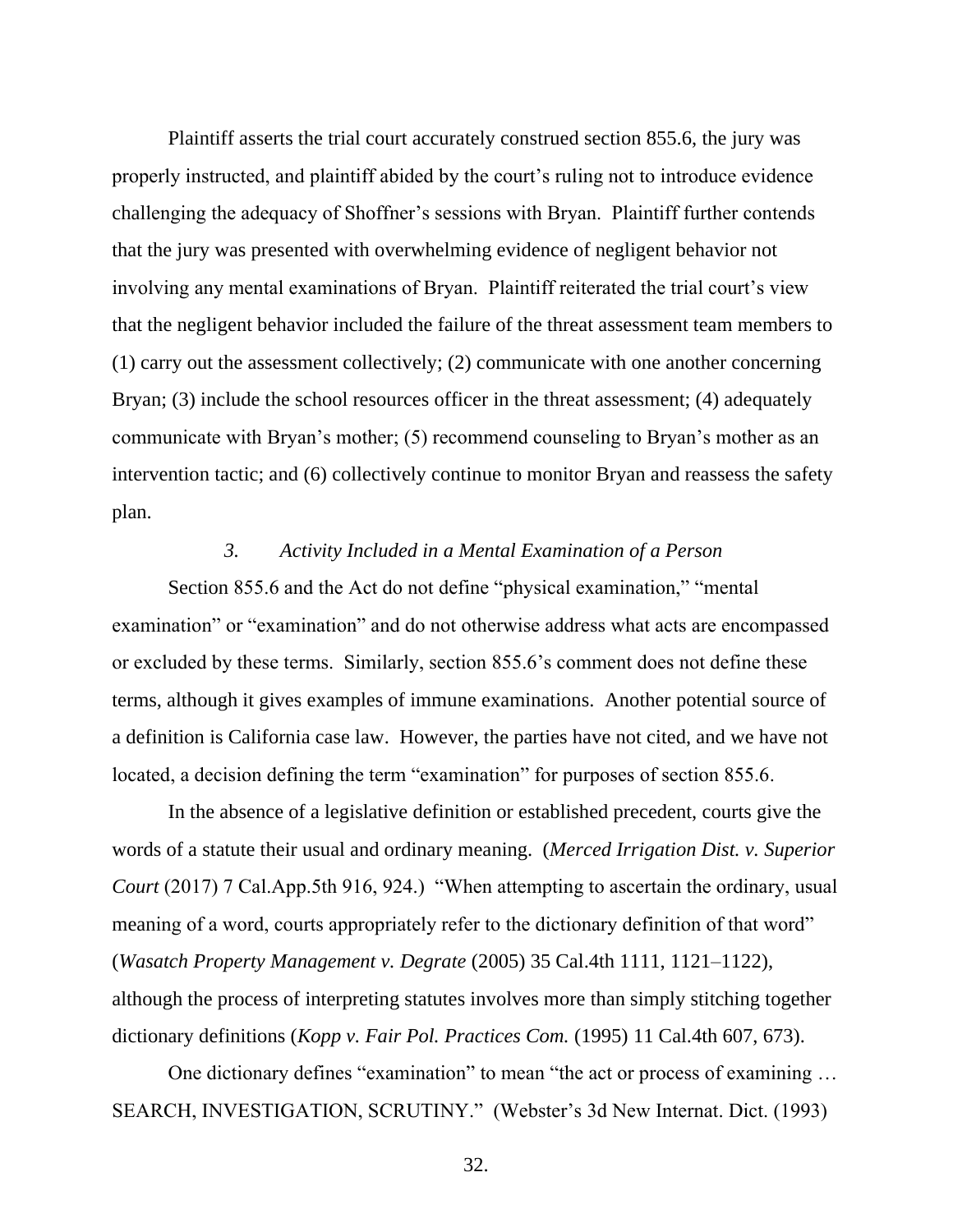p. 790.) In turn, that dictionary's definitions of the verb "examine" include "to test by an appropriate method **:** INVESTIGATE: as **a :** to look over **:** inspect visually or by use of other senses … **b :** to inspect or test for evidence of disease or abnormality." (*Ibid*.) Another "dictionary definition of 'examination' reads: '1: the act or process of examining: the state of being examined[;] 2: an exercise designed to examine progress or test qualification or knowledge[;] 3: a formal interrogation[.]' [Citation.]" (*Lutes v. Schaefer* (Mo.App. 2014) 431 S.W.3d 550, 556, fn. 4.) In *Lutes*, the court concluded this wide range of meanings offered little guidance and, as a result, the court turned to the primary rule of statutory interpretation that requires courts to give effect to legislative intent. (*Ibid*.)**<sup>12</sup>**

Our consideration of the legislative purpose underlying section 855.6 includes an examination of the comment to that section and the other statements about the immunity in the Law Revision Commission Report. The report includes a section labeled "RECOMMENDATIONS" that contains a subsection titled "Medical, Hospital and Public Health Activities." (1963 Recommendation No. 1, *supra*, at pp. 814, 829.) The paragraph addressing physical examinations begins:

"Public entities and public health officials and other public employees who are required to examine persons to determine their physical condition should not be liable for failing to examine or to make an adequate examination of any person for the purpose of determining whether such person has a communicable disease or any other condition that might constitute a hazard to the public or to the person examined." (1963 Recommendation No. 1, *supra*, at p. 831.)

The third numbered paragraph of that subsection of the report addresses mental examinations and states:

**<sup>12</sup>** In *Lutes*, the court concluded, after considering how the term was used in other statutes, that a records review in which a physician or nonphysician does not perform a physical inspection of the claimant is not an "examination" for purposes of Missouri's workers' compensation law. (*Lutes*, *supra*, at p. 556.)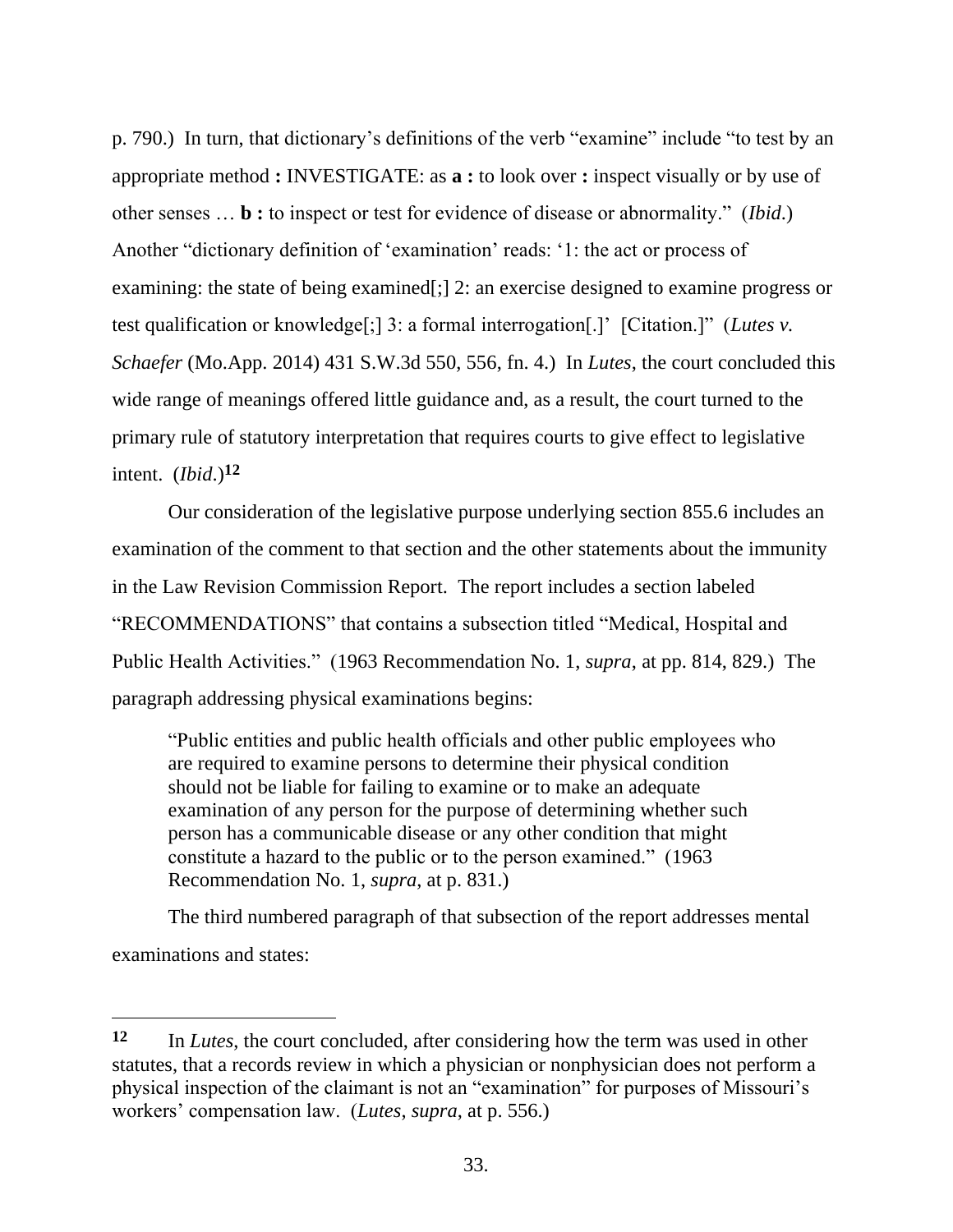"Public entities and public employees should not be liable for negligence in diagnosing that a person is afflicted with mental illness or mental deficiency. Nor should liability be imposed for negligence in prescribing treatment for such conditions. Much of the diagnosis and treatment of these conditions goes on in public mental institutions. The field of psychotics is relatively new and standards of diagnosis and treatment are not as well defined as where physical illness is involved. Moreover, public mental hospitals must take all patients committed to them; hence, there are frequently problems of supervision and treatment created by inadequate staff and excessive patient load that similar private hospitals do not have to meet." (1963 Recommendation No. 1, *supra*, at p. 830.)

The paragraph also states that no tort liability should exist for determining whether to confine a person for a mental or emotional disturbance, determining the terms of confinement of a person so committed, or determining to release or parole a confined person. (1963 Recommendation No. 1, *supra*, at p. 830; see *Kravitz v. State of California* (1970) 8 Cal.App.3d 301 [state doctors who recommended patient be released from state hospital were not liable to parents of girl killed by the patient].) The last paragraph of the subsection includes a general statement regarding the immunities:

"Government undertakes these activities to insure public health and safety and to add a measure of safety to some hazardous occupations, such as boxing. To provide the utmost public protection, public entities should not be dissuaded from engaging in such activities by the fear that liability may be imposed if an employee performs his duties inadequately. Far more persons would suffer if government did not perform these functions at all than would be benefitted by permitting recovery in those cases where the government is shown to have performed inadequately." (1963 Recommendation No. 1, *supra*, at p. 831.)

Based on the Law Revision Commission Report, there appear to be three main public policies that justify the immunity for examinations conducted by public employees.

First, without the immunity, public entities would be dissuaded from undertaking the examinations due to fear that liability might be imposed if an examination is inadequately performed. The immunity removes this fear of liability and, thus, encourages examinations that otherwise would not be performed, which benefits society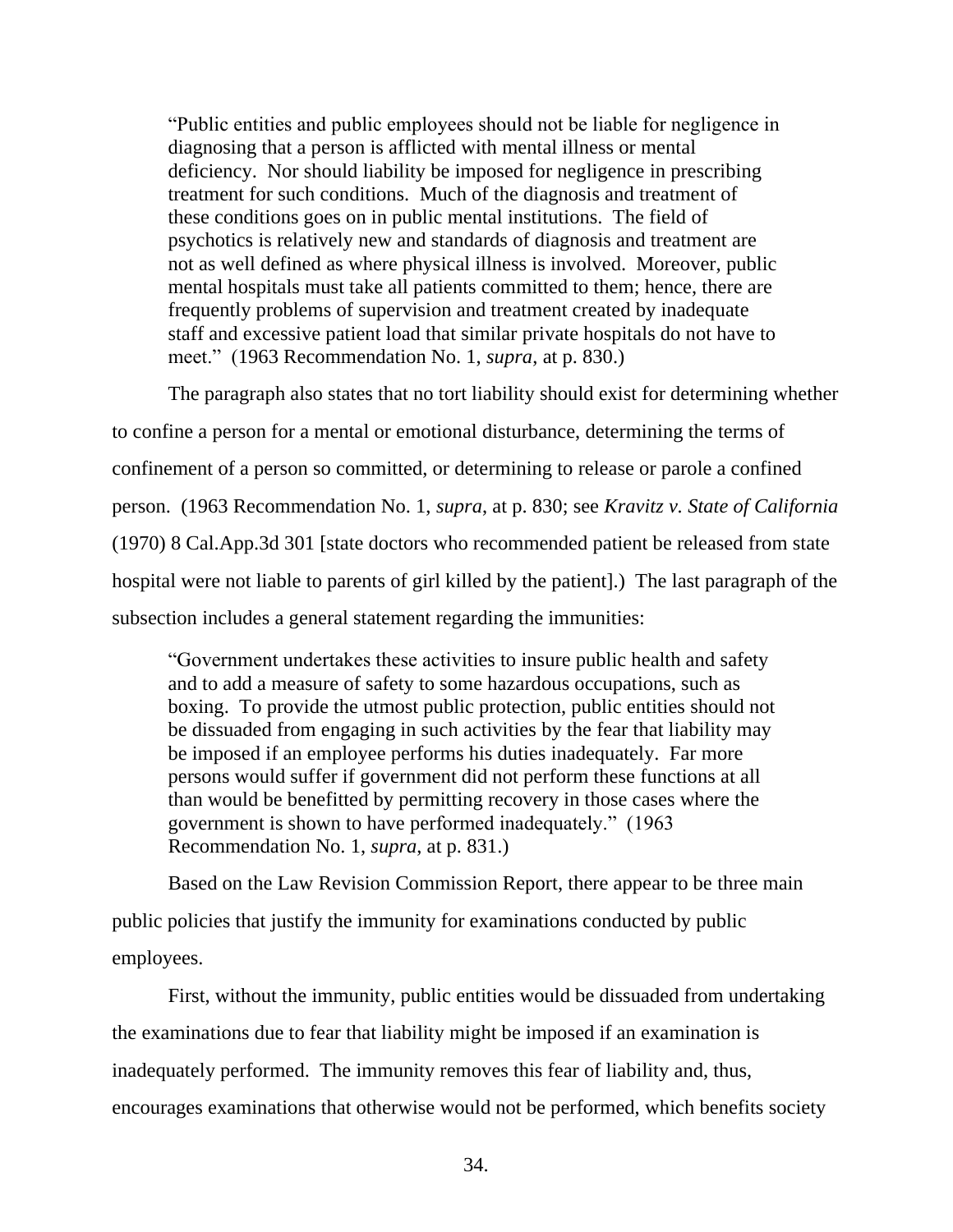in general. This overall benefit is seen as large enough to justify not compensating individuals who are injured when the examinations are negligently performed. (See *Creason*, *supra*, 18 Cal.4th at p. 638 [depriving medical screening programs from testing immunity could discourage further testing, to the ultimate detriment of the programs and public].)

Second, public institutions have a high volume of persons in need of services and imposing liability would divert resources and exacerbate the institutions' difficulties in serving the public. Thus, it is reasonable to hold public institutions immune while subjecting private institutions to liability because, in theory, those private entities are able to spread the cost of liability across their customer base.

Third, with respect to mental examinations, it is a field that does not have well established standards and it is difficult to predict how the person examined will behave in the future.

The foregoing policies will guide our determination of the scope of the acts and omissions that fall within the scope of the mental examinations that are immune under section 855.6. In addition, the process of determining the meaning of the term "mental examination" is informed by the prepositional phrases that modify and narrow the reach of the term. The first prepositional phrase is "of any person." (§ 855.6.) The additional prepositional phrases limit the immunity to examinations performed "for the purpose of determining whether such person has a disease or physical or mental condition that would constitute a hazard to the health or safety of himself or others." (§ 855.6.) Some insight into the meaning of the prepositional phrase "of any person" can be gained from the Law Revision Commission Report's reference to "public employees who are required to examine persons." (1963 Recommendation No. 1, *supra*, at p. 831.)

Based on the underlying public policies, the range of definitions of "examination" and "examine," the phrase "of any person," and the comment that states the immunity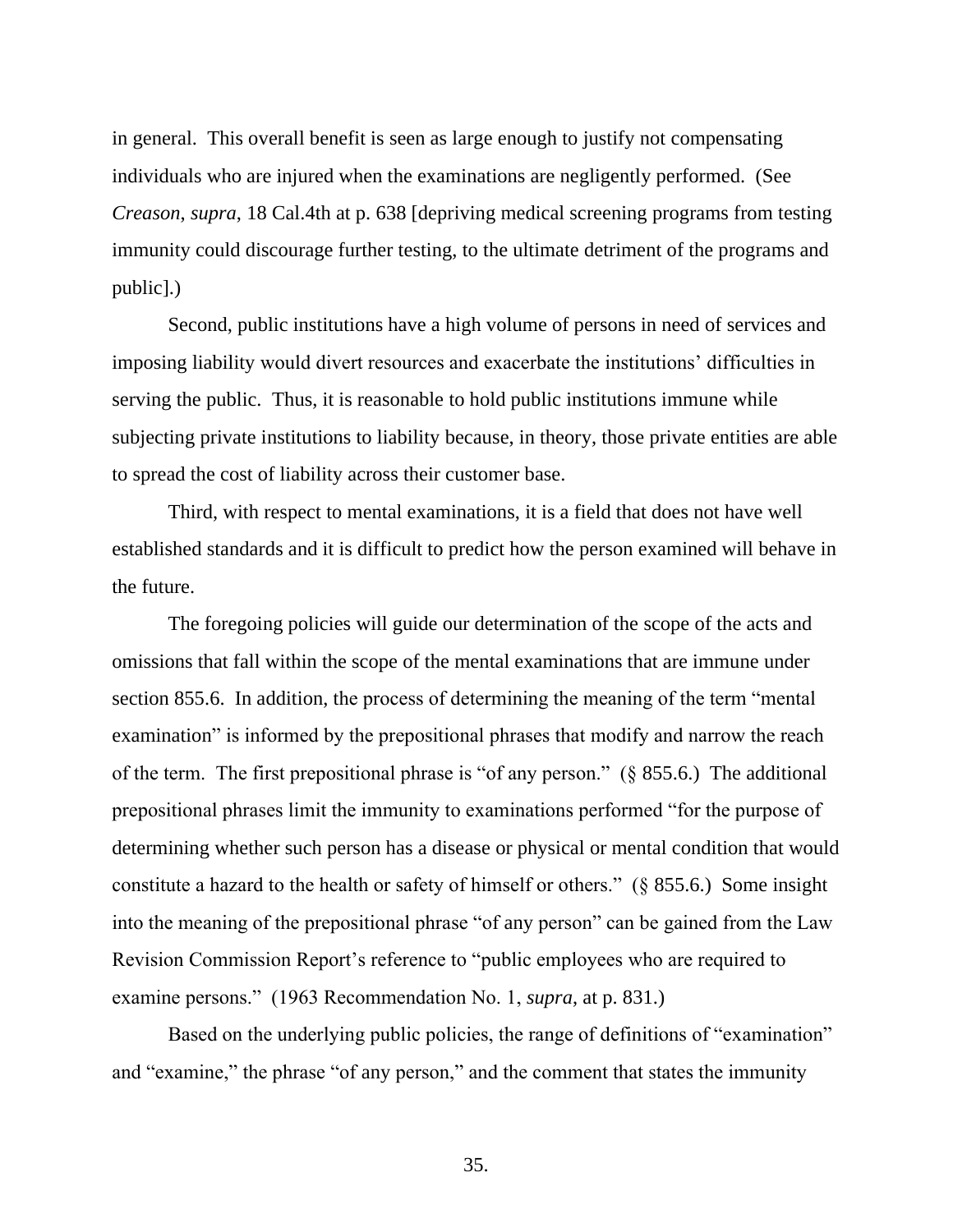relates only to examinations,**<sup>13</sup>** we conclude the statutory interpretation that best effectuates the legislative purpose of the Act limits the phrase "mental examination of any person" to the process of inspecting visually or by use of the other senses the physical, emotional and mental state of the person in question. Typically, this inspection would involve a face-to-face meeting between the public employee and the individual in question. However, the inspection also could include interviews by telephone or videoconference.

This interpretation balances the policies underlying the immunity and the policies underlying a school district's duty to protect students, which is based on the special relationship between a school district and its students. (See *William S. Hart*, *supra*, 53 Cal.4th at pp. 869–870.) "The most commonly mentioned aims of tort law are (1) compensation of the injured persons and (2) deterrence of undesirable behavior." (Dobbs, et al., The Law of Torts (2021 2d ed.) § 10.) The undesirable behavior that the duty to protect students seeks to deter is the lack of ordinary care by school employees in performing that duty. In other words, the duty to protect students and the related liability was imposed to incentivize school districts and their employees to take action protecting students. Thus, applying the section 855.6 immunity to all negligent acts or omissions of a threat assessment team would undermine the goal of protecting students, rather than encouraging school districts to diligently perform the threat assessment. For instance, immune school administrators, freed from fear of liability, could choose a course of action that minimizes the publicity a potential threat receives on social media and elsewhere instead of a course of action that implements reasonable measures to protect students.**<sup>14</sup>**

**<sup>13</sup>** The comment states the section 855.6 immunity "relates only to failure to make any examination or, if an examination is made, to the 'adequacy' of the examination. (1963 Recommendation No. 1, *supra*, at p. 865.)

**<sup>14</sup>** For example, in this case, when a female student went to Angelo and told Angelo about Bryan showing her a hit list with two names on it at the end of her junior year (i.e.,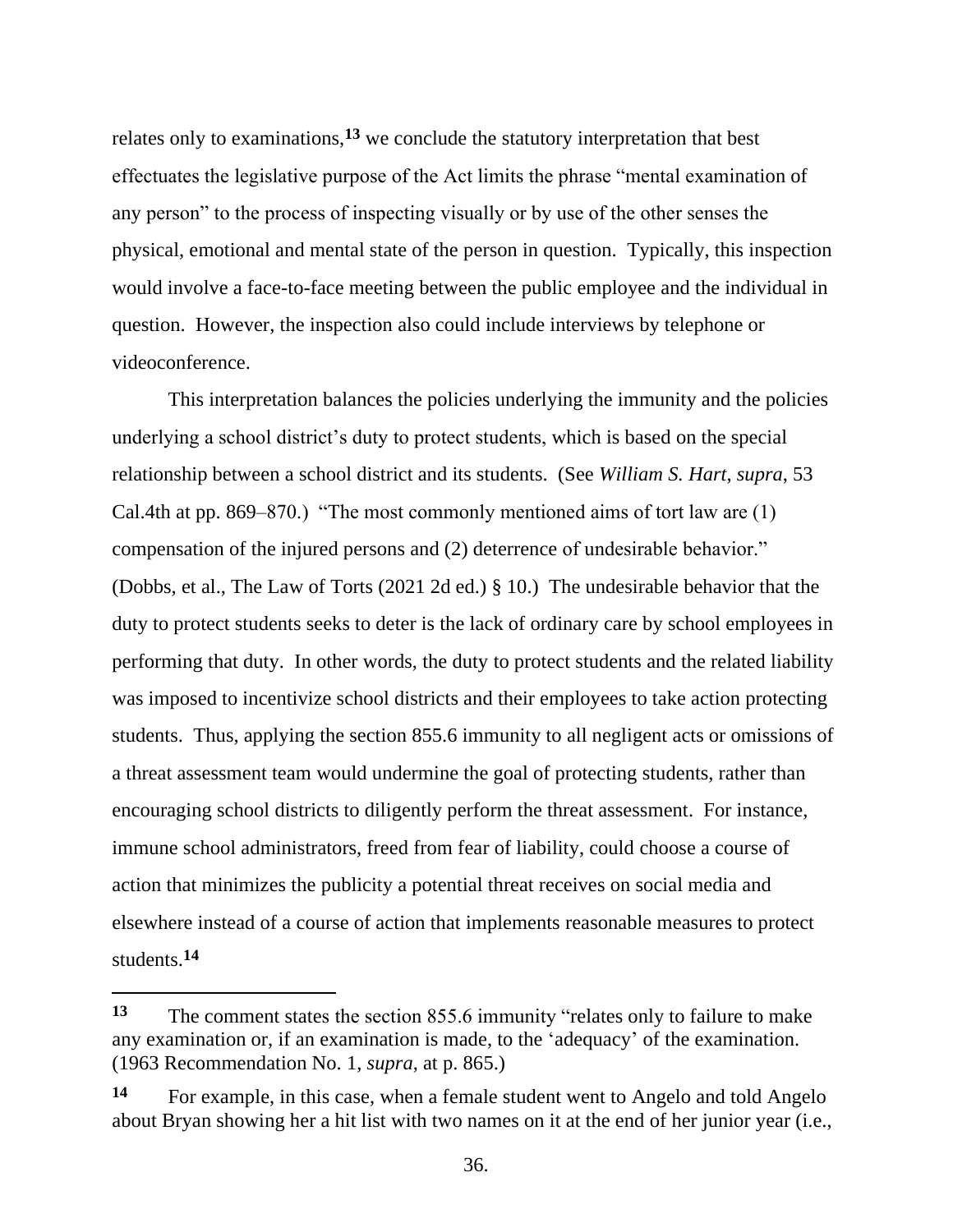We are not convinced by District's argument that the failure to immunize all the acts and omissions of a threat assessment team would dissuade public schools from undertaking threat assessments. Threat assessments are not comparable to a screening program that might be abandoned for fear of liability. School districts have been incentivized to perform threat assessments by our Supreme Court's recognition of the duty to protect. Immunizing all activities related to the threat assessment would undermine the reasons for recognizing the duty to protect students and, contrary to District's argument, is unlikely to improve the quality of threat assessments.

Consequently, the trial court did not misinterpret section 855.6 when it concluded that all acts and omissions of the threat evaluation teams were not covered by the immunity for a "mental examination[] of any person for the purpose of determining whether such person has a disease or physical or mental condition that would constitute a hazard to the health or safety of himself or others." (§ 855.6.) District employees breached their duty of care because (1) the threat assessment was not carried out by the team collectively; (2) the school resource officer (i.e., the law enforcement officer assigned to the school) should have been a core member of the team; (3) the threat assessment team failed to communicate amongst themselves about Bryan; (4) the threat assessment team failed to adequately communicate with Bryan's parent; (5) the threat assessment team failed to recommend counseling to Bryan's parent as an intervention technique; and (6) the threat assessment team did not continue to collectively monitor Bryan and reassess the safety plan. These acts and omissions fell outside the immunity provided for mental examinations. Accordingly, we reject District's first claim of error.

after February 2012), Angelo told the student that she had already taken care of the hit list incident. Thus, the additional information provided by the female student did not result in a further evaluation by the threat assessment team.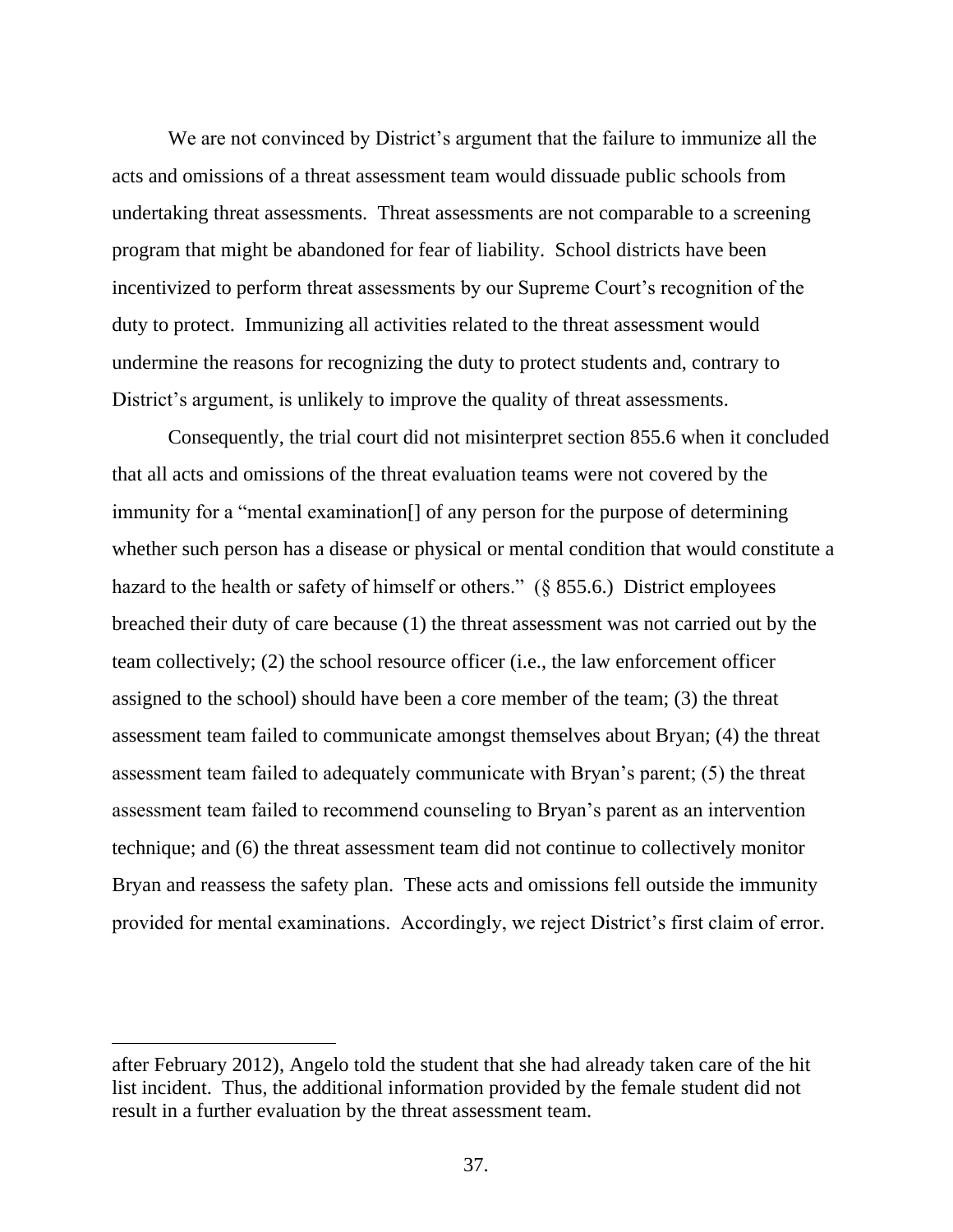# III. SUBSTANTIAL EVIDENCE SUPPORTS THE FIELDS CAUSATION FINDING**\***

# A. Legal Principles Relating to Causation

The generic elements of a tort claim are wrongdoing, causation, and harm. (*Fox v. Ethicon Endo-Surgery, Inc.* (2005) 35 Cal.4th 797, 807.) The elements of a negligence cause of action are (1) a legal duty of care, (2) a breach of that duty, (3) proximate causation—that is, a connection between the defendant's breach of duty and the resulting injuries, and (4) actual damages. (*Lockheed Martin Corp. v. Superior Court* (2003) 29 Cal.4th 1096, 1106.)

The element of proximate causation is resolved by a trier of fact using the substantial factor test. (*Rutherford v. Owens-Illinois, Inc.* (1997) 16 Cal.4th 953, 968; *Mitchell v. Gonzales* (1991) 54 Cal.3d 1041, 1050–1053.) Here, the jury instruction on the substantial evidence test was based on CACI No. 430, "Causation: Substantial Factor," and stated: "A substantial factor in causing harm is a factor that a reasonable person would consider to have contributed to the harm. It must be more than a remote or trivial factor. It does not have to be the only cause of the harm."

Proximate cause is ordinarily a question of fact for the jury. (*T.H. v. Novartis Pharmaceuticals Corp.* (2017) 4 Cal.5th 145, 198.) " 'Nevertheless, where the facts are such that the only reasonable conclusion is an absence of causation, the question is one of law, not of fact.' " (*State Dept. of State Hospitals v. Superior Court* (2015) 61 Cal.4th 339, 353.) When the sufficiency of the evidence to support a jury's finding of fact is raised, appellate courts apply the substantial evidence standard of review. (*Hauter v. Zogarts*, *supra*, 14 Cal.3d at p. 110.)

The parties do not dispute the foregoing basic principles. They agree causation usually presents a question of fact, the trier of fact determines the issue of causation by

**<sup>\*</sup>** See footnote, *ante*, page 1.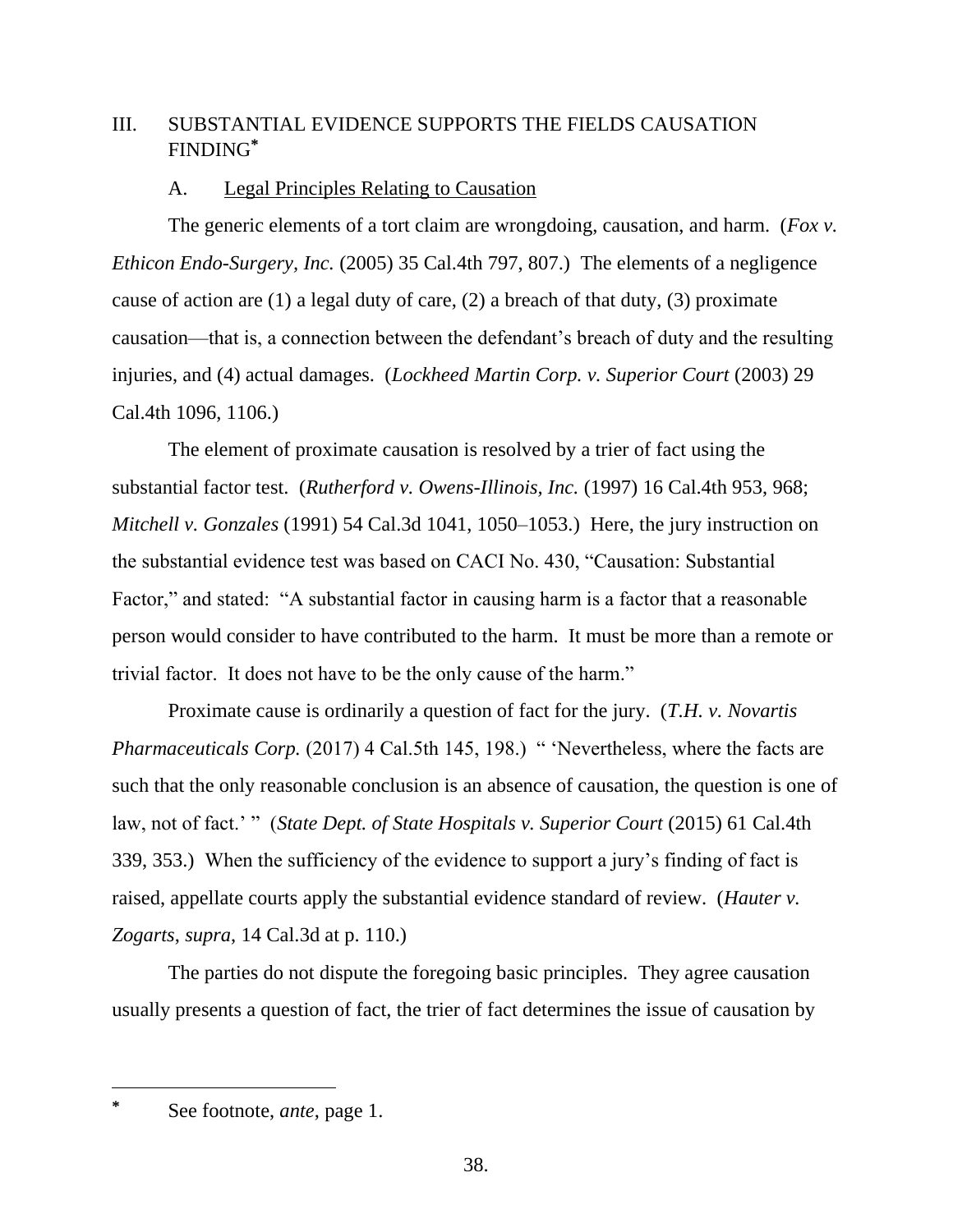applying the substantial factor test, and challenges to the sufficiency of the evidence to support a jury's causation finding are governed by the substantial evidence test.**<sup>15</sup>**

### B. Issue Raised by District

### *1. Background*

District's claim of a trial court error is set forth in a heading in its opening brief that asserts there is no substantial evidence of a causal link between any conduct of Fields and plaintiff getting shot. We specifically refer to the heading's contents because it defines the issue District is pursuing in this appeal. (See Cal. Rules of Court, rule 8.204(a)(1)(B) [use of headings].) Appellate courts routinely conclude that an appellant forfeits an argument by failing comply with the rule requiring each argument be presented under a separate heading. (E.g., *Becerra v. McClatchy Co.* (2021) 69 Cal.App.5th 913, 952; *Consolidated Irrigation Dist. v. City of Selma* (2012) 204 Cal.App.4th 187, 201.)

The context for District's claim of insufficient evidence to support the causation finding is established by noting the findings and rulings not being challenged by District. First, the headings in District's opening brief do not challenge the jury's finding that Fields was negligent. Second, District's headings do not assert the trial court committed prejudicial evidentiary error when it overruled District's objections to some of the testimony relied upon by plaintiff to establish school resource officer Fields's negligence and its causal link to plaintiff's injuries.

**<sup>15</sup>** Under traditional tort principles, the misconduct of a third party is regarded as breaking the chain of legal causation between the defendant's negligence and the plaintiff's injuries where the third party's conduct operated as a superseding or supervening cause. (*Cole v. Town of Los Gatos* (2012) 205 Cal.App.4th 749, 770 (*Cole*).) The third party's misconduct ordinarily will not be regarded as a supervening cause if the misconduct itself was foreseeable to the defendant. (*Ibid*.) The jury was instructed on superseding cause using CACI No. 433. District does not contest the jury's implied finding that Bryan's conduct was not a superseding cause.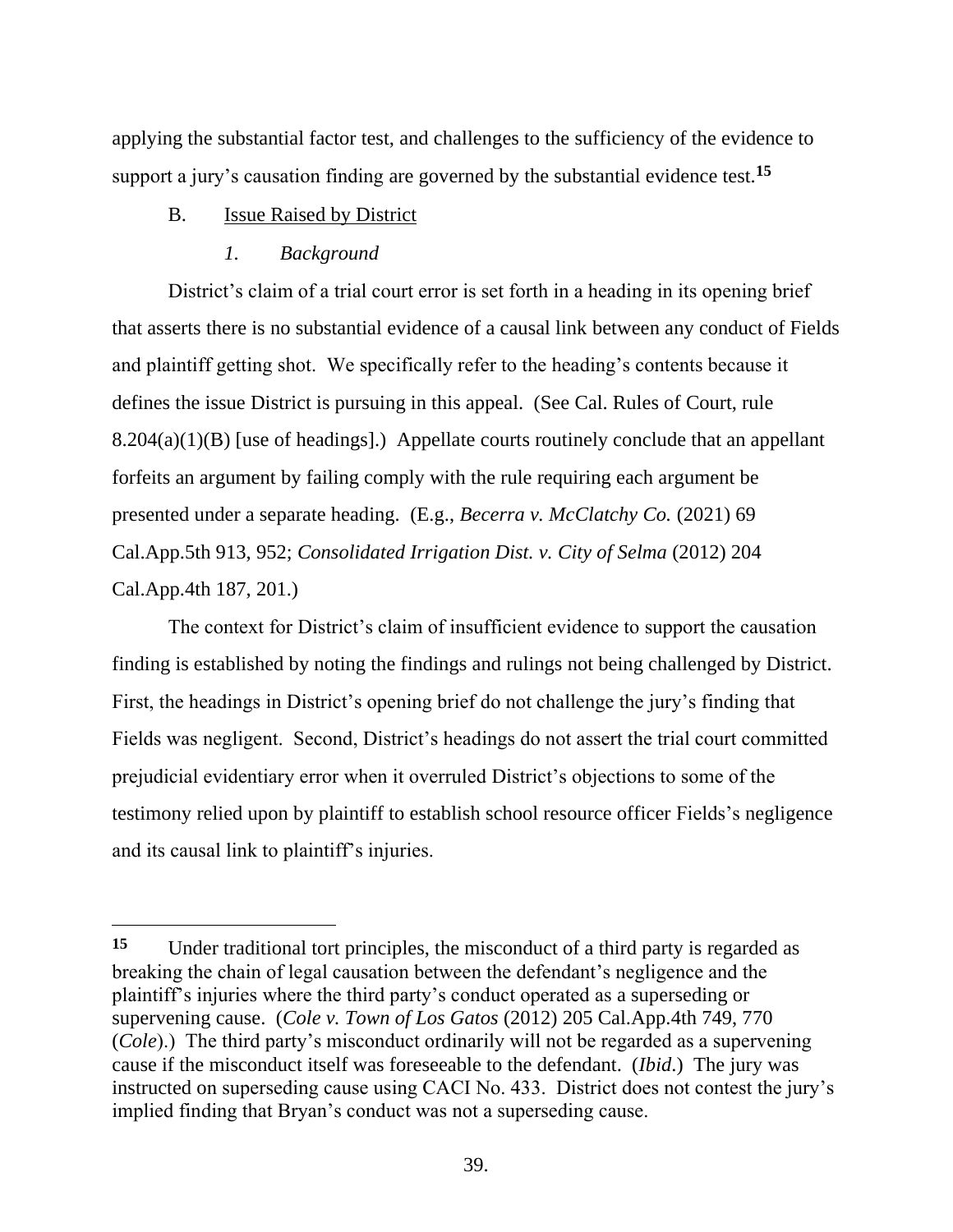#### *2. Evidence Presented*

Edward Whiting was the Taft police department's chief of police from December 2010 until he retired in March 2018. He testified that after the shooting he had a conversation with Fields about the incident.

Chief Whiting answered "yes" when asked if, during that conversation, Fields told him "something about two [Regional Occupational Program] employees or staff members telling [Fields] … before the shooting that they were scared of Bryan." Chief Whiting also answered "yes" when asked if Fields told him "that he had been told before the shooting by these [Regional Occupational Program] employees that they had escape plans in case Bryan … attacked them." Defense counsel's objections to these questions as hearsay and for lack of foundation were overruled.

When Fields testified, he was asked if, before the shooting, Regional Occupational Program employees has shared with him some concerns they had about Bryan. Fields answered, "I don't think they shared that with me. I heard that information from Mrs. Kaszycki." When asked if he talked to Chief Whiting about the employees saying that they were afraid of Bryan and that they had escape plans in case Bryan attacked them, Fields reiterated that he had heard that from Kaszycki, not directly from the employees. The follow-up question asked: "Did you tell Chief Whiting that, sir, after the shooting?" Fields answered: "I could have. I could have, yes. I don't recall, but it's possible."

### *3. The Parties' Views of the Evidence*

District's opening brief recounts the foregoing testimony and asserts: "There is no evidence that … Fields ever did anything with this information. Nor was any evidence introduced as to how this information might have prevented Bryan … from shooting [plaintiff]." In response, plaintiff's states "Fields was negligent for doing nothing despite being directly told by employees that they feared Bryan and had escape plans in the event Bryan acted on their fears." As to the connection between Fields's negligent inaction and plaintiff's injury, plaintiff asserts that "the jury could well properly conclude that had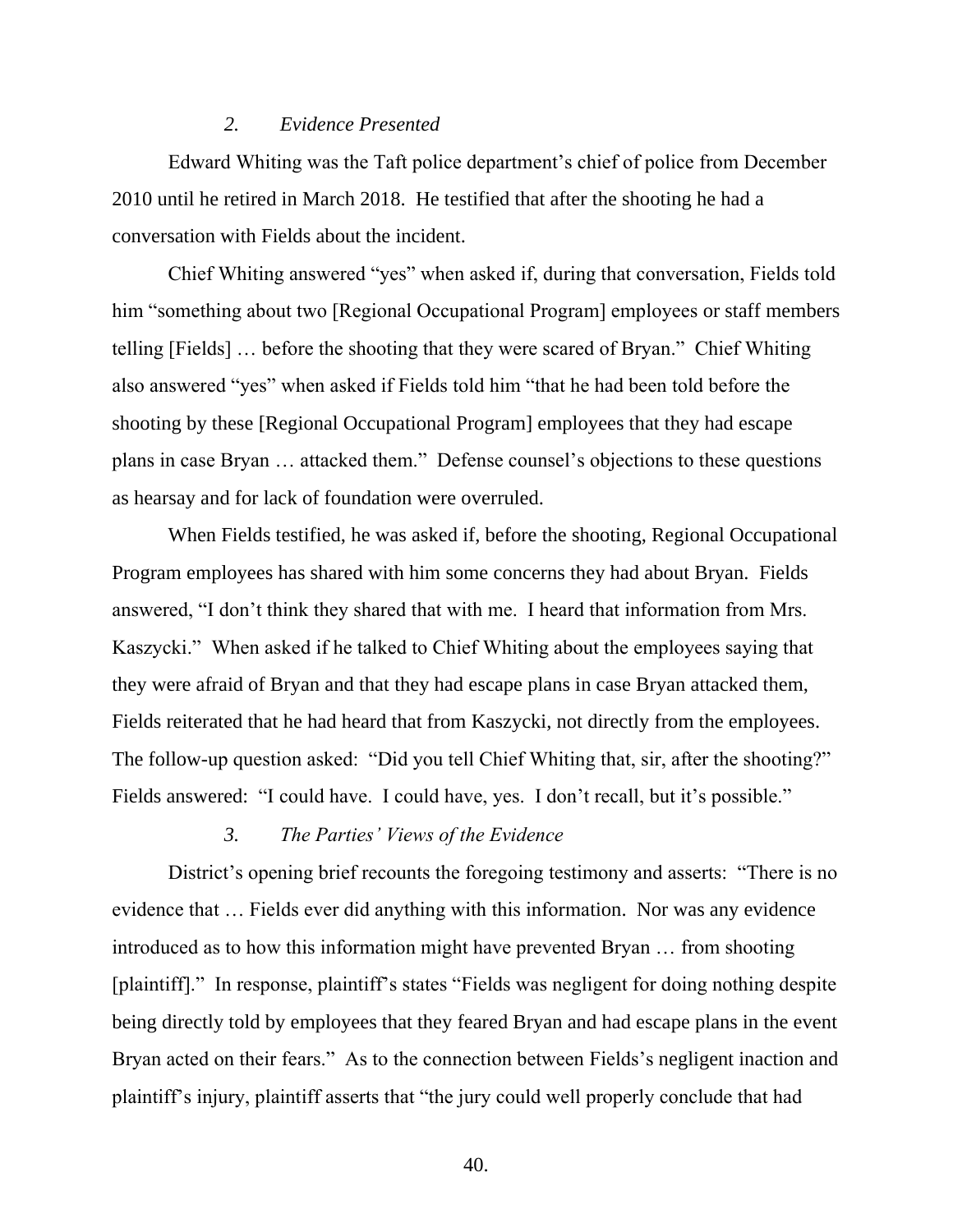Fields reported the additional threat, it may have triggered further action by the other school employees responsible for the threat assessment."

### *4. The Trial Court's View of the Evidence*

The trial court's written order denying District's motion for judgment notwithstanding the verdict addressed causation as to the failures of the threat assessment employees, which excluded Fields, and determined the evidence was sufficient. The court next addressed causation as to Fields's conduct, stating:

"Fields is in a little different category. He was not a member of the threat assessment team. He was a school security officer. The evidence of Fields' negligence is that he failed to report a conversation with District employees wherein they stated that [Bryan] was a threat and that they had made escape plans should [Bryan] act upon their fears. This was more in the category of negligence to be assessed within the common experience of jurors. Since the court instructed upon the standards of ordinary negligence, and Fields was found only 1% at fault, there is insufficient basis to grant the motion on this ground. There is sufficient evidence that had Fields reported the additional threat, it may have triggered further action by the employees responsible for the threat assessment."

As a result, the court upheld the jury's finding that Fields's negligence was a substantial factor in causing plaintiff's harm.

### D. Case Law Addressing Third Party Assaults

District's arguments regarding causation rely heavily on our Supreme Court's discussion of causation in *Saelzler v. Advanced Group 400* (2001) 25 Cal.4th 763 (*Saelzler*). In that case, the plaintiff sued the owners of a large apartment complex after she had been raped by an unknown assailant while attempting to deliver a package. The trial court granted summary judgment, concluding the plaintiff had failed to show the defendants' breach of a duty to safeguard was a proximate cause of the assault. (*Id*. at p. 771.) The Court of Appeal reversed, concluding there was a triable causation issue for the jury. (*Ibid*.) The Supreme Court reversed, directing the summary judgment for the defendants be affirmed. (*Id*. at p. 781.)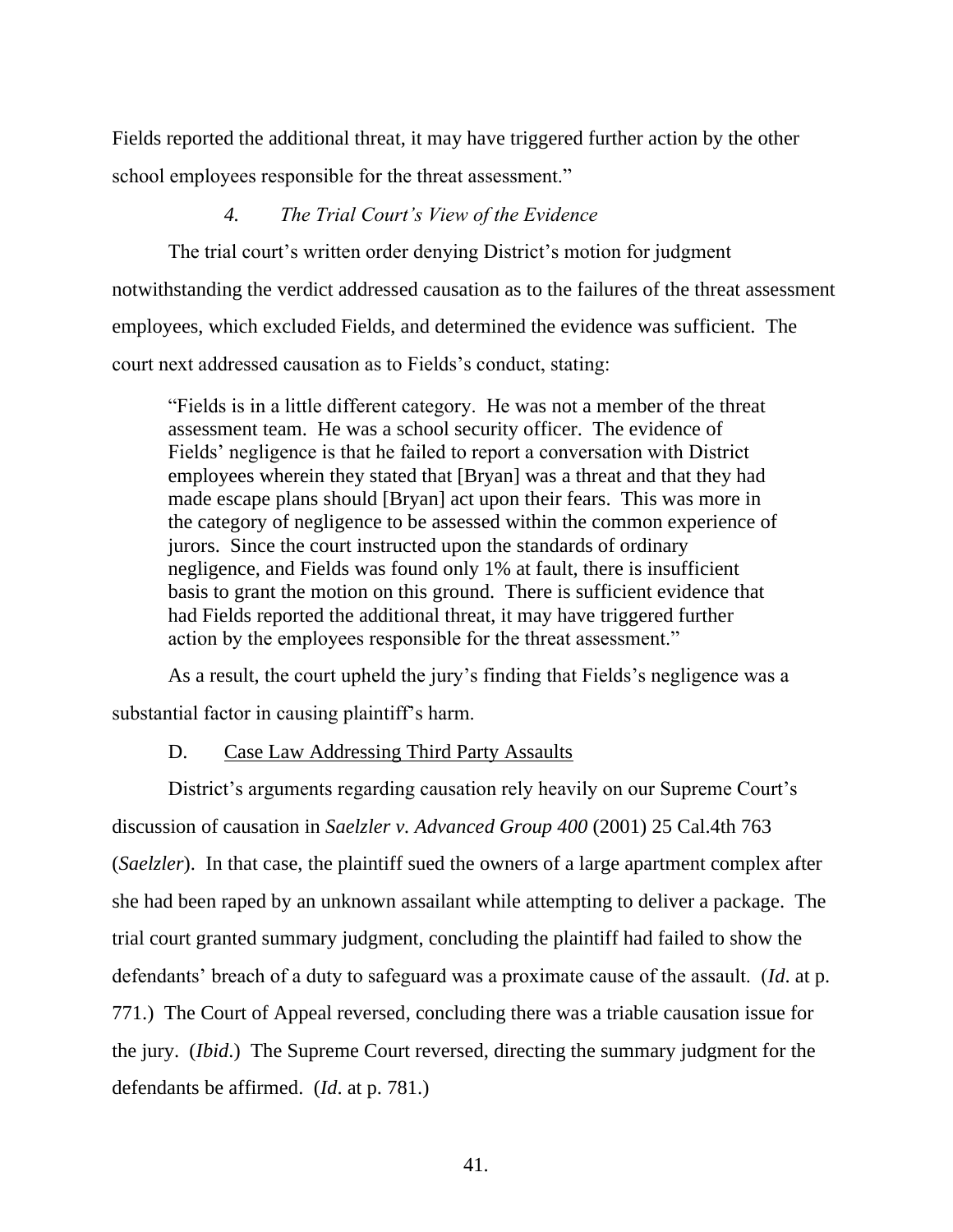In *Saelzler*, the plaintiff alleged the defendants were negligent in managing the apartment complex because they failed to provide additional security guards or locked security gates that functioned. (*Saelzler*, *supra*, 25 Cal.4th at p. 767.) The Supreme Court reached the causation issue by assuming that the defendants breached a duty to provide a reasonable degree of security "by failing (1) to keep all entrance gates locked and functioning, and (2) to provide additional daytime security guards to protect persons such as plaintiff." (*Id*. at p. 775.) The court concluded the plaintiff could not show the assumed breaches were a substantial factor in causing her injuries because she was unable to prove the identity or background of her attackers and, therefore, the attackers might have been authorized to be on the premises. (*Id*. at p. 776.) The court rejected her expert's opinion that the injuries could have been avoided if the defendants had hired roving security guards during the day because the opinion was speculative and plaintiff could not show that the roving guards would have encountered the assailants or prevented the attack. (*Id*. at pp. 776–777.)

Similarly, the appellate court in *Leslie G. v. Perry & Associates* (1996) 43 Cal.App.4th 472, upheld a summary judgment in favor of an apartment owner that was sued for negligence by a tenant who was raped by an unknown assailant. (*Id*. at p. 476.) The tenant alleged the owner was negligent because it failed to repair a broken security gate, which was a cause of the rape. (*Ibid*.) In affirming the summary judgment, the appellate court stated: "Where, as here, there is evidence that the assault could have occurred even in the absence of the landlord's negligence, proof of causation cannot be based on mere speculation, conjecture and inferences drawn from other inferences to reach a conclusion unsupported by any real evidence." (*Id*. at p. 488.) Addressing the evidence, the court stated: "Since there is no direct evidence that the rapist entered or departed through the broken gate (or even that the broken gate was the only way he could have entered or departed), [plaintiff] cannot survive summary judgment simply because it is *possible* that he *might* have entered through the broken gate." (*Id*. at p. 483.)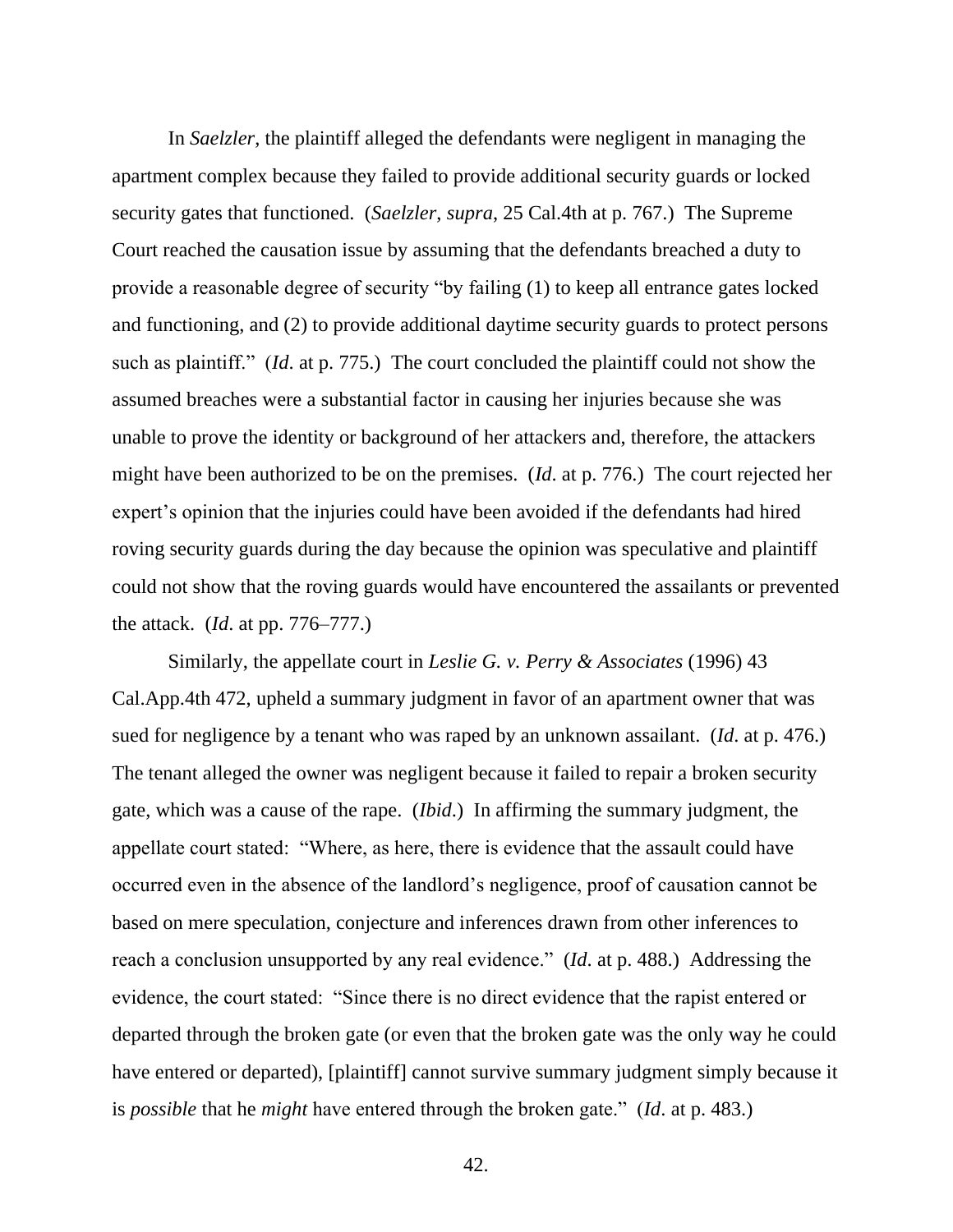In contrast to the cases with unknown assailants, *Rosh v. Cave Imaging Systems, Inc.* (1994) 26 Cal.App.4th 1225 (*Rosh*), involved a disgruntled former employee, Hua, who shot a manager at a manufacturing facility. The manager sued the manufacturer's security firm for negligently failing to provide adequate security at the facility. (*Id*. at p. 1229.) The jury awarded the manager and his wife damages in excess of \$5 million. (*Ibid*.) The security firm appealed, contending there was no evidence that its conduct proximately caused the plaintiffs' injuries. (*Ibid*.) The appellate court affirmed the judgment. (*Id*. at p. 1240.)

In *Rosh*, the security firm's employees had been told that Hua's employment was terminated and that he was not permitted on the premises. (*Rosh*, *supra*, 26 Cal.App.4th at p. 1230.) However, the security firm failed to disseminate this information to all its employees. (*Id*. at p. 1236.) Hua entered the premises three times within 26 hours of his termination and the firm was told each time that Hua was on the premises without authorization. (*Ibid*.) In analyzing causation, the appellate court stated:

"Defendant's employees assured others the matter would be resolved; however, they did nothing on each occasion. Moreover, there was no parking guard on duty when Mr. Hua entered the premises. Based on this evidence, the jury could have reasonably concluded that Mr. Hua's multiple, unrestricted entries demonstrated to him how lax defendant's security was and that he could freely enter the premises and cause injury to [the manager]." (*Rosh*, *supra*, 26 Cal.App.4th at p. 1236.)

The court concluded it was reasonably foreseeable at the time of the security firm's negligent conduct that Hua would harm the manager and there was sufficient evidence that its negligence was a substantial factor in facilitating the attack on the manager. (*Rosh, supra,* 26 Cal.App.4th at p. 1236.)

## E. Analysis of Causal Link

In *Cole*, the court recognized that "it is entirely possible for an injury to result from multiple tortious acts or omissions, in which case all authors of the injurious conduct may be liable, provided the conduct of each satisfies the test of proximate or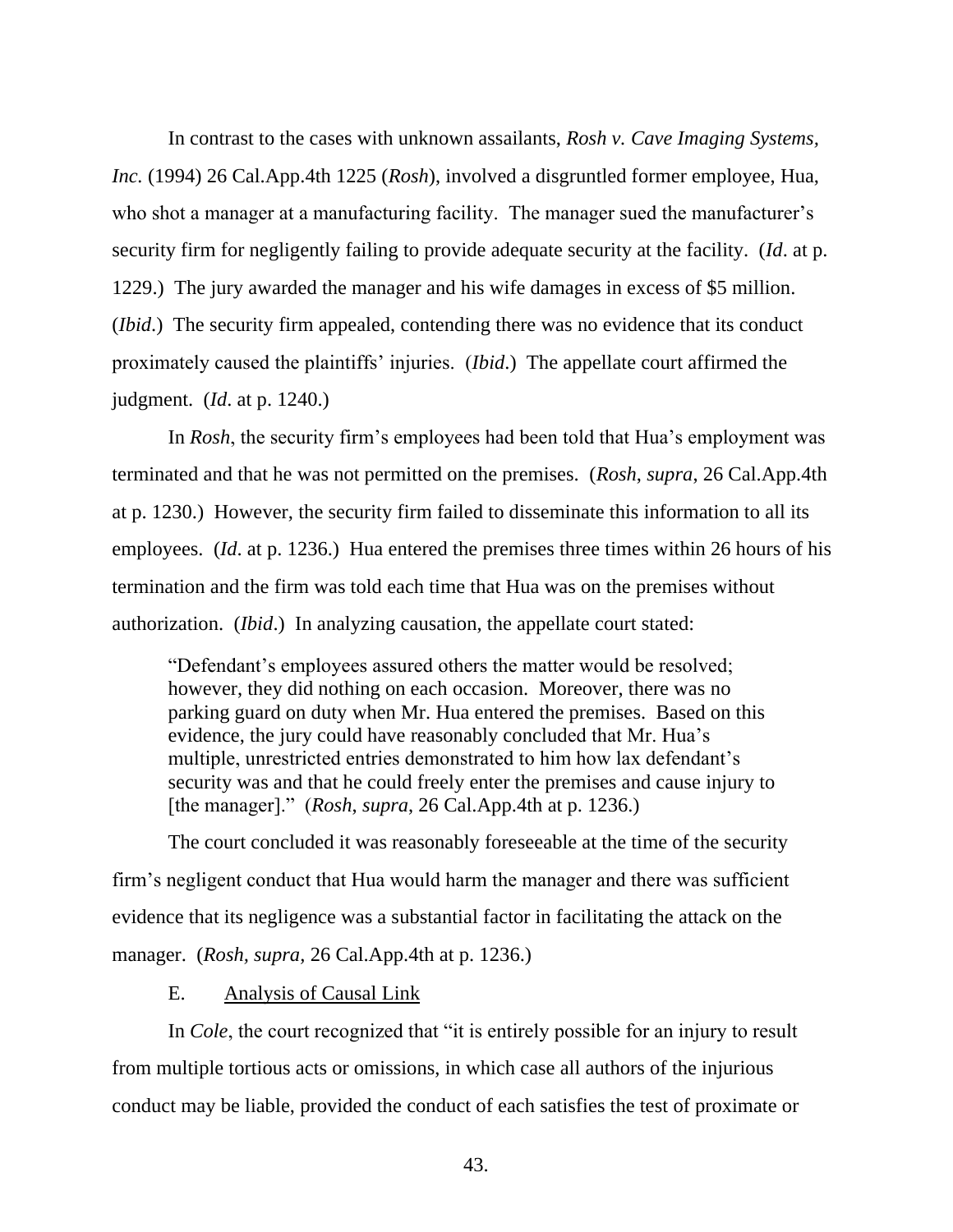legal cause." (*Cole*, *supra*, 205 Cal.App.4th at p. 769; see Rest.2d, Torts, § 430, com. d.) Thus, "[w]here the separate and distinct negligent acts of two persons are in substantially simultaneous operation, and contribute to the injury, 'each is and both are the proximate cause.' " (6 Witkin, Summary of Cal. Law (11th ed. 2017) Torts, § 1344, p. 649 [concurring causes].)

Consequently, in analyzing the causal link between Fields's negligent conduct and plaintiff's injury, we consider how Fields's negligent failure to report information fits with the negligent acts and omissions of the members of the threat assessment team. The trial court identified at least three ways the threat assessment team's handling of information within the team breached the standard of care—that is, (1) the school resource officer was excluded from participation in the threat assessment, (2) the threat assessment teams failed to communicate with one another concerning Bryan, and (3) the threat assessment was not carried out by the team collectively. Fields's failure to report the conversation about Regional Occupational Program employees being afraid of Bryan and having escape plans is another example of a failure to handle information with ordinary care. The multiple failures of District employees to handle information with ordinary care combined (i.e., concurred) to cause the assessment team's failure to adequately address the threat Bryan posed, resulting in plaintiff's injuries. This is not a case of an unknown assailant where the trier of fact had to guess how the unidentified assailant might have been stopped. Here, the causal chain was identified by Meloy, who testified that if the threat assessment team had operated within the standard of care, it was more likely than not that the shooting would have been prevented. The jury could rationally find that Fields's negligent failure to report information, mixed with the assessment team's communications failures, was a substantial factor in assessment team's failure to prevent the shooting.

Consequently, we conclude the trial court correctly denied District's motion to set aside the jury's finding that Fields's negligence was a cause of plaintiff's harm.